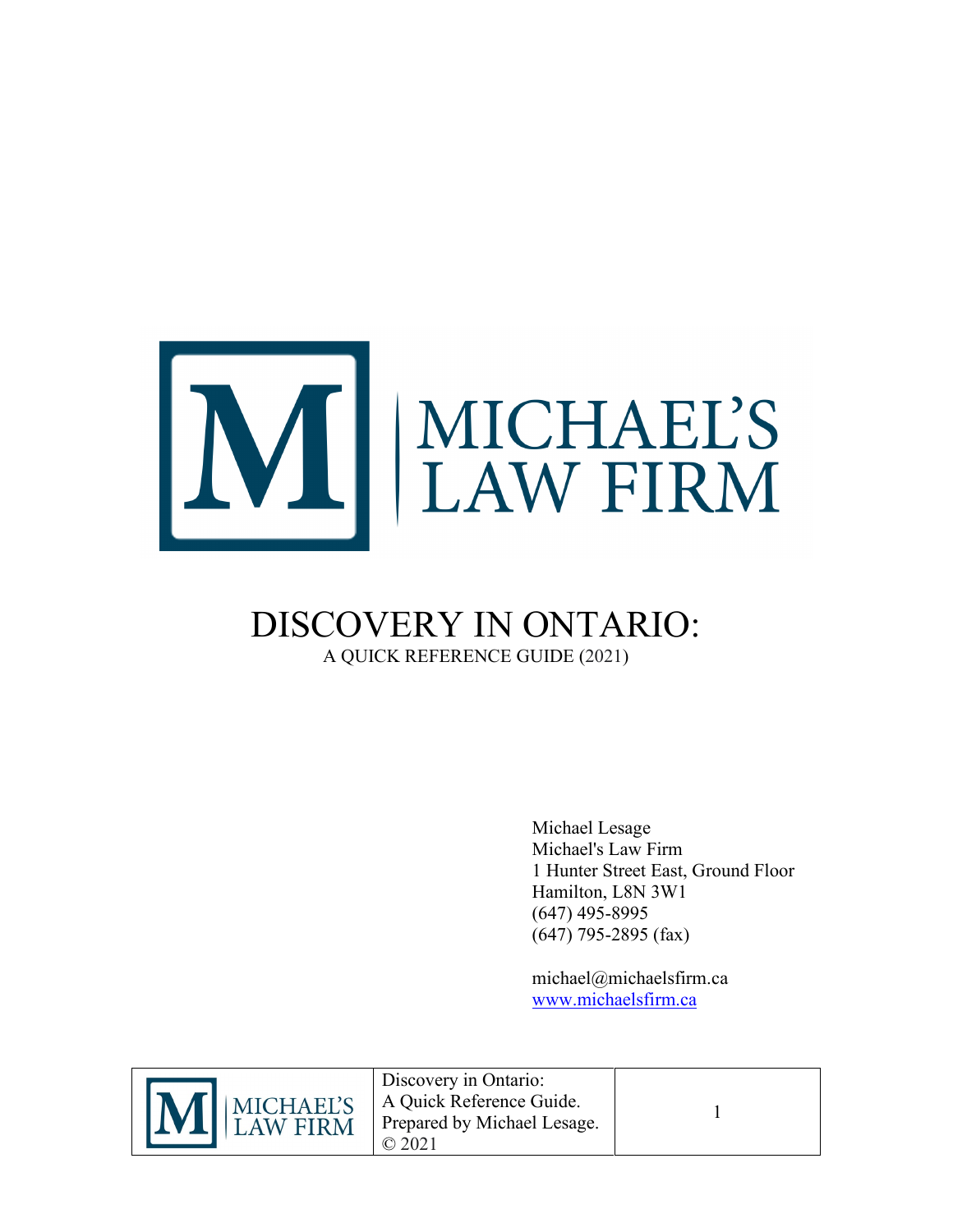### **DISCOVERY IN ONTARIO: A QUICK REFERENCE GUIDE (2021)**

|                                                                                                                         | 9  |
|-------------------------------------------------------------------------------------------------------------------------|----|
| (see also: Incident Reports and Litigation Privilege)                                                                   |    |
|                                                                                                                         | 17 |
| Affidavits – Providing Additional after Examination<br>(see also: Scope of Examination on Affidavit)                    | 9  |
|                                                                                                                         | 9  |
| (see also: Improper Conduct at Discovery)                                                                               | 10 |
|                                                                                                                         | 10 |
|                                                                                                                         | 10 |
|                                                                                                                         | 11 |
|                                                                                                                         | 12 |
| (see also: Counsel Improper Interference<br><b>Improper Conduct at Discovery)</b>                                       |    |
| (see also: Counsel Answering for Witness<br><b>Discussions with Witnesses</b><br><b>Improper Conduct at Discovery</b> ) | 12 |

| M MICHAEL'S | Discovery in Ontario:<br>A Quick Reference Guide.<br>Prepared by Michael Lesage. |  |
|-------------|----------------------------------------------------------------------------------|--|
|-------------|----------------------------------------------------------------------------------|--|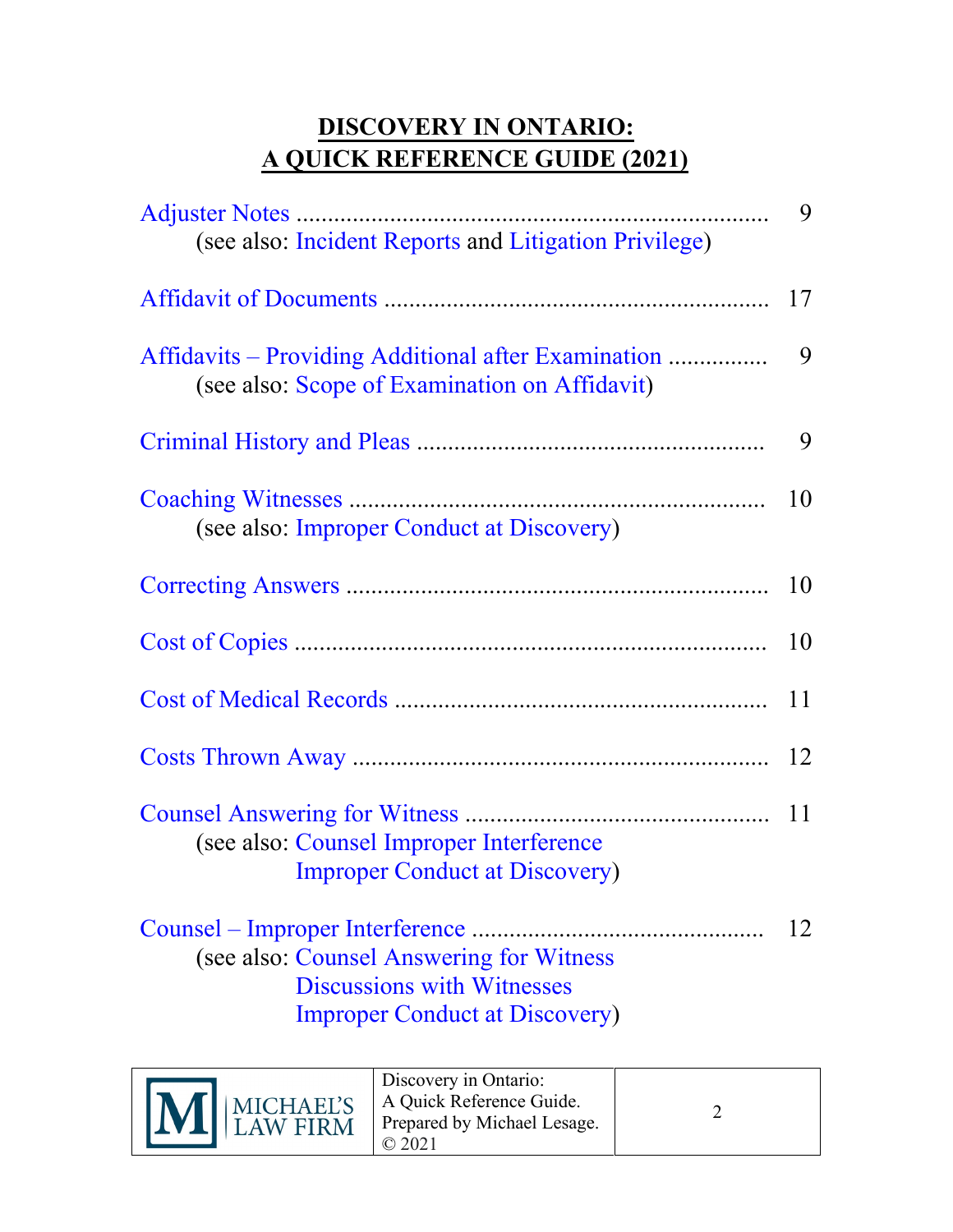|                                                                                                                                                             | 12 |
|-------------------------------------------------------------------------------------------------------------------------------------------------------------|----|
|                                                                                                                                                             | 12 |
|                                                                                                                                                             | 13 |
|                                                                                                                                                             | 13 |
|                                                                                                                                                             | 13 |
|                                                                                                                                                             | 14 |
|                                                                                                                                                             | 14 |
|                                                                                                                                                             | 15 |
| (see also: Counsel Answering for Witness<br><b>Counsel Improper Interference</b><br><b>Improper Conduct at Discovery</b><br>Re-Examination (by own lawyer)) | 15 |
|                                                                                                                                                             | 16 |
| (see also: Relevance)                                                                                                                                       | 17 |
|                                                                                                                                                             | 18 |
| (see Improper Conduct – subparagraph 8)                                                                                                                     | 26 |

| M MICHAEL'S | Discovery in Ontario:<br>A Quick Reference Guide.<br>Prepared by Michael Lesage. |  |
|-------------|----------------------------------------------------------------------------------|--|
|-------------|----------------------------------------------------------------------------------|--|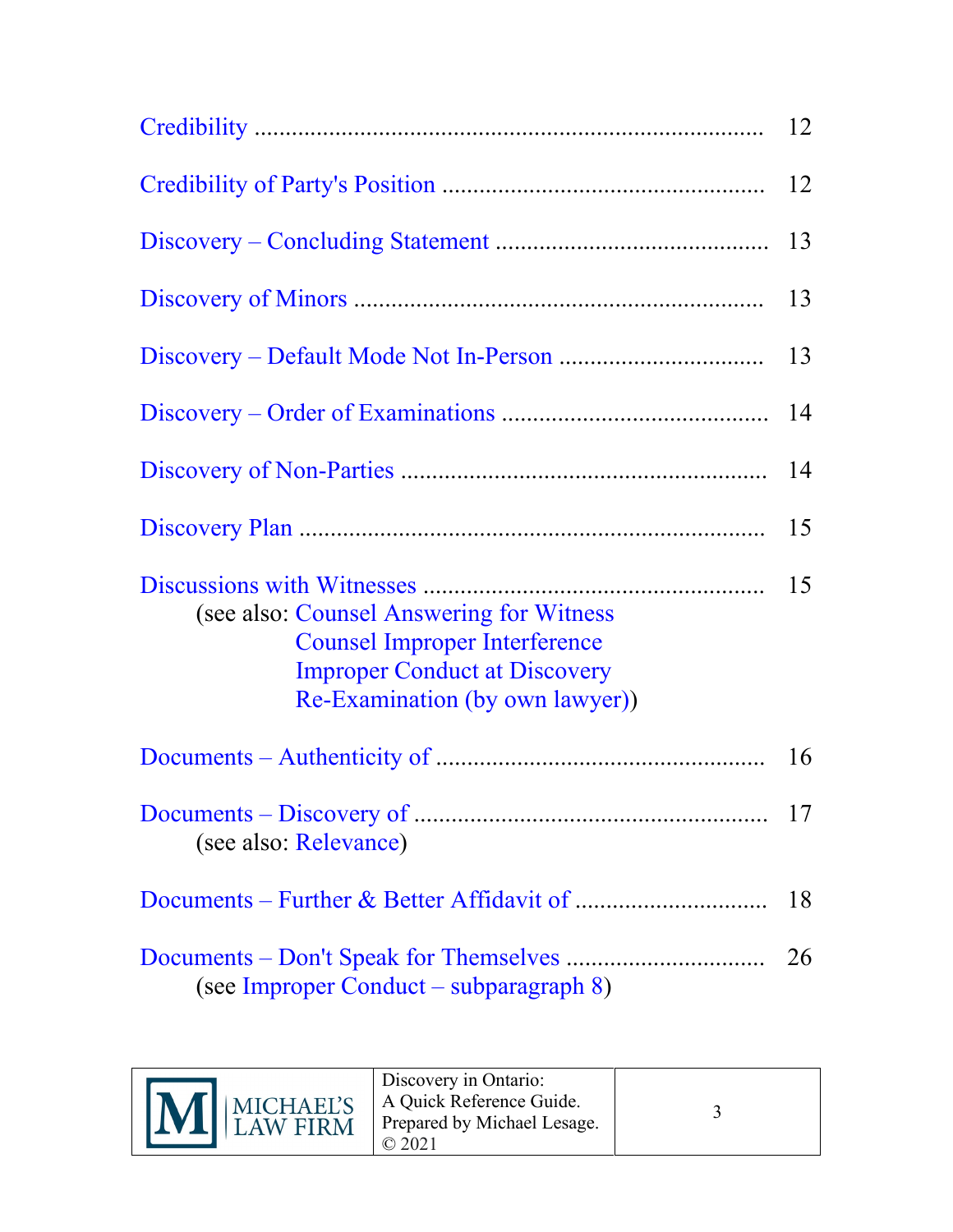| (see also: Statements (Admissions) by a Party<br>Surveillance)                                                                                  | 18 |
|-------------------------------------------------------------------------------------------------------------------------------------------------|----|
|                                                                                                                                                 |    |
|                                                                                                                                                 |    |
|                                                                                                                                                 | 19 |
| (Who May be Present at Discovery)                                                                                                               | 48 |
| (see also: Expert Reports/Opinions (Draft)<br><b>Medical Evaluations - Additional Defense</b><br><b>Some Sample Expert Discovery Questions)</b> | 19 |
|                                                                                                                                                 |    |
|                                                                                                                                                 |    |
| (see also: Unprepared Subject<br><b>Improper Conduct at Discovery)</b>                                                                          |    |
|                                                                                                                                                 | 38 |
| (see also: Mixed Questions, Fact, Law & Opinion)                                                                                                | 22 |

| M MICHAEL'S | Discovery in Ontario:<br>A Quick Reference Guide.<br>Prepared by Michael Lesage. |  |
|-------------|----------------------------------------------------------------------------------|--|
|-------------|----------------------------------------------------------------------------------|--|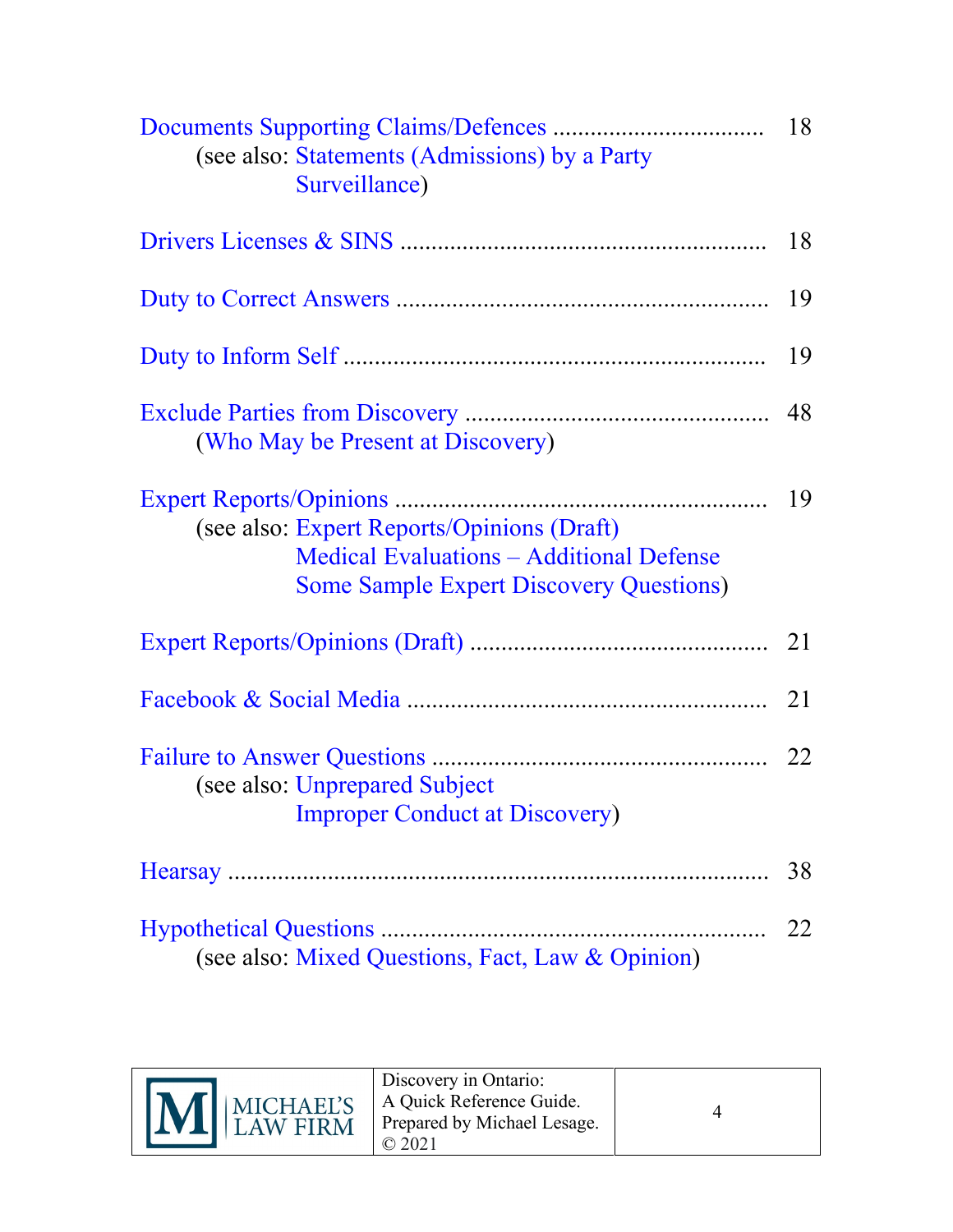| (Witness Testimony)                                                                                                                                                                                                                  |    |
|--------------------------------------------------------------------------------------------------------------------------------------------------------------------------------------------------------------------------------------|----|
| (see also: Counsel Answering for Witness<br>Counsel – Improper Interference<br><b>Discussions with Witnesses</b><br><b>Failure to Answer Questions</b><br><b>Unprepared Subject</b><br><b>Stock Response to Improper Objections)</b> |    |
|                                                                                                                                                                                                                                      | 26 |
| (see also: Adjuster Notes and Litigation Privilege)                                                                                                                                                                                  | 27 |
|                                                                                                                                                                                                                                      | 27 |
|                                                                                                                                                                                                                                      | 27 |
|                                                                                                                                                                                                                                      |    |
| (see also: Incident Reports)                                                                                                                                                                                                         |    |
| (see also: Expert reports/opinions)                                                                                                                                                                                                  |    |
|                                                                                                                                                                                                                                      | 29 |
| (see also: OHIP summaries)                                                                                                                                                                                                           | 29 |

| MINICHAEL'S | Discovery in Ontario:<br>A Quick Reference Guide.<br>Prepared by Michael Lesage. |  |
|-------------|----------------------------------------------------------------------------------|--|
|-------------|----------------------------------------------------------------------------------|--|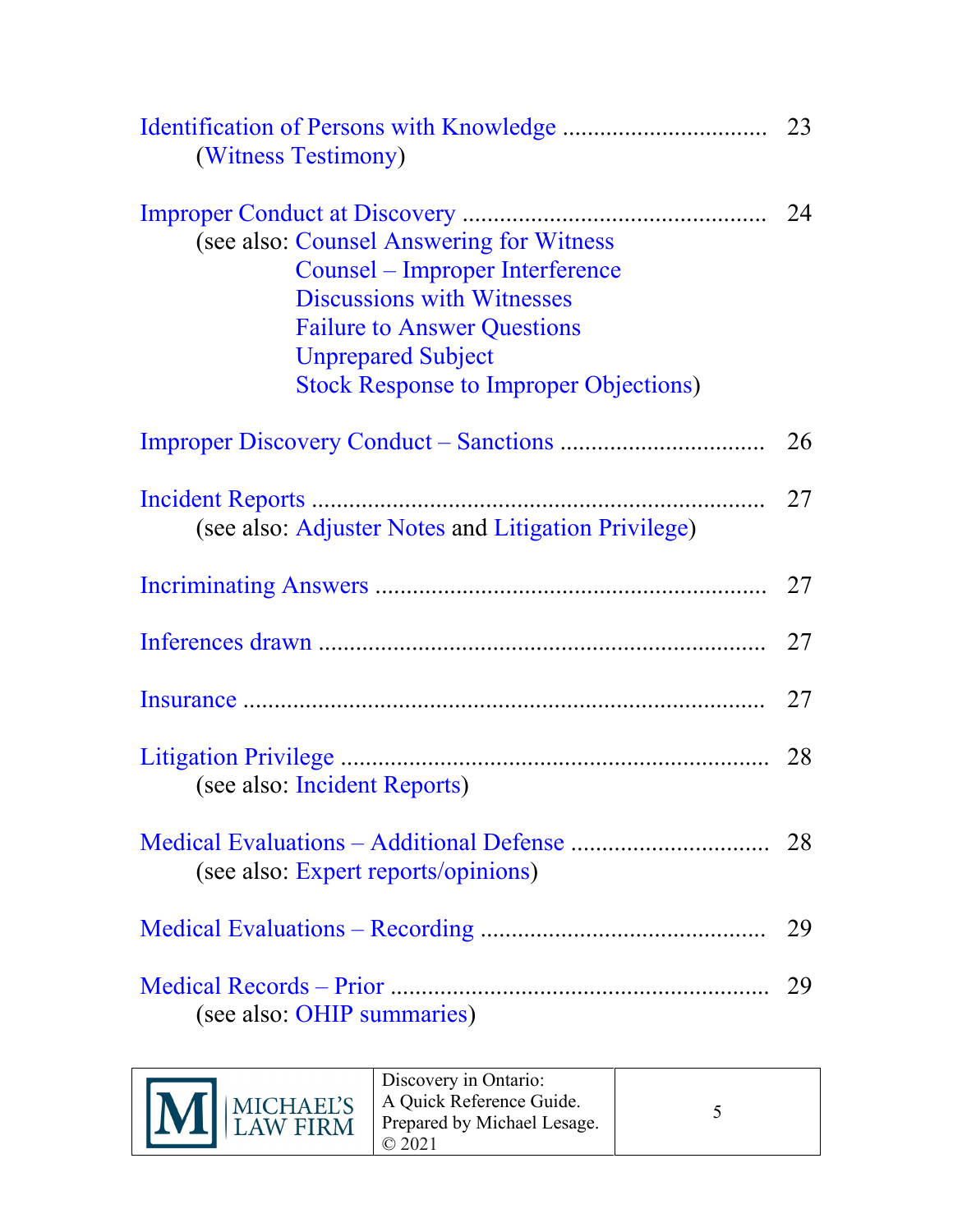| (see also: Hypothetical Questions and Questions on Law)                         |    |
|---------------------------------------------------------------------------------|----|
| (see also: Refusals – Proper Grounds)                                           |    |
| (see also: Objections – Proper)                                                 |    |
| (see also: Medical Records – Prior)                                             |    |
|                                                                                 |    |
|                                                                                 |    |
|                                                                                 |    |
|                                                                                 |    |
| (Memory Refreshed)                                                              |    |
|                                                                                 | 34 |
|                                                                                 | 40 |
| (see also: Hypothetical Questions and<br>Mixed Questions - Fact, Law & Opinion) | 34 |

| M MICHAEL'S | Discovery in Ontario:<br>A Quick Reference Guide.<br>Prepared by Michael Lesage. |  |
|-------------|----------------------------------------------------------------------------------|--|
|-------------|----------------------------------------------------------------------------------|--|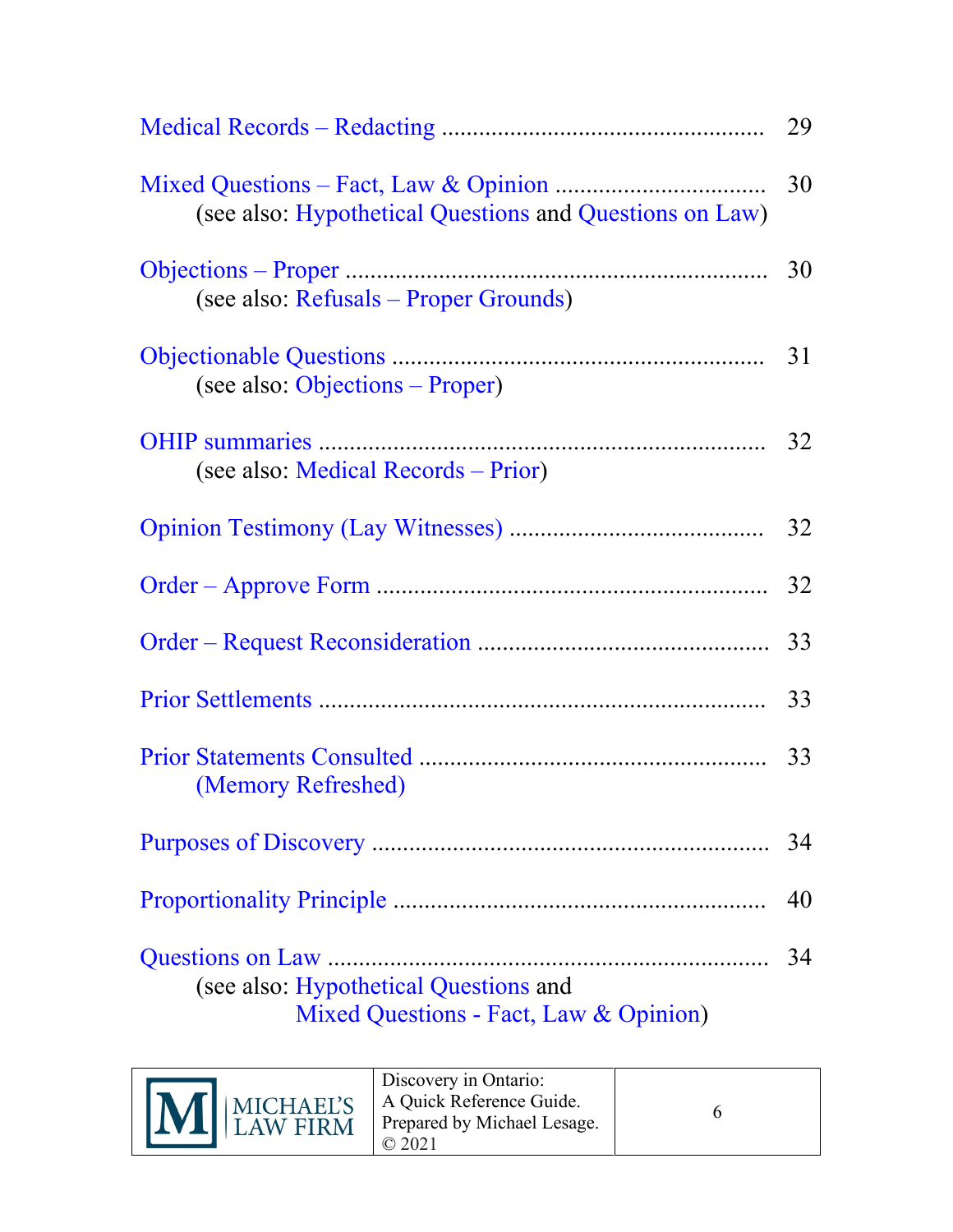| (Rehabilitate the Witness)                                           |    |
|----------------------------------------------------------------------|----|
| (see also: Objections Proper and<br><b>Objectionable Questions</b> ) |    |
|                                                                      | 39 |
|                                                                      | 37 |
| Pre 2010 cases                                                       | 37 |
| (see also: Affidavits – Providing Additional<br>after Examination)   |    |
|                                                                      | 44 |
| (see also: Documents)                                                | 44 |
|                                                                      | 44 |
| (see also: Documents)                                                | 45 |
|                                                                      | 45 |

| M MICHAEL'S | Discovery in Ontario:<br>A Quick Reference Guide.<br>Prepared by Michael Lesage. |  |
|-------------|----------------------------------------------------------------------------------|--|
|-------------|----------------------------------------------------------------------------------|--|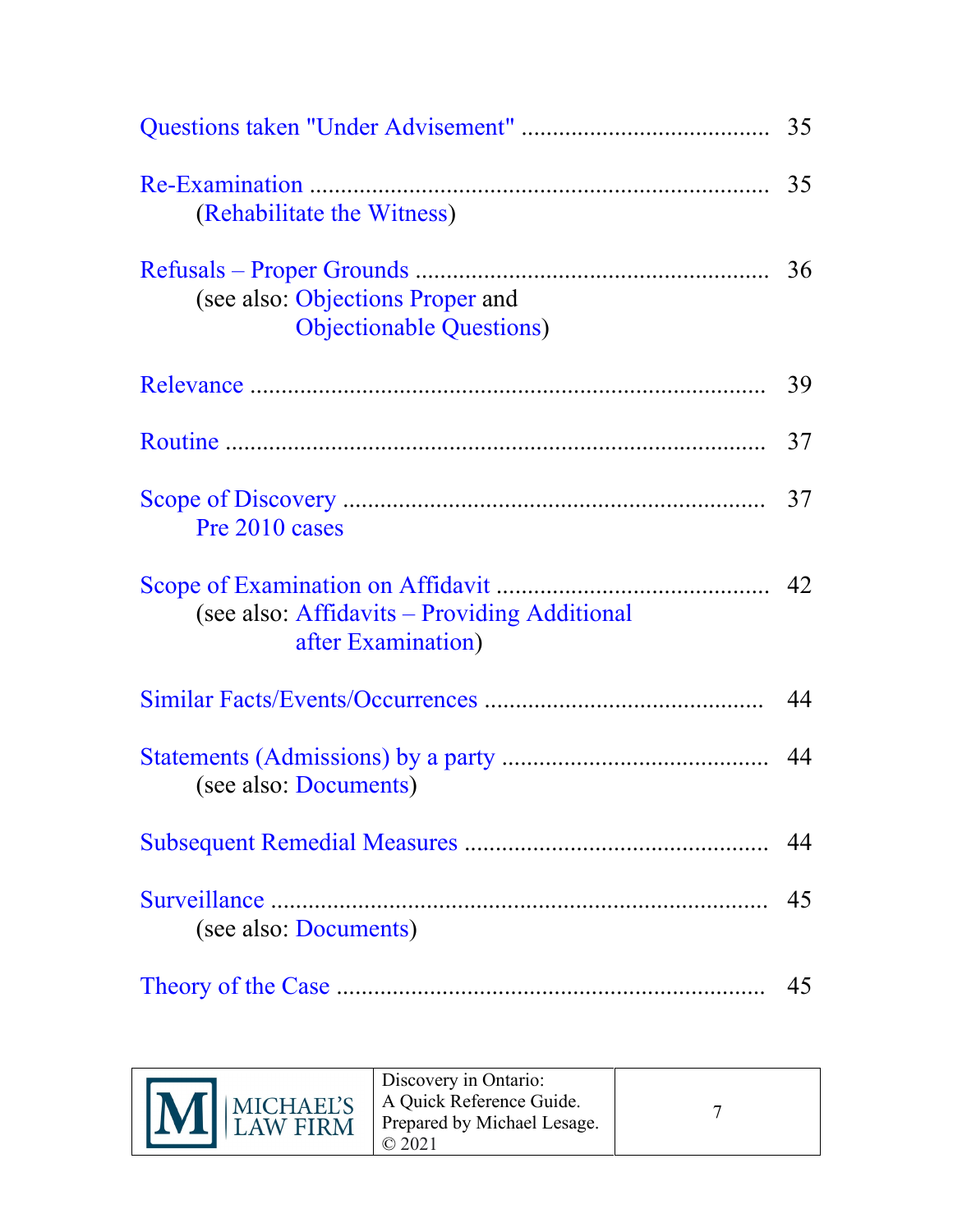| (see also: Failure to Answer)              |  |
|--------------------------------------------|--|
|                                            |  |
| (see also: Discovery of Non-Parties)       |  |
|                                            |  |
| (Identification of Persons with Knowledge) |  |

## **STOCK QUESTIONS & RESPONSES**

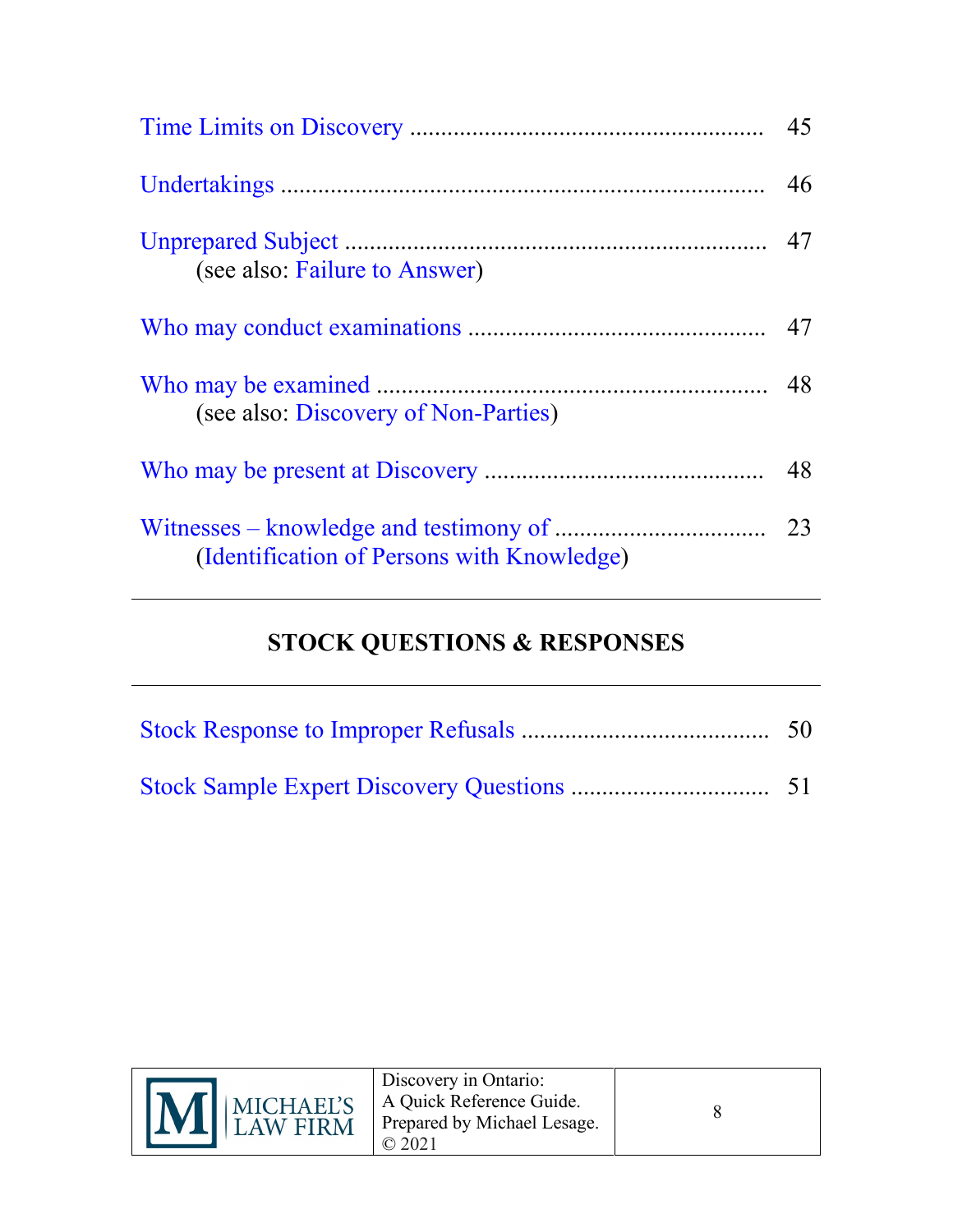# <span id="page-8-0"></span>Adjuster

Notes: Production of the adjuster's notes was ordered (in a first party context), where the notes were created to determine and adjust the loss. *Ferris v. Shell Canada Ltd.*, [2000] O.J. No. 3058 (Ont. Sup. Ct.). However, the adjuster's notes were deemed subject to litigation privilege in a third party (tort) action. *[Panetta v.](https://canlii.ca/t/fx8jp) Retrocom et al*[., \[2013\] O.J. No. 2386 \(Ont. Sup. Ct\) at paras. 28-](https://canlii.ca/t/fx8jp) [66.](https://canlii.ca/t/fx8jp)

<span id="page-8-1"></span>Affidavits – Providing Additional after

Examination: *Rule* [39.02\(2\).](https://canlii.ca/t/t8m#sec40.01) Where a party seeks to serve an additional affidavit subsequent to crossexamination (on a motion), they must satisfy the court that the evidence is relevant, responds to a matter raised on the cross-examination, would not result in prejudice that could not be addressed by costs, terms or an adjournment, and provide a reasonable explanation for why the evidence was not included at the outset. *[Sure Track v. Kaisersingh](https://canlii.ca/t/fpfhd#par28)*, [2011 ONSC 7388 \(CanLII\), par. 28.](https://canlii.ca/t/fpfhd#par28)

<span id="page-8-2"></span>Criminal History and

Pleas: In a civil suit, a defendant may be questioned as to whether they were convicted for the acts which gave rise to the civil action. Pursuant to *s.* [22.1](https://canlii.ca/t/2c4#sec22.1) of the *[Ontario Evidence Act](https://canlii.ca/t/555m2)*, such matters are relevant, as they are addressed to proof of facts in dispute (rather than credibility). Significantly, this



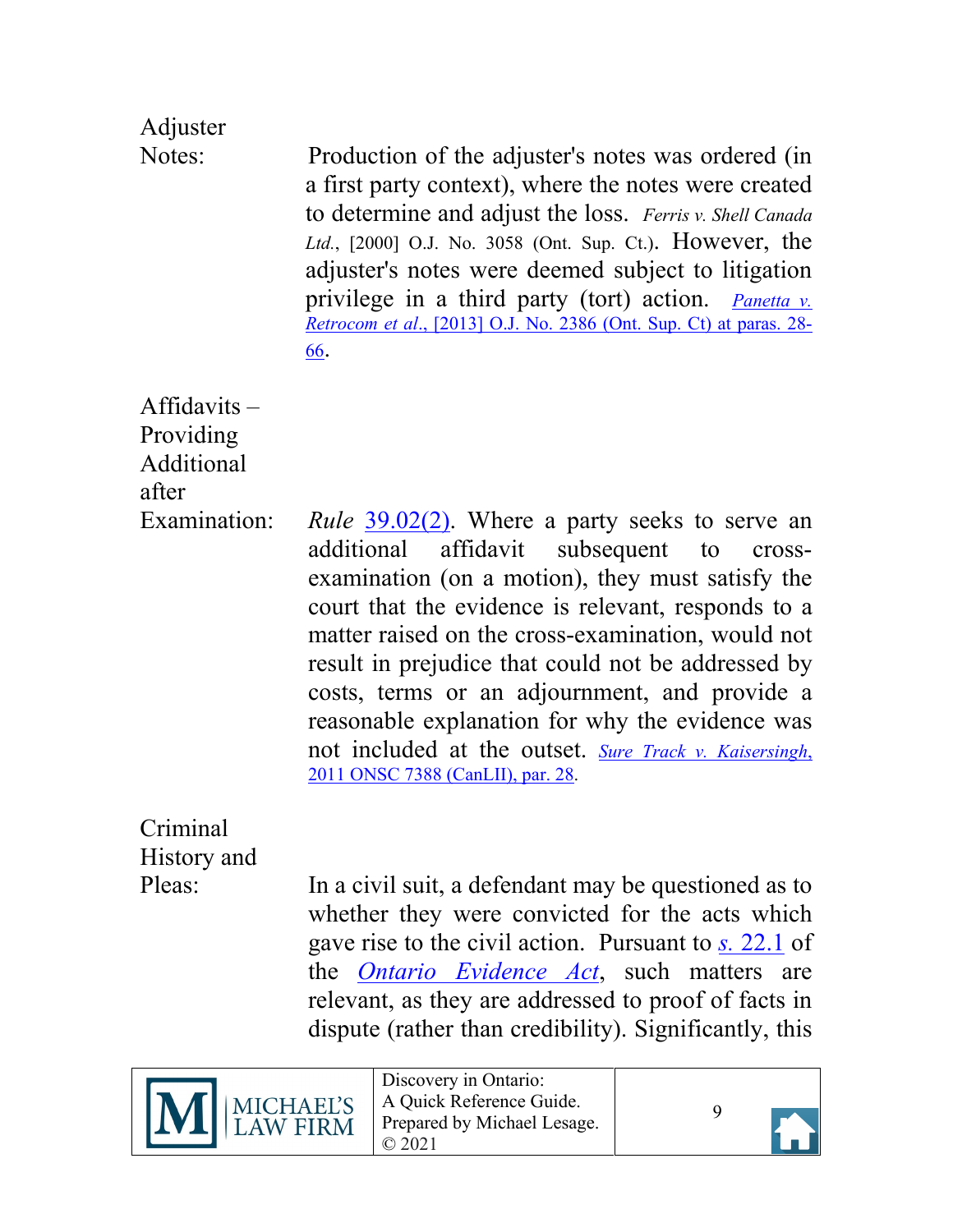remains true for Provincial Offences, such as violations of the *Highway Traffic Act. [Andreadis v.](https://canlii.ca/t/25qv5#par14) Pinto*[, 98 O.R. \(3d\) 701 \(Ont. Sup. Ct.\) at paras. 14-15.](https://canlii.ca/t/25qv5#par14) *See also Caci v. Macarthur*, [2007] O.J. No. 156 (Ont. Sup. Ct.) and *[Toronto \(City\) v. C.U.P.E., local 79](https://canlii.ca/t/dlx)*, [2003] S.C.R. 77.

Otherwise, questions regarding criminal convictions may properly be asked where punitive damages are at issue, but are otherwise improper, as going solely to credibility. *[Hornby v. Advanced](https://canlii.ca/t/1zp17#par53) Nutrients Ltd.,* [\[2008\] BCSC 962 \(B.C. Sup. Ct\)](https://canlii.ca/t/1zp17#par53) at paras. 52-53. *See also Rule* [31.06\(1\)\(b\).](https://canlii.ca/t/t8m#sec31.05)

However, at trial, a witness may be asked whether he has been convicted of any crime. *[Evidence Act](https://canlii.ca/t/2c4#sec22)*, [R.S.O. 1990 c. E.](https://canlii.ca/t/2c4#sec22) 23, s. 22 (1)., *[Andreadis v. Pinto,](https://canlii.ca/t/25qv5#par42)* [2009] O.J. [3910 \(Ont. Sup. Ct.\) at paras. 42-43.](https://canlii.ca/t/25qv5#par42)

## <span id="page-9-0"></span>Coaching

Witnesses: Prima Facie improper. It is legitimate to ask (on the resumption of discovery) the witness under oath if he was coached in any way as to what answers to give. *[Iroquois Falls Power Corp. v. Jacobs](https://canlii.ca/t/1ptvd#par43) Canada Inc*[., \[2006\] O.J. 4222 \(Ont. Sup. Ct.\) at para. 43.](https://canlii.ca/t/1ptvd#par43)

### <span id="page-9-1"></span>**Correcting**

Answers: A party may correct their answers, pursuant to Rule [31.09\(1\).](https://canlii.ca/t/t8m#sec31.08) Both answers are later admissible.

<span id="page-9-2"></span>Cost of

Copies: 43.5 cents (96 cents in 2020 dollars using the BOC inflation calculator) per page for voluminous records. *Toronto Bd. of Educ. Staff Credit Union Ltd. v. Skinner*, [1985] O.J. No. 444 (Ont. H.C.J.). *[Rule](https://canlii.ca/t/t8m#sec30.05)*

|  | M MICHAEL'S | Discovery in Ontario:<br>A Quick Reference Guide.<br>Prepared by Michael Lesage. |
|--|-------------|----------------------------------------------------------------------------------|
|--|-------------|----------------------------------------------------------------------------------|

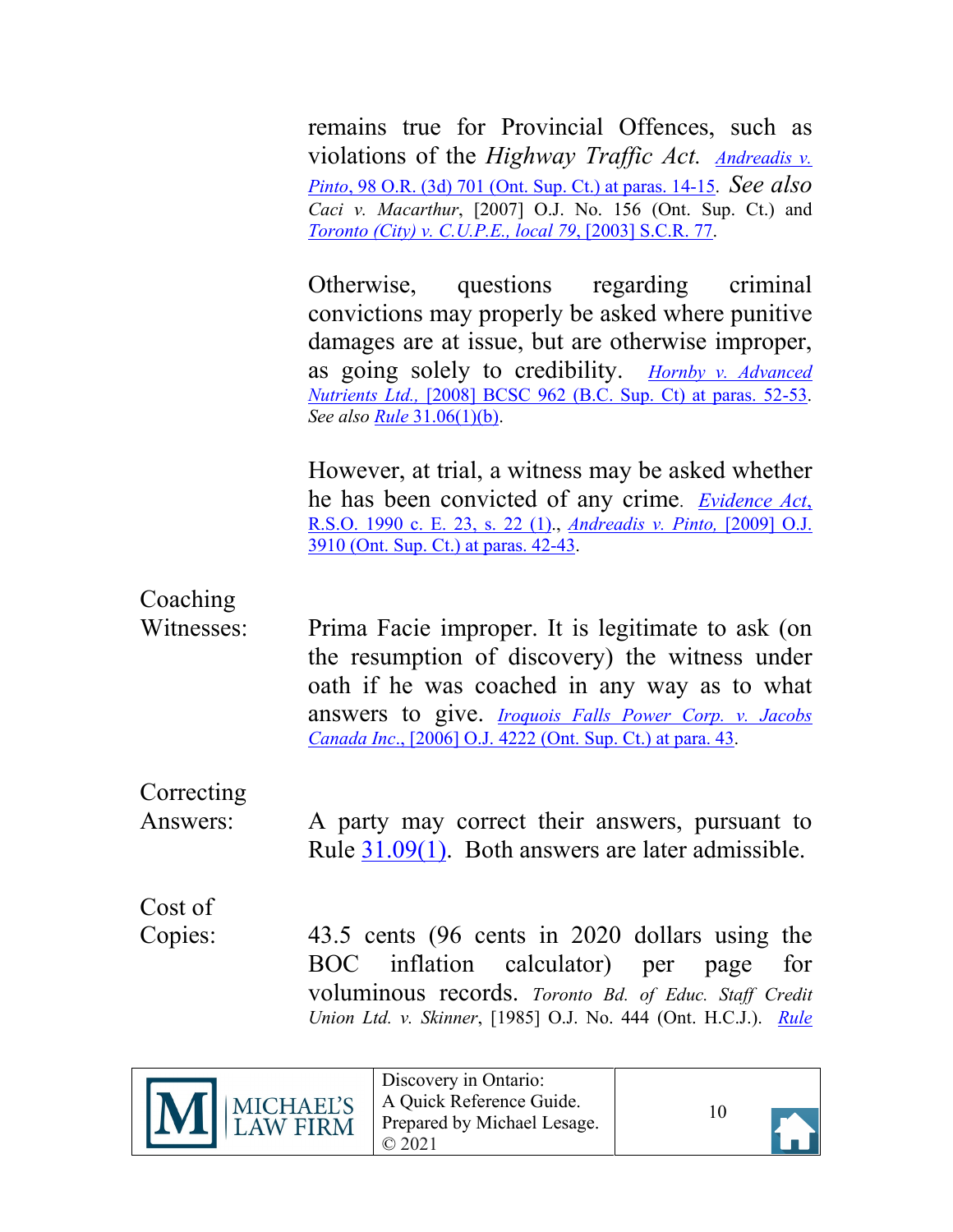[30.04\(7\).](https://canlii.ca/t/t8m#sec30.05) \$1.00 per page through the Court, *[O. Reg.](https://canlii.ca/t/rws)* [293/92: Superior Court of Justice and Court of Appeal – Fees \(#7\).](https://canlii.ca/t/rws)

<span id="page-10-0"></span>Cost of Medical

Records: Maximum rates (well below market) are set pursuant to the *Personal Health Information Protection Act*, 2004, and include a nominal processing fee and 25 cents per page. *[Health](https://decisions.ipc.on.ca/ipc-cipvp/phipa/en/item/134659/index.do?q=ha13-108)  [Information and Privacy](https://decisions.ipc.on.ca/ipc-cipvp/phipa/en/item/134659/index.do?q=ha13-108)*, File Numbers HA13- [108, Order HO-14.](https://decisions.ipc.on.ca/ipc-cipvp/phipa/en/item/134659/index.do?q=ha13-108)

### <span id="page-10-1"></span>Costs Thrown

Away: Where a party adjourns a scheduled discovery after the other side has dedicated significant resources preparing for same, resulting in work that cannot be utilized (or must be duplicated), costs thrown away are generally assessed on a full indemnity basis, although judicial discretion remains to make an Order that will allow the action to proceed (i.e. partial payments in installments from parties of modest means). *Trudel et al. v. HMQRO et al*, 2020 ONSC 1842 (CanLII).

<span id="page-10-2"></span>Counsel

Answering

for Witness: Counsel may not answer for a witness unless there is no objection, even if the answer of the witness is wrong. *Rule* [31.08.](https://canlii.ca/t/t8m#sec31.08) *Kay v. Posluns*[, \[1989\] O.J. No. 1914](https://canlii.ca/t/g171f) [\(ON H.C.J.\).](https://canlii.ca/t/g171f) *Madonis v. Dezotti*[, \[2010\] O.J. No. 1509 \(Ont. Sup.](https://canlii.ca/t/299cs#par28)   $C<sub>t</sub>$ ) at para 28. The examining party is entitled to the evidence of the witness and not that of counsel. *[Iroquois Falls Power Corp.](https://canlii.ca/t/1ptvd#par43) v. Jacobs Canada Inc*., [2006] O.J. [4222 \(Ont. Sup. Ct.\) at para 43.](https://canlii.ca/t/1ptvd#par43) Any correction of answers



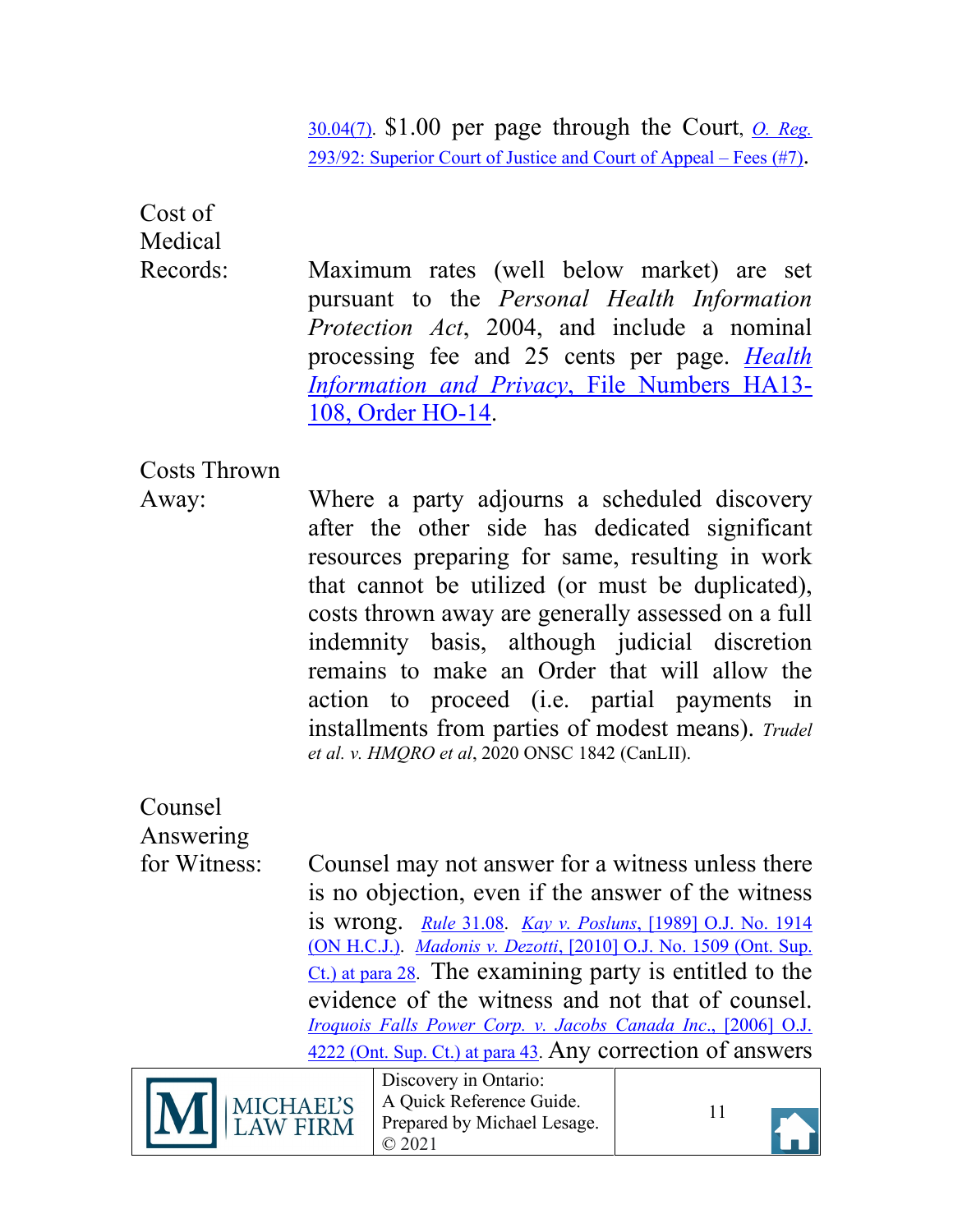should be left for re-examination. *Kudlak v. Sutherland*, [2005] O.J. No. 339 (Ont. Sup. Ct.) at para. 24.

<span id="page-11-0"></span>Counsel – Improper

- Interference: It is improper for counsel to try to run interference, or protect his client from clear, but difficult questions. Counsel for a witness may not unduly interfere with the cross-examination. Principle 21 of [The Principles of Civility for](https://www.advocates.ca/Upload/Files/PDF/Advocacy/InstituteforCivilityandProfessionalism/Principles_of_Civility_and_Professionalism_for_AdvocatesFeb28.pdf)  [Advocates](https://www.advocates.ca/Upload/Files/PDF/Advocacy/InstituteforCivilityandProfessionalism/Principles_of_Civility_and_Professionalism_for_AdvocatesFeb28.pdf) published by The Advocates' Society makes the point clearly: "Advocates, during examination for discovery, should at all times conduct themselves as if a judge were present." The same principle applies to out-of-court crossexaminations on affidavits. *[Smith Estate v. Rotstein](https://canlii.ca/t/299rh#par82)*, [\[2010\] O.J. No. 1527 \(Ont. Sup. Ct.\) at paras. 82-83,](https://canlii.ca/t/299rh#par82) *[Iroquois](https://canlii.ca/t/1ptvd#par20)  [Falls Power Corp. v. Jacobs Canada Inc](https://canlii.ca/t/1ptvd#par20)*., [2006] O.J. 4222 (Ont. [Sup. Ct.\) at para. 20.](https://canlii.ca/t/1ptvd#par20)
- <span id="page-11-1"></span>Credibility: A party may refuse to answer a question that goes solely to credibility. *Rule* [31.06\(1\)\(b\).](https://canlii.ca/t/t8m#sec31.05) Refusals may properly extend to what a party told others about the incident (provided the party at discovery was not otherwise uncertain or exhibiting memory problems). *Baker v. Taylor*[, 2016 ONSC 7918 \(CanLII\) at](https://canlii.ca/t/gw3kb) [paras. 6, 9, 12 & 13.](https://canlii.ca/t/gw3kb)

<span id="page-11-2"></span>**Credibility** of Party's

Position: Questions going to the credibility of a party's position (rather than the party itself) are proper, i.e. why the plaintiff changed its position as to who was at fault. *[Air Canada v. McDonnell Douglas Corp](https://canlii.ca/t/1vtnz)*.,



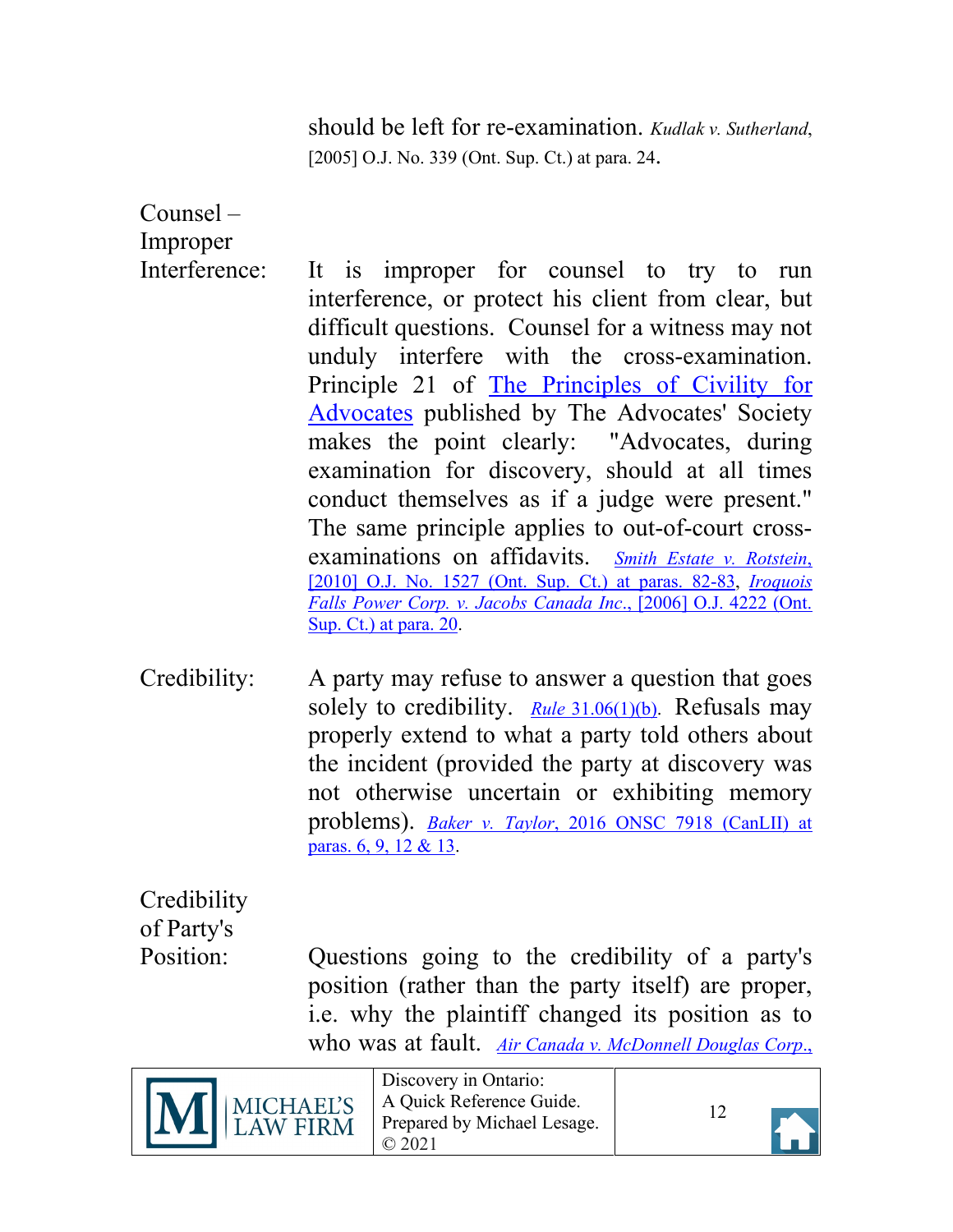[\[1995\] O.J. No. 195, \(Master\)](https://canlii.ca/t/1vtnz) at para. 29, affd [1995] O.J. No. 4881.

<span id="page-12-0"></span>Discovery – Concluding

Statement: I will adjourn this discovery and reserve the right to continue at a later date, **or** subject to any further questions arising from the undertakings, refusals, question taken under advisement, questions on documents subsequently produced, those are my questions.

<span id="page-12-1"></span>Discovery of

Minors: Discovery of minors (rather than their litigation guardians) is (sometimes) permissible in Ontario (if competent), pursuant to *[Rule 31.03](https://canlii.ca/t/t8m#sec31.02)*. However, discovery of minors is not an absolute right. *Bennett v. Hartemink,* [1983] O.J. No. 1308 (Ont. Sup. Ct.) at paras. 7-8.A framework for when same is appropriate is set forth in *[Abrahamson v. Buckland](https://canlii.ca/t/gb4rw#par29)*, [1990] [5 W.W.R. 193 \(Sask. C.A.\).](https://canlii.ca/t/gb4rw#par29) It is however unlikely you can shield your minor client from discovery but later elicit testimony from same at trial. *[McCallum v.](https://canlii.ca/t/fpnlt#par26) [Thames Valley School District School Board](https://canlii.ca/t/fpnlt#par26)*, [2012] O.J. No. 160 [at para. 26](https://canlii.ca/t/fpnlt#par26)*.* Special procedures for the taking of testimony, such as screens and the presence of a support person may be employed. *[Ontario Evidence](https://canlii.ca/t/555m2) Act*[, R.S.O. 1990, c. E. 23.](https://canlii.ca/t/555m2)

<span id="page-12-2"></span>Discovery – Default Not

In-Person: Discoveries may be in person where there is agreement, but can otherwise be via video, at the



Discovery in Ontario: A Quick Reference Guide. Prepared by Michael Lesage. © 2021

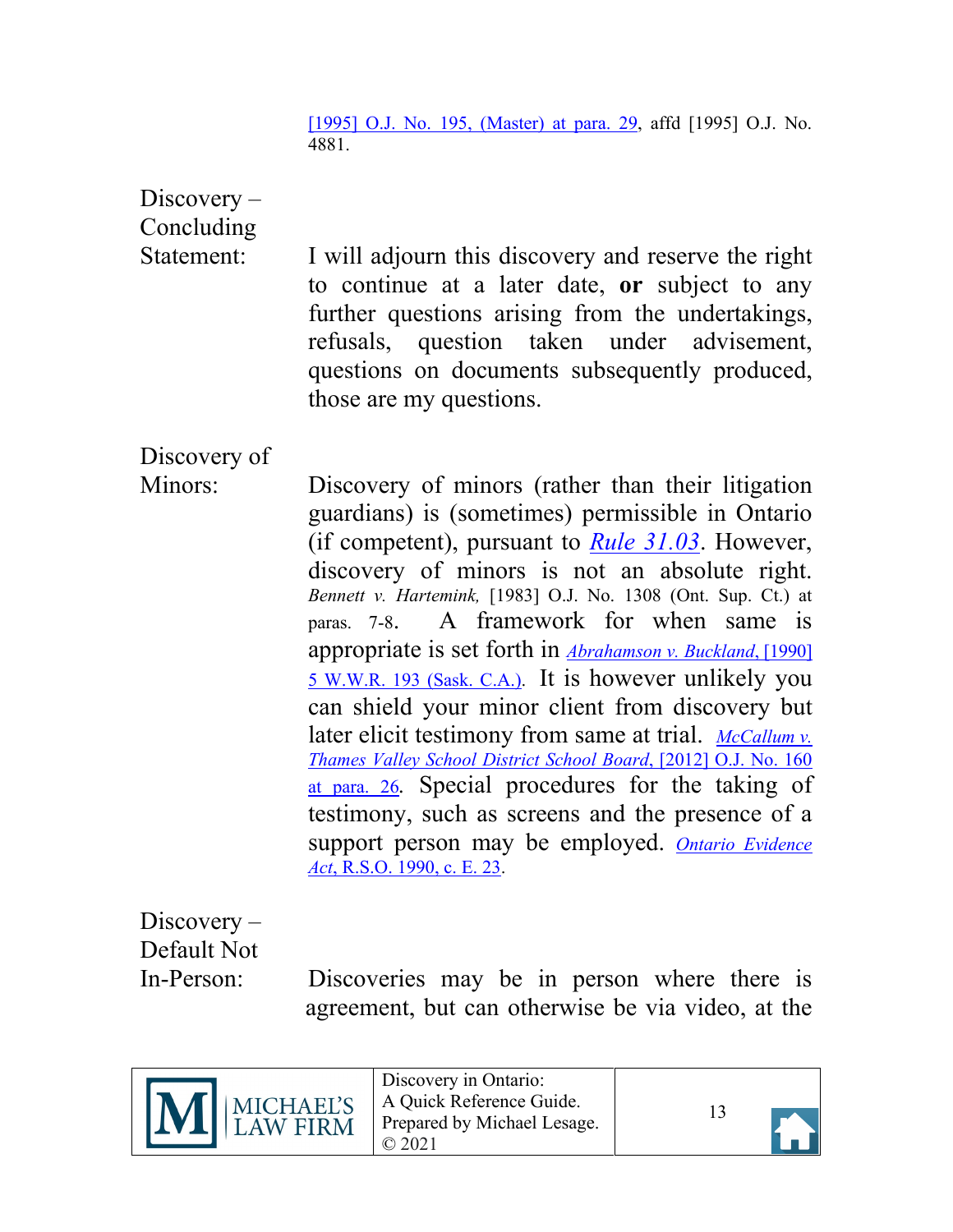option of the deponent pursuant to *[Rule](https://canlii.ca/t/t8m#sec1.05)* 1.08. *Worsoff v. MTCC* [1168, 2021 ONSC 6493 \(CanLII\)](https://canlii.ca/t/jjf53#par34) at paras. 34-36.

<span id="page-13-0"></span>Discovery – Order of

Examinations: *Rules* [31.04\(1\), 31.04\(2\)](https://canlii.ca/t/t8m#sec31.05) and [31.04\(3\).](https://canlii.ca/t/t8m#sec31.05) The party that first requests discovery, even informally, has the right to examine first. *Rule* [31.04\(3\),](https://canlii.ca/t/t8m#sec31.05) *Risi Stone Ltd. v. Burloak Concrete Products Ltd*, [1987] O.J. No. 2462 (H.C.J.). However, absent agreement, the party's Affidavit of Documents must be served prior to serving the notice of examination, *[Ferguson v Peel Mutual Insurance](https://canlii.ca/t/h3lgl#par5) Company*[, 2017 ONSC 2318 \(CanLII\), par. 5](https://canlii.ca/t/h3lgl#par5) citing *Rule* [31.04\(3\),](https://canlii.ca/t/t8m#sec31.05) with service meaning a sworn Affidavit of Documents. *Zdenko v. Sutherland*[, 2019 ONSC 4858 \(CanLII\),](https://canlii.ca/t/j20tp#par19) [par. 19.](https://canlii.ca/t/j20tp#par19) Pragmatically, a sworn AOD must be served first to ensure priority.

> The Affidavit of Documents must contain relevant documents in the party's knowledge, information and belief at the time served (and where referenced in the pleadings). *[Lambert v. Maracle](https://canlii.ca/t/j3r32#par38)*, 2019 [ONSC 7003 at paras. 38-39.](https://canlii.ca/t/j3r32#par38) Further, the party that examines first has the right to complete their examination before being examined themselves, which includes undertakings being fulfilled and any follow up questions answered. *Rule* [31.04\(3\)](https://canlii.ca/t/t8m#sec31.05) and Trial Lawyers Discovery Notebook. Daley, Helen A. Law Society of Upper Canada Department of Continuing Education, Chapter 2, page 3, (1998).

<span id="page-13-1"></span>Discovery of *Rule* [31.10.](https://canlii.ca/t/t8m#sec31.08) Non-Parties



Discovery in Ontario: A Quick Reference Guide. Prepared by Michael Lesage. © 2021

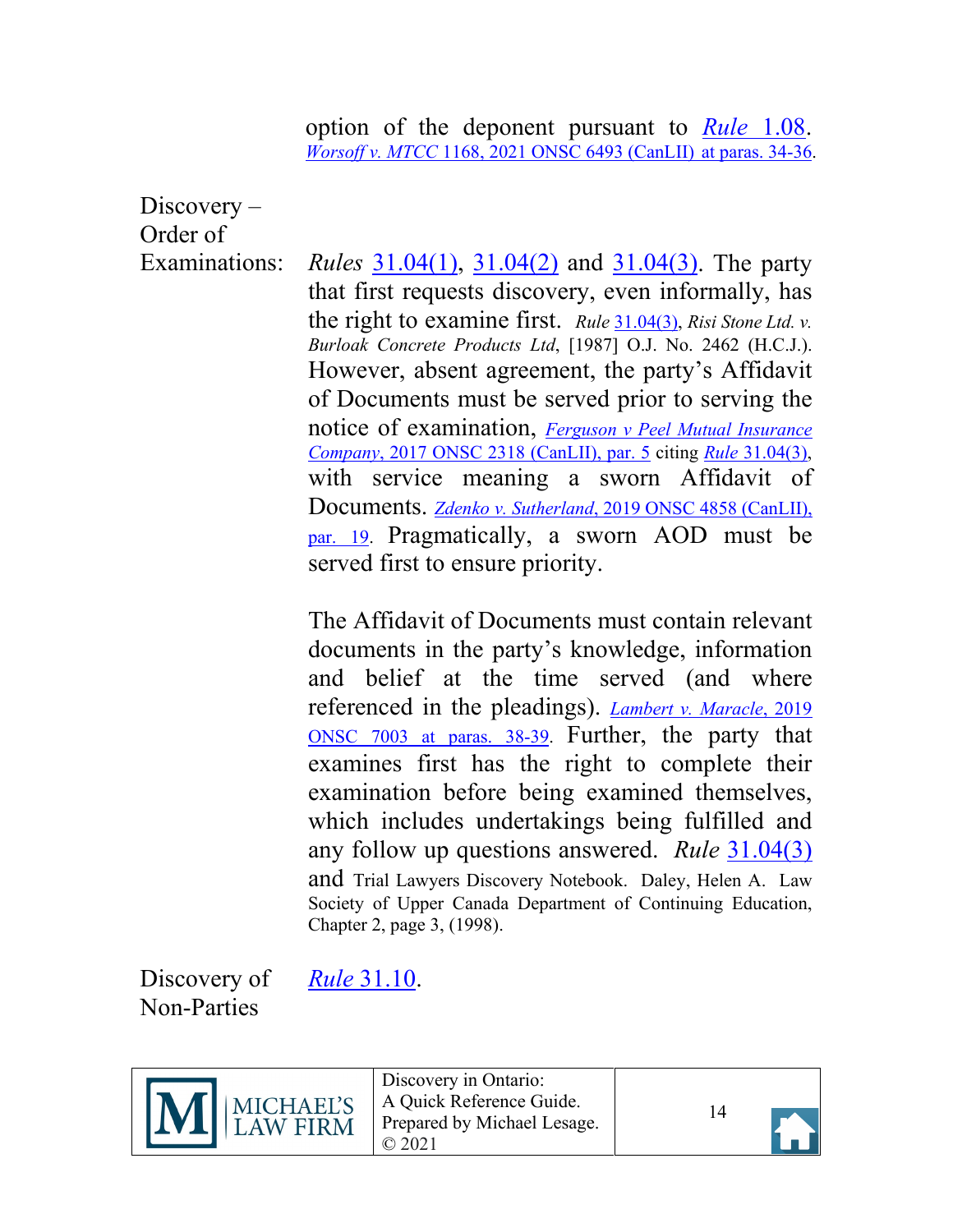# <span id="page-14-1"></span>**Discovery**

Plan: Required by *[Rule](https://canlii.ca/t/t8m#sec29.1.01)* 29.1 within 60 days of the close of pleadings, but widely ignored in Personal Injury cases. If one is proposed, analyze it carefully (and suggest revisions/modifications) to ensure it doesn't limit your ability to prove causation or damages, or expands the definition of relevance for prior medical records and conditions. Failure to timely object may be deemed implied agreement. *[Sultana v. Veley](https://canlii.ca/t/fpn67#par19)*, 2012 ONSC [395 at para. 19.](https://canlii.ca/t/fpn67#par19) Note that pursuant to *Rule* [29.1.05,](https://canlii.ca/t/t8m#sec29.1.05) the Court may refuse to grant relief (i.e. refusals/undertakings motions) where the parties have failed to agree upon a discovery plan (i.e. this may be a defense to such a motion). Additionally, the Court has the ability to impose a discovery plan. *[TELUS Communications Co. v. Sharp \(c.o.b.](https://canlii.ca/t/29tnj#par17) Residential Pros)*[, 2010 ONSC 2878 \(CanLII\),](https://canlii.ca/t/29tnj#par17) (On. Sup. Ct.) [\(Master\) at para. 17.](https://canlii.ca/t/29tnj#par17)

### <span id="page-14-0"></span>**Discussions**

with Witnesses: During cross-examination by an opposing legal practitioner, the witness's own lawyer ought not to have any conversation with the witness about the witness's evidence or any issue in the proceeding. As such, counsel should not discuss evidence with the witness during a break. Rule 4.04 (now [5.4-2\)](https://lso.ca/about-lso/legislation-rules/rules-of-professional-conduct/chapter-5) of the Rules of Professional Conduct. *[Iroquois Falls](https://canlii.ca/t/1ptvd#par43)  [Power Corp. v. Jacobs Canada Inc](https://canlii.ca/t/1ptvd#par43)*., [2006] O.J. 4222 (Ont. Sup. [Ct.\) at para. 43.](https://canlii.ca/t/1ptvd#par43) Where a witness consults privately with counsel during cross-examination, the witness must provide evidence on the substance of this conversation. *[Polish Alliance of Canada v. Polish](https://canlii.ca/t/fm8x1#par43) [Association of Toronto Ltd](https://canlii.ca/t/fm8x1#par43)*., 2011 ONSC 1851 (Ont. Sup. Ct., Div.



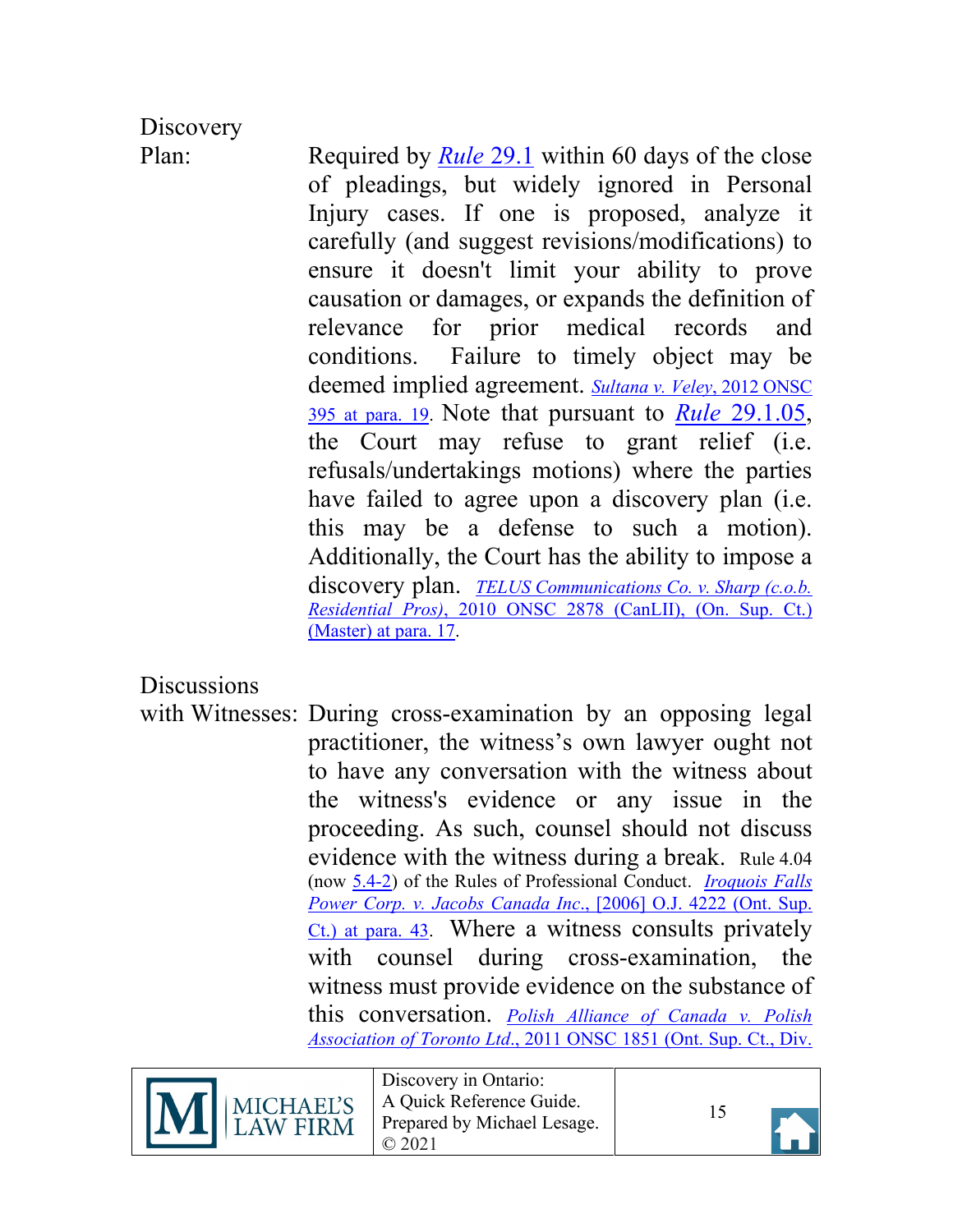[Ct.\), at para. 43.](https://canlii.ca/t/fm8x1#par43) These rules are somewhat relaxed where discovery continues over multiple days, as it may be necessary to prepare a client for discovery. *[Iroquois Falls Power Corp. v.](https://canlii.ca/t/1ptvd#par43) Jacobs Canada Inc*., [2006 CanLII 35612 \(ON SC\), par. 43.](https://canlii.ca/t/1ptvd#par43) Alternately, issues can be addressed via re-examination by the witnesses' own counsel at the end of crossexamination, or by later correcting the answers in writing.

<span id="page-15-0"></span>Documents –

Authenticity of: "Do you agree that all documents listed in our Affidavit of Documents are **authentic**? If not, for which specific documents do you dispute? Why? Do you accept the authenticity of all other documents other than those specifically objected to?" Discovery Best Practices: Practical and Effective Tools to Guide You Through the Discovery Process. J. Campbell, Colin L., Law Society of Upper Canada Department of Education, Chapter 6, page 2, (2004).

> Do you agree all our documents are **admissible**? For each of our documents, do you agree to the truth of the contents thereof?

> The Advocates' Society, Best Practices for Civil Trials, June 2015, 7.1.

> Per the law of evidence, most documents are hearsay (you want them admitted into evidence because of what they say or indicate), which requires both authentication (it is what you say it is) along with it otherwise being admissible,



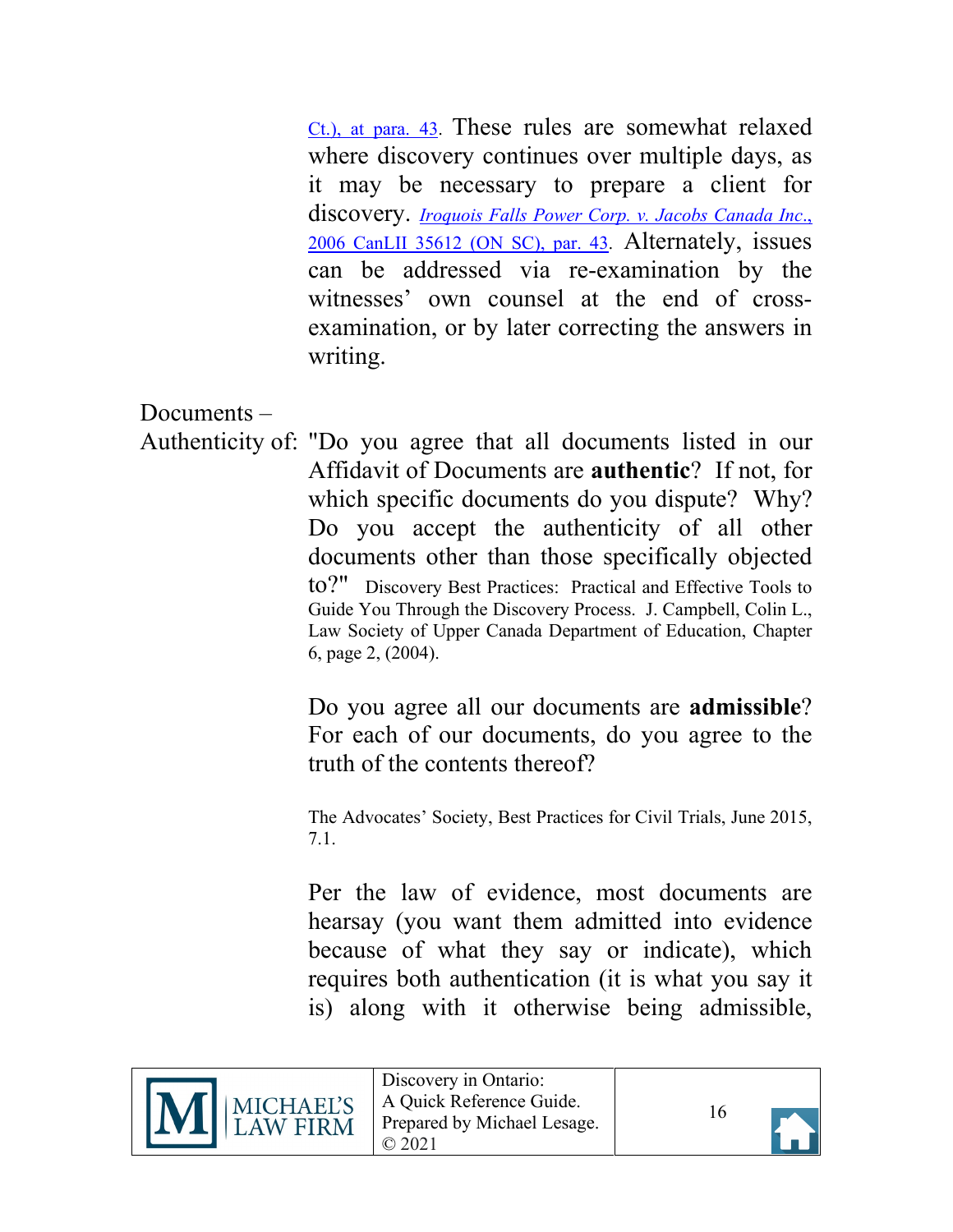generally as an exception to the hearsay rule or otherwise not hearsay.

<span id="page-16-0"></span>Documents –

Discovery of: *Rules* [30.02](https://canlii.ca/t/t8m#sec30.01) & [30.03.](https://canlii.ca/t/t8m#sec30.01) Disclosure shall be made of all documents (broadly defined) relevant to any matter at issue. Absent agreement, such production is to be made prior to examinations for discovery. *[Romcan Limited o/a Kingsville Retirement Centre v.](https://canlii.ca/t/2d7w2#par19) [AXA Pacific Insurance Company](https://canlii.ca/t/2d7w2#par19)*, 2009 CanLII 87111 (ON SC), [paras. 19-20.](https://canlii.ca/t/2d7w2#par19)

> Note that the letter and spirit of the Rules require the opportunity for a party and his counsel to see a document before it may be put to them on discovery, so as to prevent ambush at trial (note limited exception for litigation privilege, i.e. contents of surveillance reports, but not the fact there was surveillance – *but see* **Surveillance below**). *Jhaj v. York University*, [2002] O.J. No. 128 (Ont. Sup. Ct.) at paras. 7-13.

> A document is relevant for the purpose of a party's discovery obligations if it is logically connected to and tending to prove or disprove a matter in issue as defined by the pleadings. *[Sky](https://canlii.ca/t/gkb1n#par25) [Solar \(Canada\) Ltd. v. Economical Mutual Insurance Co.](https://canlii.ca/t/gkb1n#par25)*, 2015 [ONSC 4714 \(CanLII\)](https://canlii.ca/t/gkb1n#par25) at para. 25.

> Mandatory pursuant to *Rule* [30.03\(1\),](https://canlii.ca/t/t8m#sec30.01) such that a party may move pursuant to *Rule* [48.08](https://canlii.ca/t/t8m#sec48.08) to require another party to produce same even after setting an action down for trial. *[BNL Entertainment Inc. v.](https://canlii.ca/t/ggrh4) Ricketts*[, 2015 ONSC 1737 \(CanLII\).](https://canlii.ca/t/ggrh4)





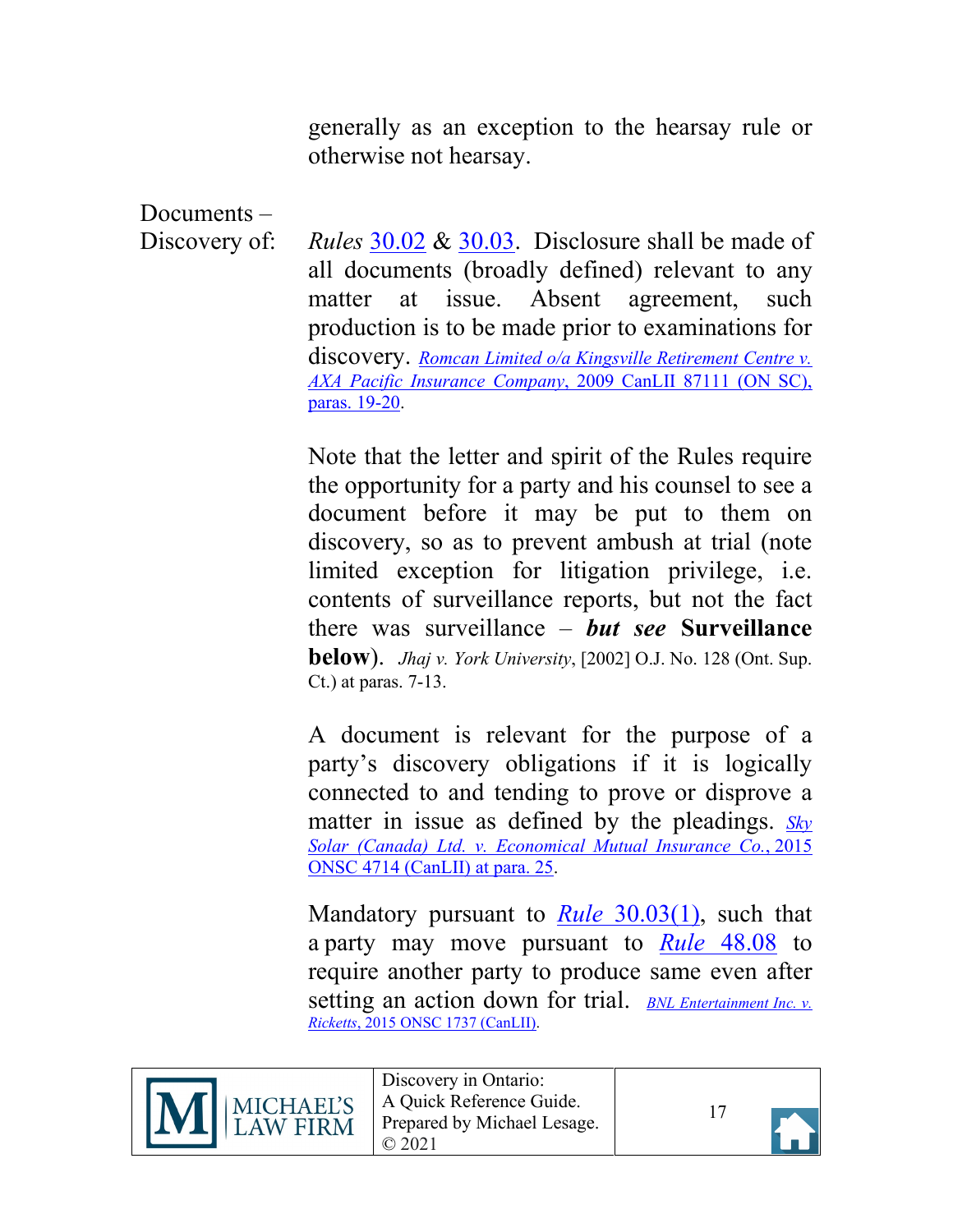<span id="page-17-0"></span>Documents – Further & **Better** 

Affidavit of *Rule* [30.06.](https://canlii.ca/t/t8m#sec30.06) Where the court is satisfied by any evidence that a relevant document has been omitted from a party's Affidavit of Documents, the court may, *inter alia*, order the document produced or for the party to deliver a further and better affidavit of documents. Such motion can be brought before examinations for discovery, although it is insufficient to allege that a document 'ought to exist,' *Bow Helicopters v. Textron Can. Ltd.* (1981), 23 C.P.C. 212 (Ont. Master). The moving party must produce evidence in support of its assertions, keeping in mind that the responding party has access to the document(s) and the moving party does not. *[Titanium Logistics Inc. v. B.S.D.](https://canlii.ca/t/j22r8#par11) Linehaul Inc. et al*[., 2019 ONSC 4955 \(CanLII\) at par. 11.](https://canlii.ca/t/j22r8#par11)

<span id="page-17-1"></span>**Documents** Supporting Claims /

Defences: A witness may properly be asked what productions they rely upon in support of an allegation. *Rule-Bilt Ltd. v. Shenkman Corp. Ltd.*, [1977] 18 O.R. (2d) 276 (Ont. H.C.J.) (Master).

<span id="page-17-2"></span>Drivers License and

SIN's: Plaintiff not required to answer regarding her SIN and/or drivers' license number, as same go only to credibility. *Muraca v. Cengarle*, [1998] O.J. No. 5223 (Master) at para. 15, citing *Rule* [31.06\(b\).](https://canlii.ca/t/t8m#sec31.05)





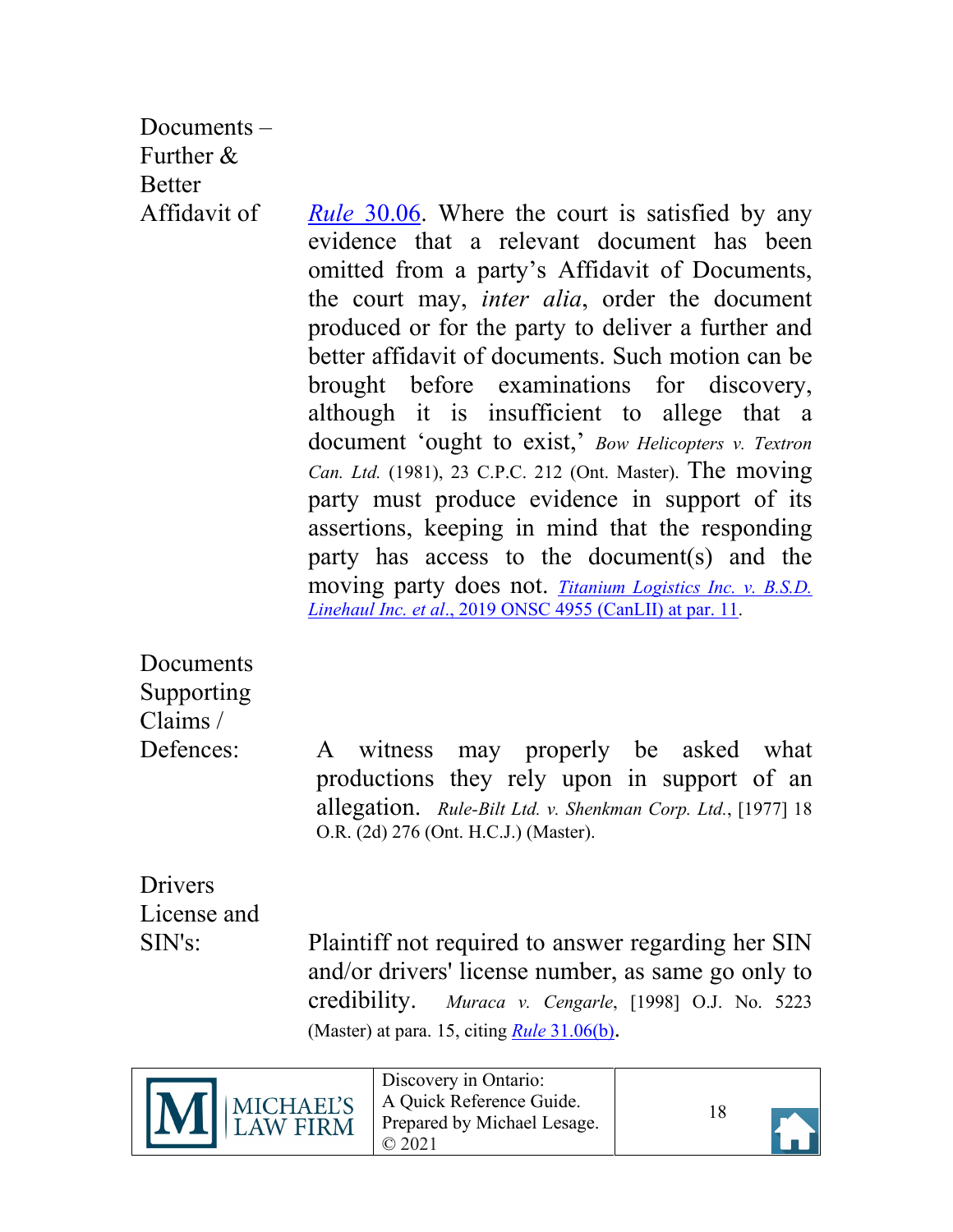### <span id="page-18-0"></span>Duty to Correct

Answers: *Rule* [31.09\(1\).](https://canlii.ca/t/t8m#sec31.08) A party has a continuing duty to correct answers where the party subsequently discovers the answer was incorrect when made, or is no longer complete and correct.

### <span id="page-18-1"></span>Duty to Inform

Self: Generally, a party is bound to disclose anything relevant to the issue of which he has knowledge. He may be compelled, if he does not have knowledge, to ascertain same from documents or persons, including his agents. *[Burns v. Henderson](https://canlii.ca/t/gdjbd)*, [\[1918\] 1 W.W.R. 885 \(Alta\)](https://canlii.ca/t/gdjbd) at para. 5. An individual is bound to inform himself in the same manner as an officer of a corporation. *Van Horn v. Verrall*, [1911] O.J. No. 497 (On. H.C.J.) at para. 14.

<span id="page-18-2"></span>Expert Reports/

Opinions: *Rule* [31.06\(3\)](https://canlii.ca/t/t8m#sec31.05)

A party may obtain disclosure at discovery of the expert's:

- i) foundational information
- ii) findings and opinions; and
- iii) conclusions

along with the expert's name and address, unless the party that retained the expert undertakes to not call him at trial.





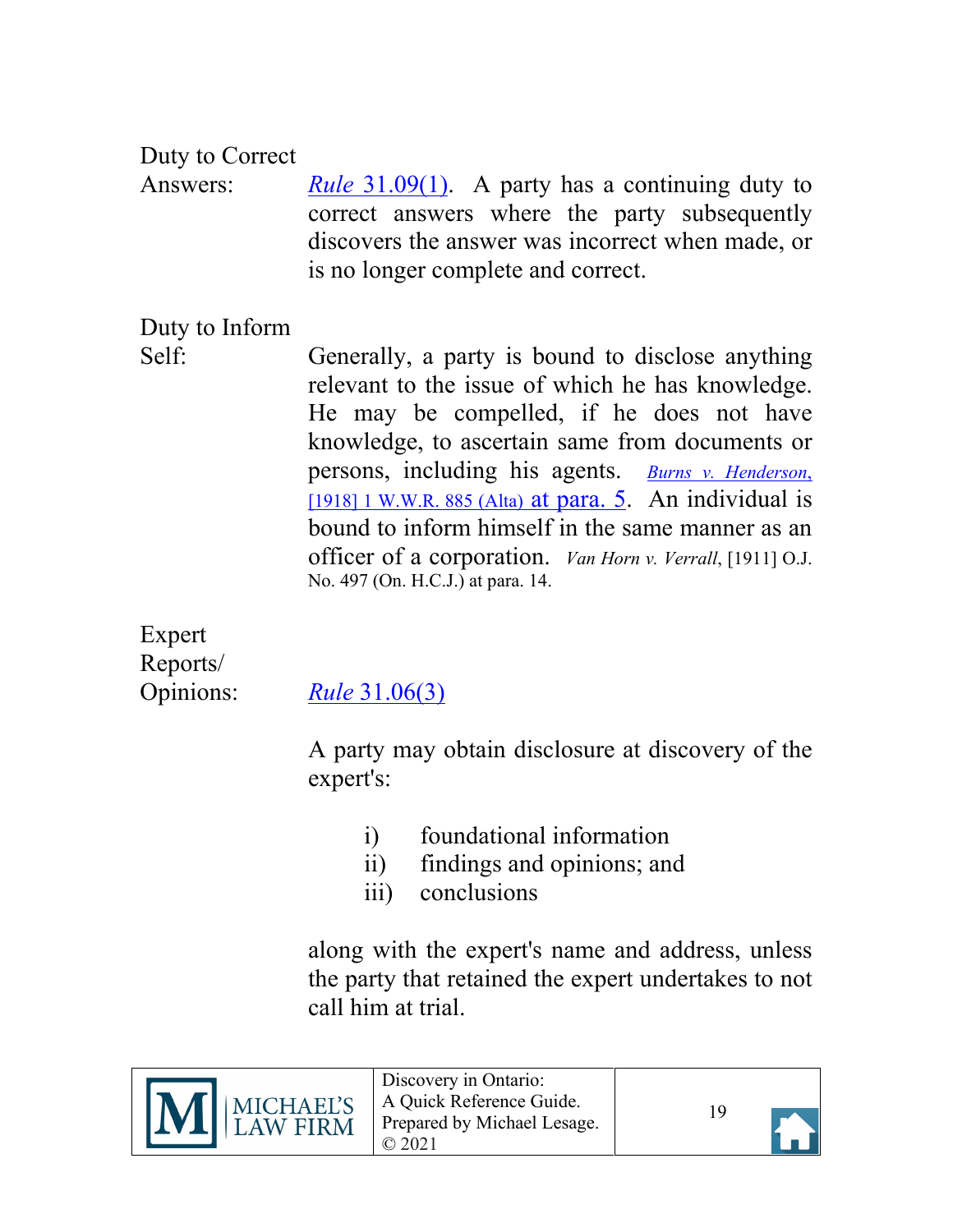Foundational information includes the information sent to the expert, documents read by the expert and the facts disclosed to the expert, along with notes, raw data and records of the expert, along with books and journals researched by the expert. *[BIE Health Products v. Attorney General](https://canlii.ca/t/hrbqx#par19) (Canada)*[, 2018 ONSC 2142 \(CanLII\) at para. 19.](https://canlii.ca/t/hrbqx#par19)

Findings include field notes, raw data and records made and used by the expert in preparing his report. *[Award Developments \(Ontario\) Ltd. v. Novoco](https://canlii.ca/t/g198r) Enterprises Ltd.,* [\[1992\] O.J. No. 1288 \(Gen. Div.\)](https://canlii.ca/t/g198r) at para. 12. Where one party pleads a theory, the other side is entitled to the facts relied upon in support of said theory. *[Kennedy v. Toronto Hydro-Electric System Ltd](https://canlii.ca/t/fr56x#par43)*., [2012] [O.J. 1923 at paras. 43-47.](https://canlii.ca/t/fr56x#par43)

A party may further be asked:

- 1) What information she has about the factual evidence known to her expert;
- 2) To undertake to ask her expert about factual evidence if the expert is bound by the party not to speak to the opposing party, and
- 3) About the opinions and findings of her expert as a potential trial witness and if the expert's findings include any articles he has written, the party may pose appropriate questions to him.

*Andersen v. St. Jude Medical, Inc.*, [2007] O.J. No. 5383 (Ont. Sup. Ct.) at para. 31.



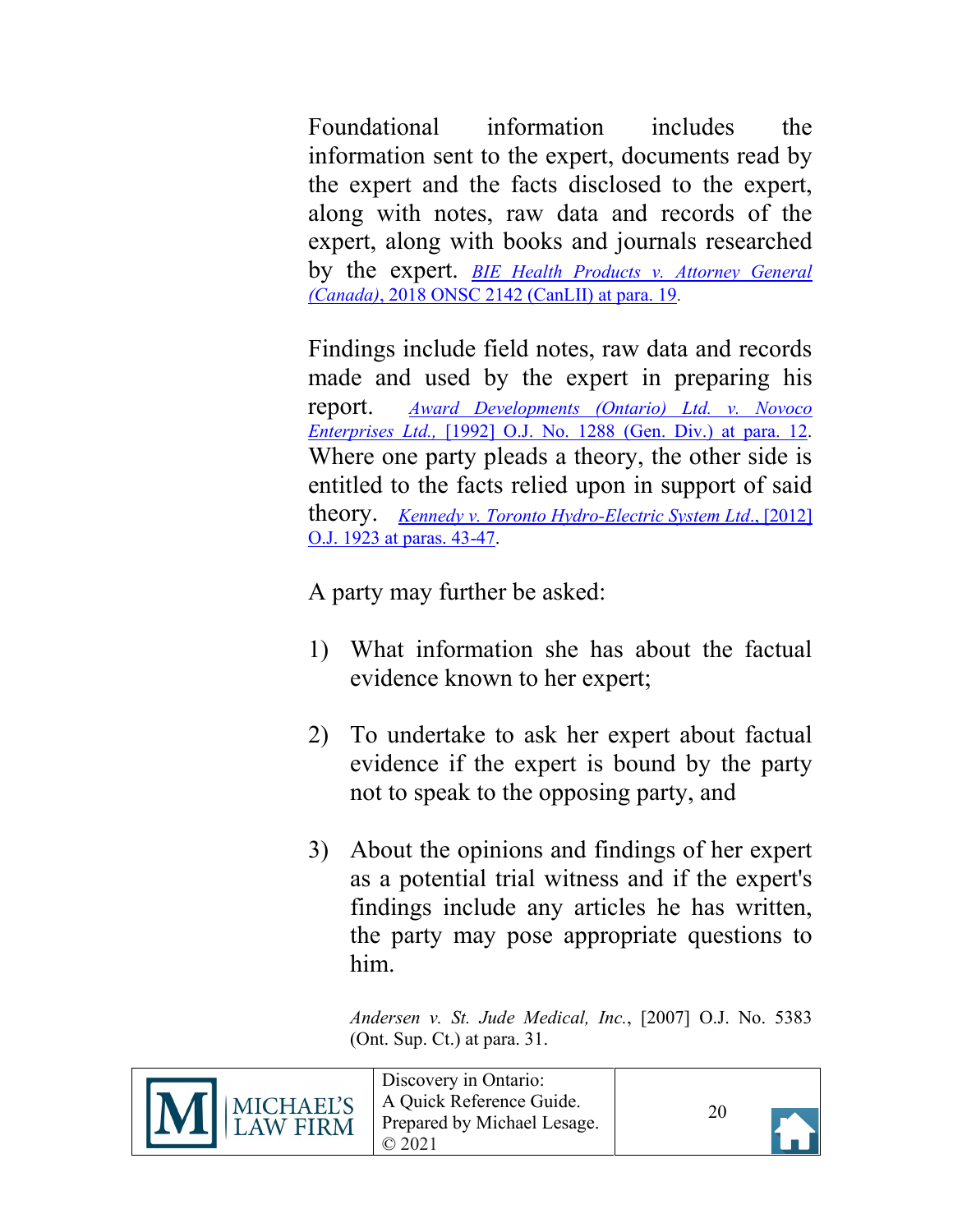"**We will comply with the rules**" does not absolve a party from compliance with the above where the party does not undertake to not call the witness. *[Kennedy v. Toronto Hydro-Electric System Ltd](https://canlii.ca/t/fr56x#par37)*., [\[2012\] O.J. 1923 at paras. 37-41.](https://canlii.ca/t/fr56x#par37)

Retention letters are typically not discoverable at the discovery stage unless the expert relied on them or the specific questions asked of the expert are not disclosed in the expert's report. *Calvaruso v. Nantais*, [1992] OJ No 345 (Ct. (Gen. Div.)). *Suchan v. Casella*, [2006] O.J. No. 2467, (Ont. Sup. Ct.) at paras. 37-44.

## <span id="page-20-0"></span>Expert Reports/ **Opinions**

(Draft): Preliminary draft reports are subject to litigation privilege and are generally non-discoverable. *Moore v. Getahun*[, 2015 ONCA 55 \(CanLII\) at paras. 67-78,](https://canlii.ca/t/gg3lt#par67) impliedly overruling *[Leo Alarie and Sons Ltd. v. SNC-](https://canlii.ca/t/2dq35)Lavalin Power Ontario Inc.*[, \[2010\] O.J. No. 5205 \(Ont. Sup. Ct.\)](https://canlii.ca/t/2dq35)  [at paras. 29-40.](https://canlii.ca/t/2dq35)

<span id="page-20-1"></span>Facebook & Social

Media: Court refused to compel production of 1100 photos as it amounted to a fishing expedition. *Garacci v. Ross*[, \[2013\] O.J. No. 4024 \(Ont. Sup. Ct.\) Master,](https://canlii.ca/t/g0d7v#par9)  [paras. 8-9.](https://canlii.ca/t/g0d7v#par9) Account access denied as an invasion of privacy and on relevance grounds. *[Stewart v.](https://canlii.ca/t/fvf89#par18) Kempster*, [2012] O.J. No. 6145 [\(On. Sup. Ct.\) at paras. 18-25.](https://canlii.ca/t/fvf89#par18) However, where a party alleges they cannot do certain activities, their social media accounts may



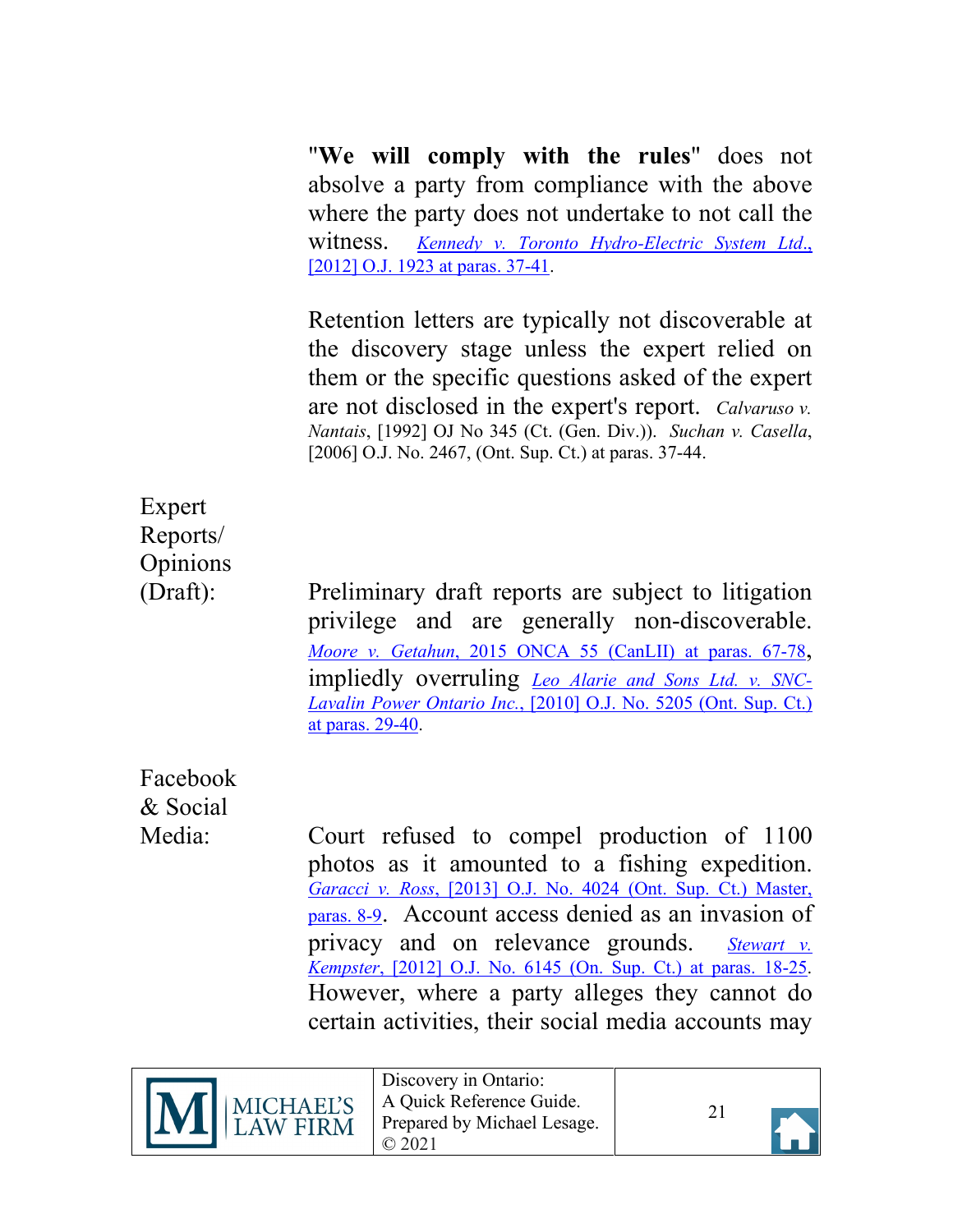need to be disclosed in their AOD's. *[Isacov v](https://canlii.ca/t/hvhwx#par36) Schwartzberg*[, 2018 ONSC 5933 \(CanLII\), par. 36.](https://canlii.ca/t/hvhwx#par36)

<span id="page-21-0"></span>Failure to

#### Answer: *Rule* [31.07.](https://canlii.ca/t/t8m#sec31.08) A party fails to answer if:

- i) They refuse to answer;
- ii) They take it under advisement, but no answer is provided within 60 days of the request;
- iii) The party undertakes to provide an answer, but 60 days passes without response;

<span id="page-21-1"></span>Hypothetical

Questions: Are proper when relevant to some issue in the case, where the witness has some expertise to provide an opinion. *Motaharian (Litigation Guardian of) v. Reid*, [1989] O.J. No. 1947 (On. H.C.J.). This includes questions relevant to the standard of care (i.e. "what do you believe you were required to do in the circumstances, on what do you base that?"), including the witness' understanding of the standard of care, acts or omissions that are probative of that, along with what could have caused certain outcomes. *[The Estate of Maryam](https://canlii.ca/t/hxgnt#par22) Asharzadeh v.* [Amin, 2019 ONSC 1024 \(CanLII\) at para. 22.](https://canlii.ca/t/hxgnt#par22) However, a witness need not defend the actions of others or answer for their failures. As such, the Court will not require defendant doctors to provide opinions on the actions of other defendant doctors, nurses etc. Likewise, questions going to the ultimate issue or asking the defendants to opine on the standard of care, are outside of the



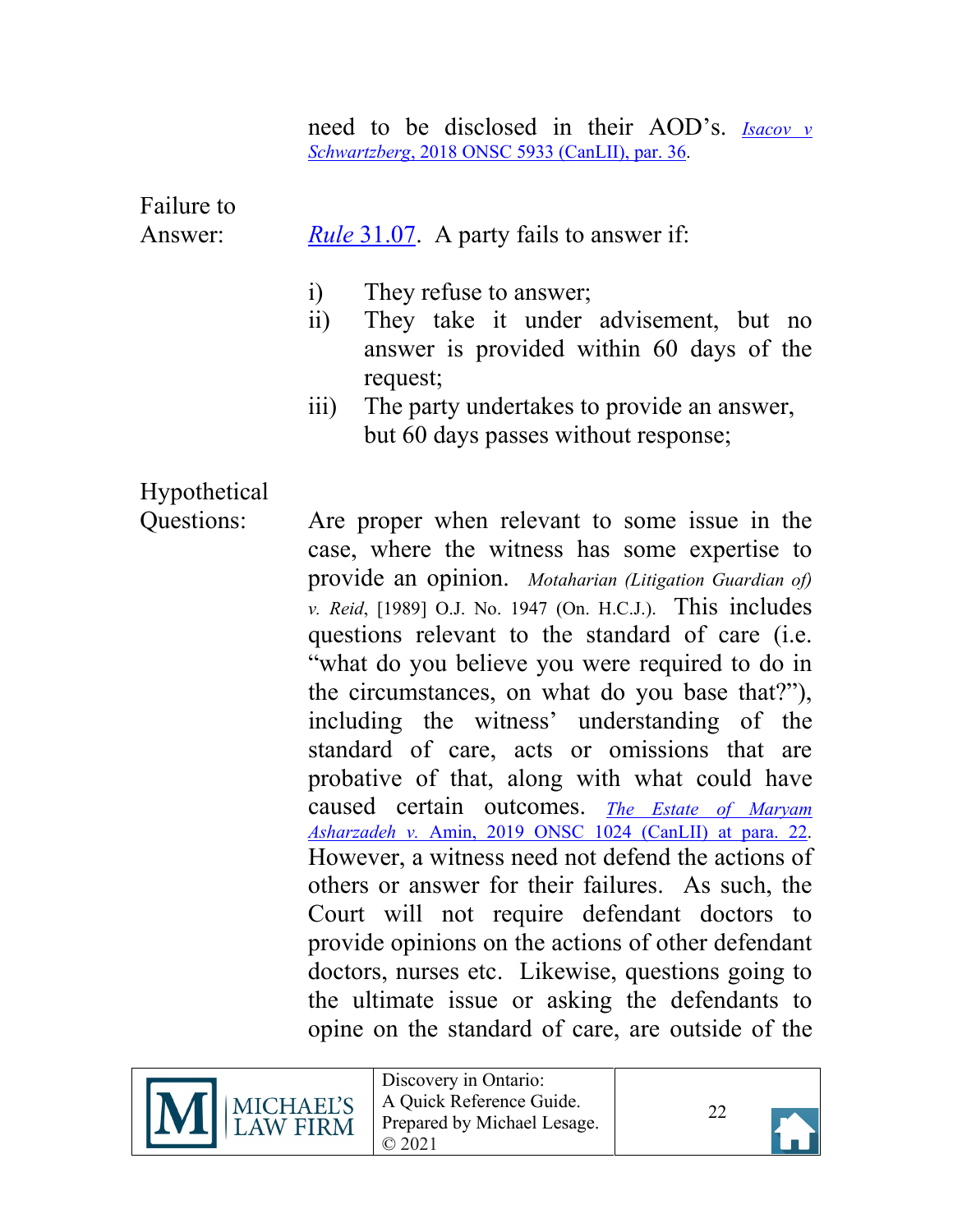defendants expertise, hence improper. *[Stryland](https://canlii.ca/t/flx8v#par26) [\(Litigation Guardian of\) v. Yazadanfar](https://canlii.ca/t/flx8v#par26)*, [2011] O.J. No. 2785 (ON. [Sup. Ct.\) at paras 26-28.](https://canlii.ca/t/flx8v#par26)

<span id="page-22-0"></span>Identification of Persons

with A party may obtain disclosure of names and Knowledge addresses of persons who might be expected to have knowledge. *Rule* [31.06\(2\).](https://canlii.ca/t/t8m#sec31.05)

Sample Questions:

**Q** Will you please advise me of the names and addresses of all persons known to you who may reasonably be expected to have knowledge of any of the transactions or occurrences at issue in this action?

**Q** If you obtain a statement from any of those individuals and if you are intending to call any of them as witnesses in these proceedings I would ask to be provided with a summary of each person's evidence and a copy of their statements?

*Andersen v. St. Jude Medical Inc.*, [2007] O.J. No. 5383 (ON Sup. Ct.) at para. 11.

**Add**: Further, I will request an undertaking as to the substance of the expected testimony and/or evidence of each of your witnesses before trial.

Note that a summary of the evidence of those persons with knowledge must be provided if requested. *Dionisopoulos v. Provias*[, \[1990\] O.J. No. 30 \(ON](https://canlii.ca/t/g1jg4)



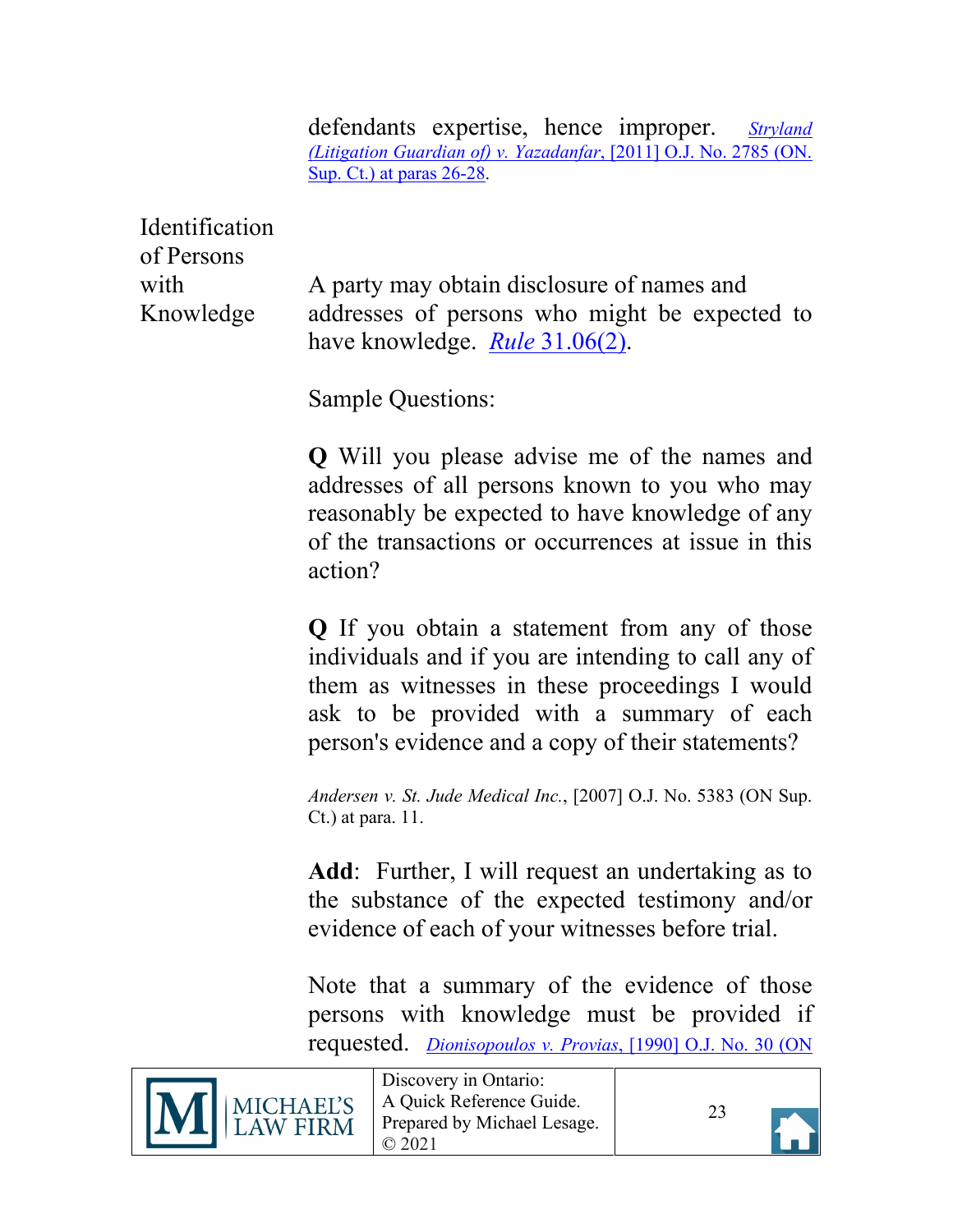[H.C.J.\) at para. 6.](https://canlii.ca/t/g1jg4) Pursuant to *Rule* [31.09\(1\),](https://canlii.ca/t/t8m#sec31.08) such information must be corrected or supplemented if it later becomes incorrect or was incomplete when given. Depending upon the Judge, this may not apply to parties (as opposed to witnesses), but you can obtain the same information by questioning on any facts and evidence in support/against each item from the pleadings, including what productions they rely upon for each such assertion.

For institutional parties: Also request the contact information, including phone number of any witnesses no longer employed by the defence at the time of trial who the defence will not undertake to call as a witness.

<span id="page-23-0"></span>Improper **Conduct** 

- at Discovery: *Rule* [34.14.](https://canlii.ca/t/t8m#sec34.13) An examination may be adjourned where there is abuse, i.e. excessive improper interruptions, evasive answers, improper questions, or where the questioning is done in a manner to annoy, badger, embarrass or oppress the person being examined. Proper motion is a motion for directions and/or sanctions.
- 1. If objection is made, a discussion (**argument**) **should not ensue on the record**. Counsel should simply briefly state the reasons for the refusal in a non-suggestive manner. *Kay v. Posluns*[, \[1989\] O.J. No.](https://canlii.ca/t/g171f) [1914 \(ON H.C.J.\),](https://canlii.ca/t/g171f) *Madonis v. Dezotti*[, \[2010\] O.J. No. 1509 \(Ont.](https://canlii.ca/t/299cs#par16) [Sup. Ct.\) at paras. 16\(2\), 28.](https://canlii.ca/t/299cs#par16) *See also Rule* [34.12\(1\).](https://canlii.ca/t/t8m#sec34.12)





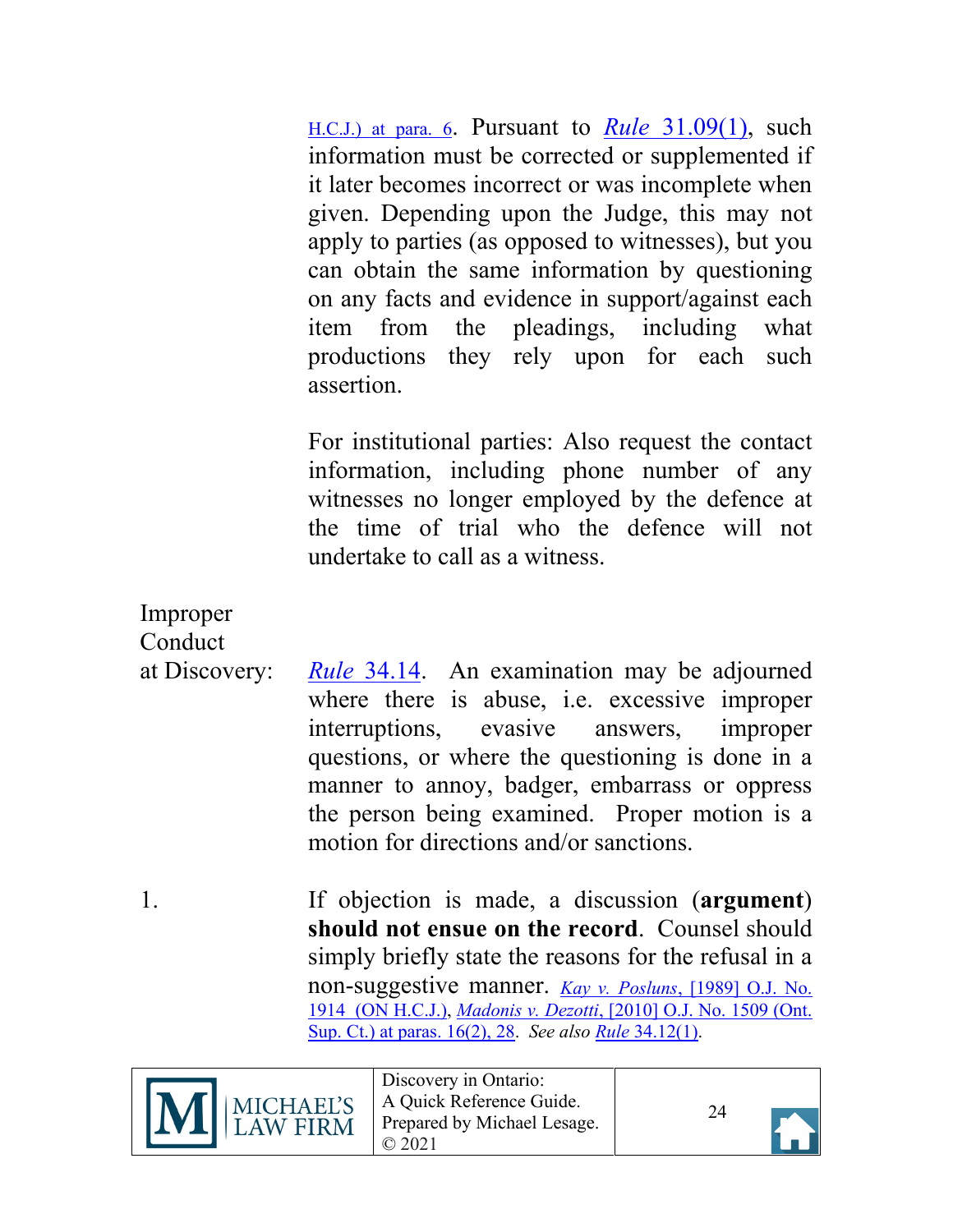- 2. Counsel **may not answer** for a witness unless there is no objection, even if the answer of the witness is wrong. *Kay v. Posluns*[, \[1989\] O.J. No. 1914 \(ON](https://canlii.ca/t/g171f) [H.C.J.\),](https://canlii.ca/t/g171f) *Madonis v. Dezotti*[, \[2010\] O.J. No. 1509](https://canlii.ca/t/299cs#par16) (Ont. Sup. Ct.) at para  $16(4)$ .
- 3. It is **improper** for counsel to **try to run interference**, or protect his client from clear, but difficult questions. *[Smith Estate v. Rotstein](https://canlii.ca/t/299rh#par82)*, [2010] O.J. No. [1527 \(Ont. Sup. Ct.\) at paras. 82-83,](https://canlii.ca/t/299rh#par82) *[Iroquois Falls Power Corp. v.](https://canlii.ca/t/1ptvd#par20) Jacobs Canada Inc*[., \[2006\] O.J. 4222 \(Ont. Sup. Ct.\) at para. 20.](https://canlii.ca/t/1ptvd#par20)
- 4. During cross-examination by an opposing legal practitioner, **the witness's own lawyer ought not to have any conversation with the witness about the witness's evidence** or any issue in the proceeding. Discussions may occur at the end of the day or just before re-examination at the conclusion of the cross. Counsel should not discuss evidence with the witness during a break. *Rule* 4.04 (now [5.4-2\)](https://lso.ca/about-lso/legislation-rules/rules-of-professional-conduct/chapter-5) of the *Rules of Professional Conduct* and *[Iroquois Falls Power Corp. v. Jacobs Canada Inc](https://canlii.ca/t/1ptvd#par30)*., [2006] O.J. [4222 \(Ont. Sup. Ct.\)](https://canlii.ca/t/1ptvd#par30) at paras. 30, 43, *[Madonis v. Dezotti](https://canlii.ca/t/299cs#par16)*, [2010] [O.J. No. 1509 \(Ont. Sup. Ct.\) at para 16\(7\).](https://canlii.ca/t/299cs#par16)
- 5. It is **improper** to **interrupt** an examination other than to seek clarification or to state an objection. *Madonis v. Dezotti*[, \[2010\] O.J. No. 1509](https://canlii.ca/t/299cs#par28) (Ont. Sup. Ct.) at para [28.](https://canlii.ca/t/299cs#par28)
- 6. It is **improper** to **give instructions** ("woodshedding") to the witness or coach the witness after the start of the examination. *[Madonis v. Dezotti](https://canlii.ca/t/299cs#par28)*, [\[2010\] O.J. No. 1509](https://canlii.ca/t/299cs#par28) (Ont. Sup. Ct.) at para 28; *[Polish Alliance of](https://canlii.ca/t/fm8x1#par27)*



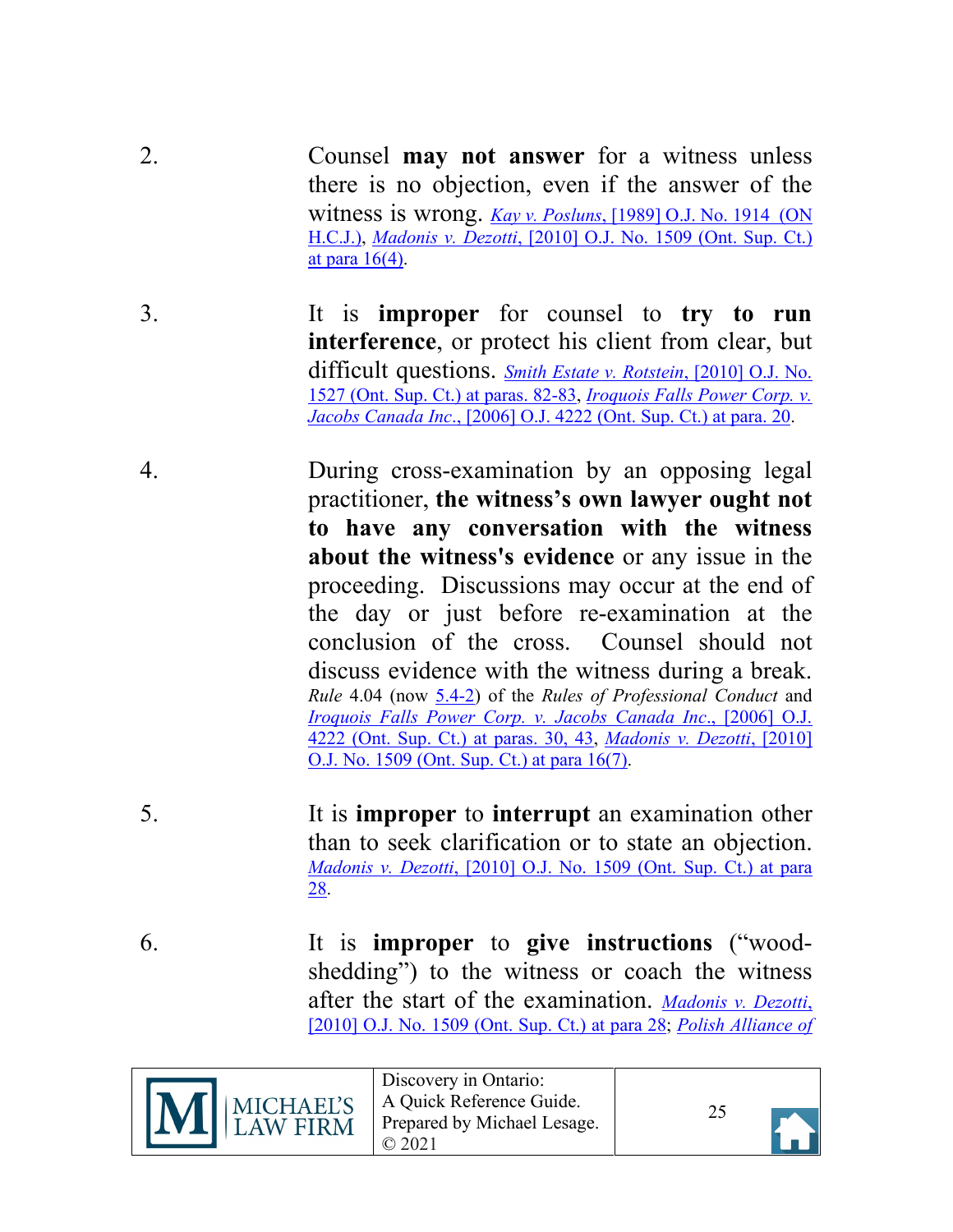<span id="page-25-0"></span>*[Canada v. Polish Association of Toronto Ltd](https://canlii.ca/t/fm8x1#par27)*., 2011 ONSC 1851 [\(Ont. Sup. Ct., Div. Ct.\) at para. 27.](https://canlii.ca/t/fm8x1#par27)

- 7. It is **improper** to **place a document** before a witness unless invited to do so. *[Madonis v. Dezotti](https://canlii.ca/t/299cs#par28)*, [\[2010\] O.J. No. 1509 \(Ont. Sup. Ct.\) at para. 28.](https://canlii.ca/t/299cs#par28)
- <span id="page-25-1"></span>8. It is **improper** to insist that the questioning lawyer refer to documents for information requested (rather than obtain answers from the witness). *Madonis v. Dezotti*[, \[2010\] O.J. No. 1509](https://canlii.ca/t/299cs#par20) (Ont. Sup. [Ct.\) at para. 20.](https://canlii.ca/t/299cs#par20)
- 9. It is **improper** for a lawyer to lead or cue his own witness, or to suggest directly or indirectly how a question should be answered. *[Madonis v. Dezotti](https://canlii.ca/t/299cs#par16)*, [2010] [O.J. No. 1509 \(Ont. Sup. Ct.\) at para 16.](https://canlii.ca/t/299cs#par16)
- <span id="page-25-2"></span>Improper **Discovery** Conduct –

Sanctions *Rule* [34.15.](https://canlii.ca/t/t8m#sec34.15) Where a party fails to attend at examination, to answer proper questions, answers evasively, improperly refuses to produce relevant documents or the examination is interfered with by an excess of improper interruptions, the court has wide discretion to require re-attendance, to dismiss the action, strike the evidence or make such order as is just, although dismissing the action is a draconian remedy reserved for the most extreme cases. *[Gomommy Software.com Inc. v. Blackmont](https://canlii.ca/t/g6lxg#par62) Capital Inc*[., 2014 ONSC 2478 \(CanLII\) at para. 62.](https://canlii.ca/t/g6lxg#par62)





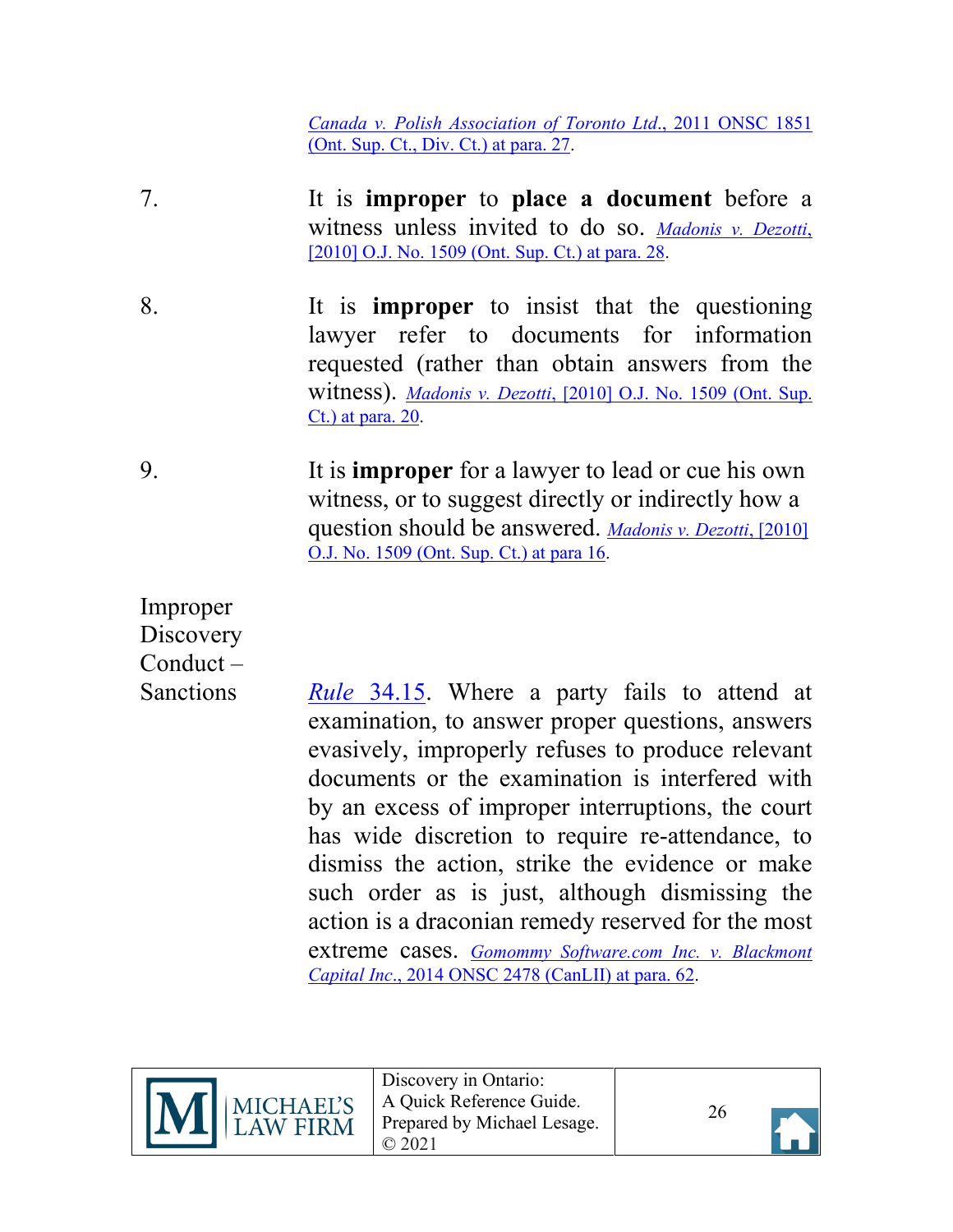Where the court finds that a person's improper conduct necessitated a motion, the court may order the person to pay personally and forthwith the costs of the motion, any costs thrown away and the costs of any continuation of the examination. The court may fix the costs and make such other order as is just. *[Wawanesa v 2096264](https://canlii.ca/t/h0p0w#par34) Ontario*[, 2017 CanLII 11727 \(ON SC\), par. 34.](https://canlii.ca/t/h0p0w#par34)

<span id="page-26-0"></span>Incident

Reports: Must generally be produced and are often not subject to litigation privilege. *[Fiege v. Cornwall General](https://canlii.ca/t/g122p) Hospital et al*[., 30 O.R. \(2d\) 691](https://canlii.ca/t/g122p) (ON. H.C.J. 1980), *[Smith v. Air](https://canlii.ca/t/g8sd8#par24)  Canada*[, 2014 BCSC 1648 at paras. 24-31.](https://canlii.ca/t/g8sd8#par24)

<span id="page-26-1"></span>Incriminating

Answers: Questions eliciting incriminating answers may be asked on examination without violating the deponents common law, statutory, or constitutional privilege against self incrimination. *Charles v. Royal Bank of Canada*[, \[1987\] 60 O.R. \(2d\) 537](https://canlii.ca/t/g1f1v) (ON. [H.C.J.\).](https://canlii.ca/t/g1f1v) Such questions must be answered. *Royal Bank of Canada v. Wilford,* [1985] O.J. No. 1642 (H.C.J.) (Master) at paras. 1-16.

<span id="page-26-2"></span>Inferences

- Drawn: A party must disclose the evidence, but is not required to state the inferences drawn by him or his solicitor in researching the case. *Rule* [31.06.](https://canlii.ca/t/t8m#sec31.05) *Leerentveld v. McCulloch*, [1985] O.J. No. 1695 (ON. H.C.J) at paras. 23-24.
- <span id="page-26-3"></span>Insurance: *Rule* [31.06\(4\).](https://canlii.ca/t/t8m#sec31.05) A party may obtain disclosure of the existence and contents of any policy of insurance along with the amount of money available under the policy. This includes notice of

| $\prod_{\text{LAW FIRM}}$ | Discovery in Ontario:<br>A Quick Reference Guide.<br>Prepared by Michael Lesage. |  |  |
|---------------------------|----------------------------------------------------------------------------------|--|--|
|---------------------------|----------------------------------------------------------------------------------|--|--|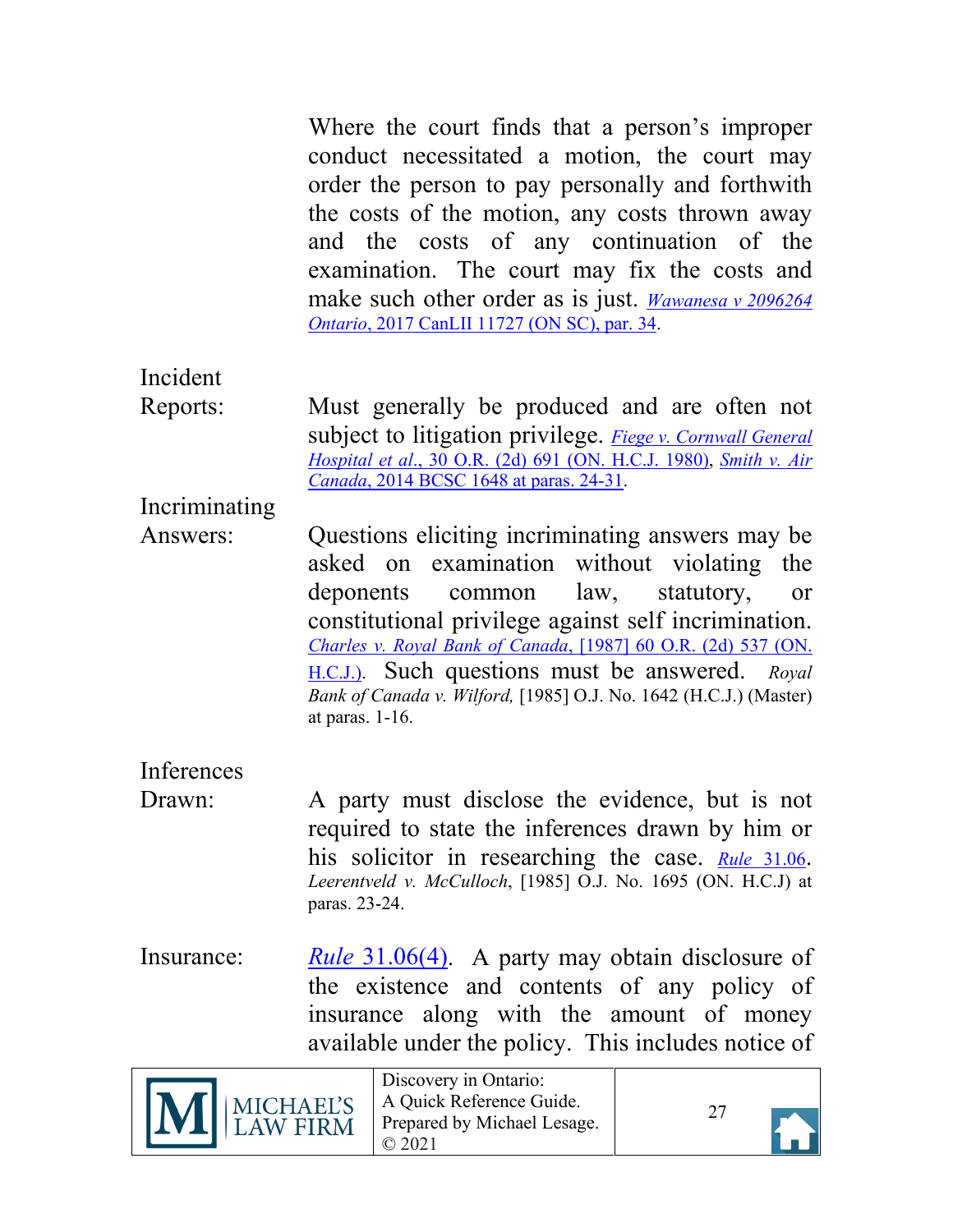any positions taken that may affect insurance coverage. *Seaway Trust Co. v. Markle*, [1992] O.J. No. 1602 (S.C.J.). You should also ask if there is any undertaking or agreement as to loss-sharing, contribution or *Mary Carter/Perringer* type agreements, and for a continuing undertaking in this regard.

<span id="page-27-0"></span>Litigation

Privilege: If a party asserts litigation privilege, ask questions regarding the reasons such (privileged) actions were taken, the date and reasons litigation was first contemplated or threatened and all evidence in support of same, whether the document was prepared as a routine part of business or investigation of the claim, why, what the routine practice is when such events happen, whether the document was made at the request of a lawyer, to obtain legal advice, or to assist counsel in defending the action. *See Kennedy v. McKenzie*, [2005] O.J. No. 2060 (ON Sup. Ct.) at paras. 14-51, *[Blank v. Canada](https://canlii.ca/t/1p7qn#par60)  (Minister of Justice)*[, \[2006\] S.C.J. No. 39 at paras. 60-64.](https://canlii.ca/t/1p7qn#par60) Note that the test to determine litigation privilege is the dominant purpose test. *[Id](https://canlii.ca/t/1p7qn#par60)*. and *Ferris v. Shell Canada Ltd.*, [2000] O.J. No. 3058 (Ont. Sup. Ct.) at para. 10.

<span id="page-27-1"></span>Medical Evaluations – Additional

Defense: Defense not automatically entitled to additional matching medical examinations, i.e to have 4 additional "tit for tat" expert reports. *[Suchan v.](https://canlii.ca/t/1nngd) Casella*, [2006] [O.J. No. 2467 \(Ont. Sup. Ct.\) \(Master\)](https://canlii.ca/t/1nngd) at paras. 1- 16.



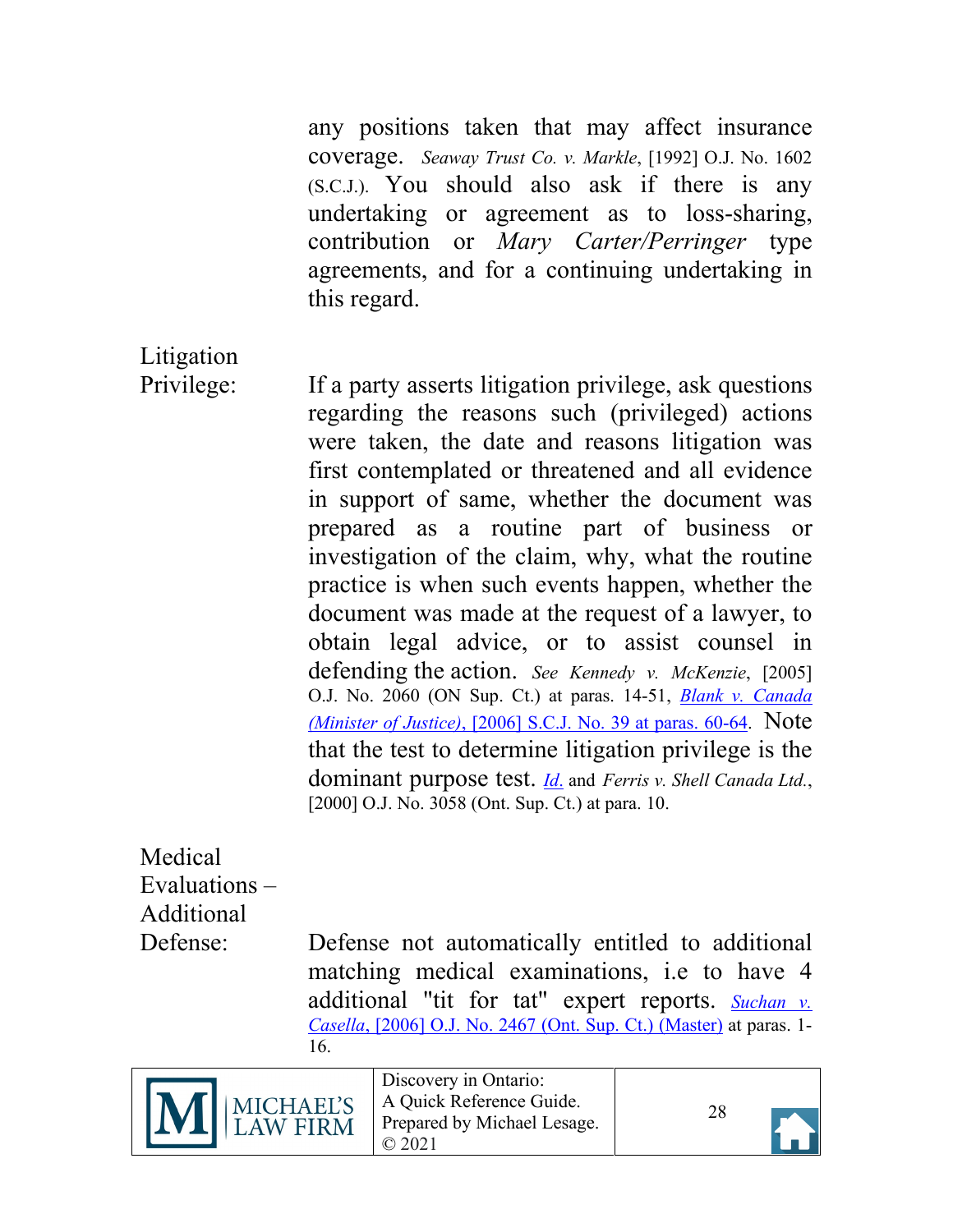<span id="page-28-0"></span>Medical Evaluations –

Recording: Possible in limited circumstances where the moving party demonstrates a bona fide concern over the reliability of the doctor's of the plaintiff's account. *Moroz v. Jenkins*[, 2010 ONSC 4789 at paras. 5-8.](https://canlii.ca/t/2cgg9#par5)

<span id="page-28-1"></span>Medical

Records (Prior): Generally limited by custom to 3 years prior to injury. Limited to about 2.5 years in *[Furlano et al. v.](https://canlii.ca/t/g1b5r) Calarco*[, \[1987\] OJ No 744 \(ON H.C.J.\).](https://canlii.ca/t/g1b5r) FSCO previously limited to 1 year pre-accident, [Practice Note 4, Exchange](https://www.fsco.gov.on.ca/en/drs/DRP-Code/Pages/practicenote-4.aspx) [of Documents.](https://www.fsco.gov.on.ca/en/drs/DRP-Code/Pages/practicenote-4.aspx) *But see Smith v. Stewart*, [1991] O.J. No. 3491 (O.C.J.), medical records ordered produced 13 years prior, where there was a prior accident, 10 years where prior surgery, *[Saleh v. Ambalaavanar and](https://canlii.ca/t/hs8tp#par8) Sambasivam*[, 2018 ONSC 3358 at para. 8,](https://canlii.ca/t/hs8tp#par8) or 7 years in *Bombardieri v. Baldini*, [2003] O.J. No. 4531 (Ont. Sup. Ct.) at para. 17, where there was pre-existing back pain. Arguably, older records are no longer as relevant, given that 'semblance of relevancy' was replaced with 'relevant to the matter in issue' in the Rules. Potentially, the proportionality principle could also be called into play.

<span id="page-28-2"></span>**Medical** Records –

Redacting: The Court permitted the plaintiff to redact clinical notes and records to remove irrelevant, embarrassing and potentially prejudicial information. *Dupont v. Bailey et al.*[, \[2013\] O.J. No. 932 \(ON](https://canlii.ca/t/fwd1g#par14) Sup. Ct.) [at paras. 14-25.](https://canlii.ca/t/fwd1g#par14) However, the information redacted must be irrelevant and there must be a



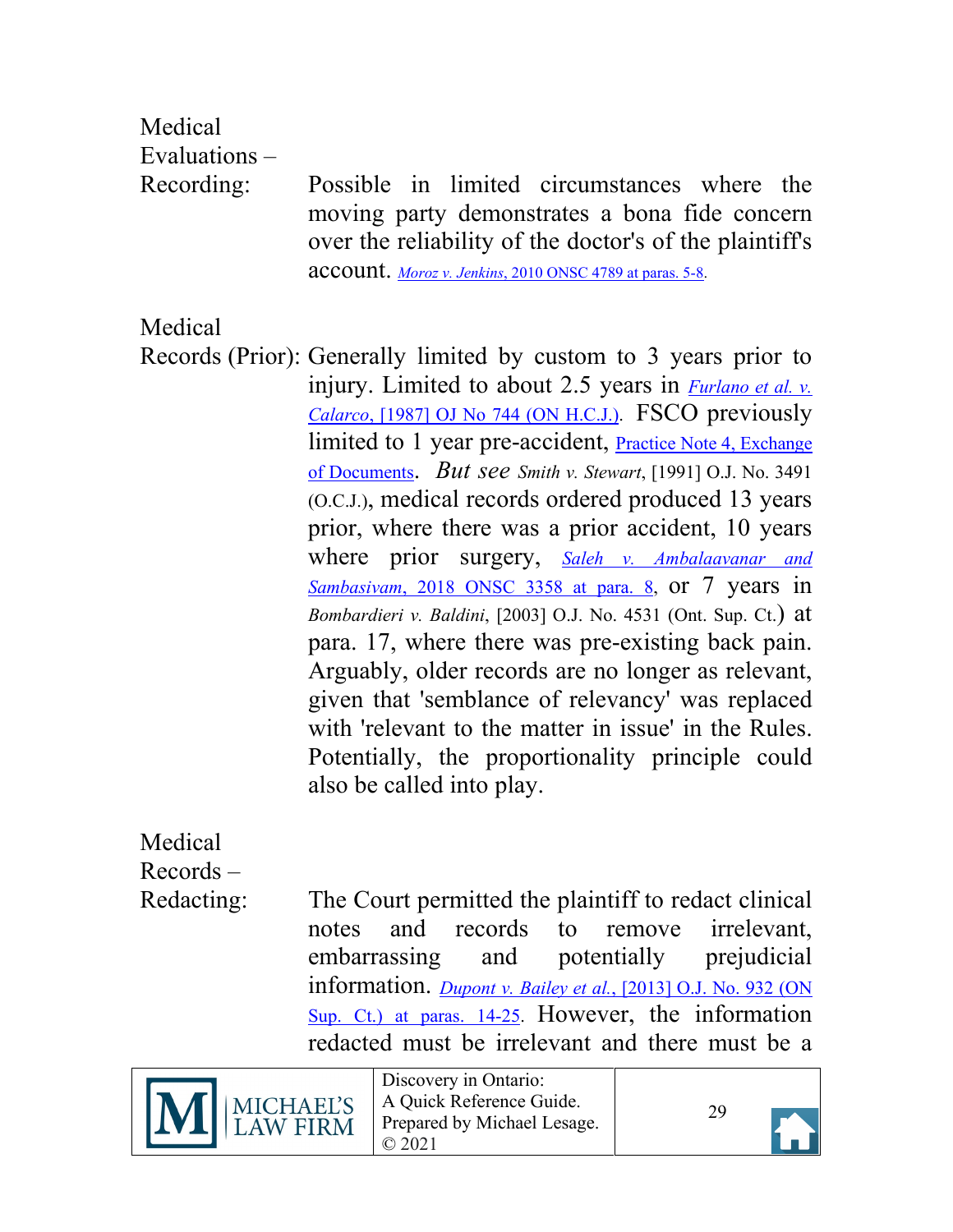good reason for redaction. *[Jones v. I.F. Propco](https://canlii.ca/t/hpkg1#par52)*, 2018 [ONSC 23 \(CanLII\) at par. 52.](https://canlii.ca/t/hpkg1#par52)

# <span id="page-29-0"></span>Mixed Questions Fact, Law and

Opinion: In most circumstances, mixed questions of law and fact are proper. *[Six Nations of the Grand River Indian](https://canlii.ca/t/23494#par11) [Band v. Canada \(Attorney General\)](https://canlii.ca/t/23494#par11)*, [2000] O.J. No. 1431 (ON [Sup. Ct. Div. Ct\) at paras. 11-16.](https://canlii.ca/t/23494#par11) Likewise, a witness may also be asked mixed questions of law and opinion. *[Armak Chemicals Ltd. v. Canadian National Railway Co.;](https://canlii.ca/t/g1901)  Oakville [Storage & Forwarders Ltd. et al. \(Third Parties\)](https://canlii.ca/t/g1901)*, [1982], [37 O.R. \(2d\) 713 \(ON. H.C.J.\).](https://canlii.ca/t/g1901)

# <span id="page-29-1"></span>Objections

### Proper: **I don't understand the question, please clarify**

| ambiguous -<br>question unclear in meaning                                                                                                           |                                            |                                                                |                                                             |  |
|------------------------------------------------------------------------------------------------------------------------------------------------------|--------------------------------------------|----------------------------------------------------------------|-------------------------------------------------------------|--|
| answered -                                                                                                                                           |                                            | already answered                                               |                                                             |  |
|                                                                                                                                                      |                                            | he driving negligently?                                        | argumentative- question contains a legal argument, i.e. was |  |
| badgering -                                                                                                                                          |                                            | witness                                                        | counsel is antagonizing or mocking the                      |  |
| beyond the                                                                                                                                           |                                            |                                                                |                                                             |  |
| scope of the                                                                                                                                         |                                            |                                                                |                                                             |  |
| examination -                                                                                                                                        |                                            | not relevant to a material issue                               |                                                             |  |
| calls for a                                                                                                                                          |                                            |                                                                |                                                             |  |
|                                                                                                                                                      | conclusion -                               |                                                                | calls for a legal conclusion rather than facts              |  |
| compound -<br>a single question asking more than one thing                                                                                           |                                            |                                                                |                                                             |  |
|                                                                                                                                                      | confusing -<br>question unclear in meaning |                                                                |                                                             |  |
|                                                                                                                                                      |                                            | disproportionate-providing an answer would offend the          | proportionality principle, set forth below                  |  |
| harassment -<br>i.e. abusive, yelling, standing, waving<br>fingers, questions designed to discomfort a<br>witness but having little probative value. |                                            |                                                                |                                                             |  |
|                                                                                                                                                      | Discovery in Ontario:                      |                                                                |                                                             |  |
| CHAEL'S                                                                                                                                              |                                            | A Quick Reference Guide.<br>$\sqrt{11}$ $\sqrt{11}$ $\sqrt{1}$ | 30                                                          |  |



© 2021

Prepared by Michael Lesage.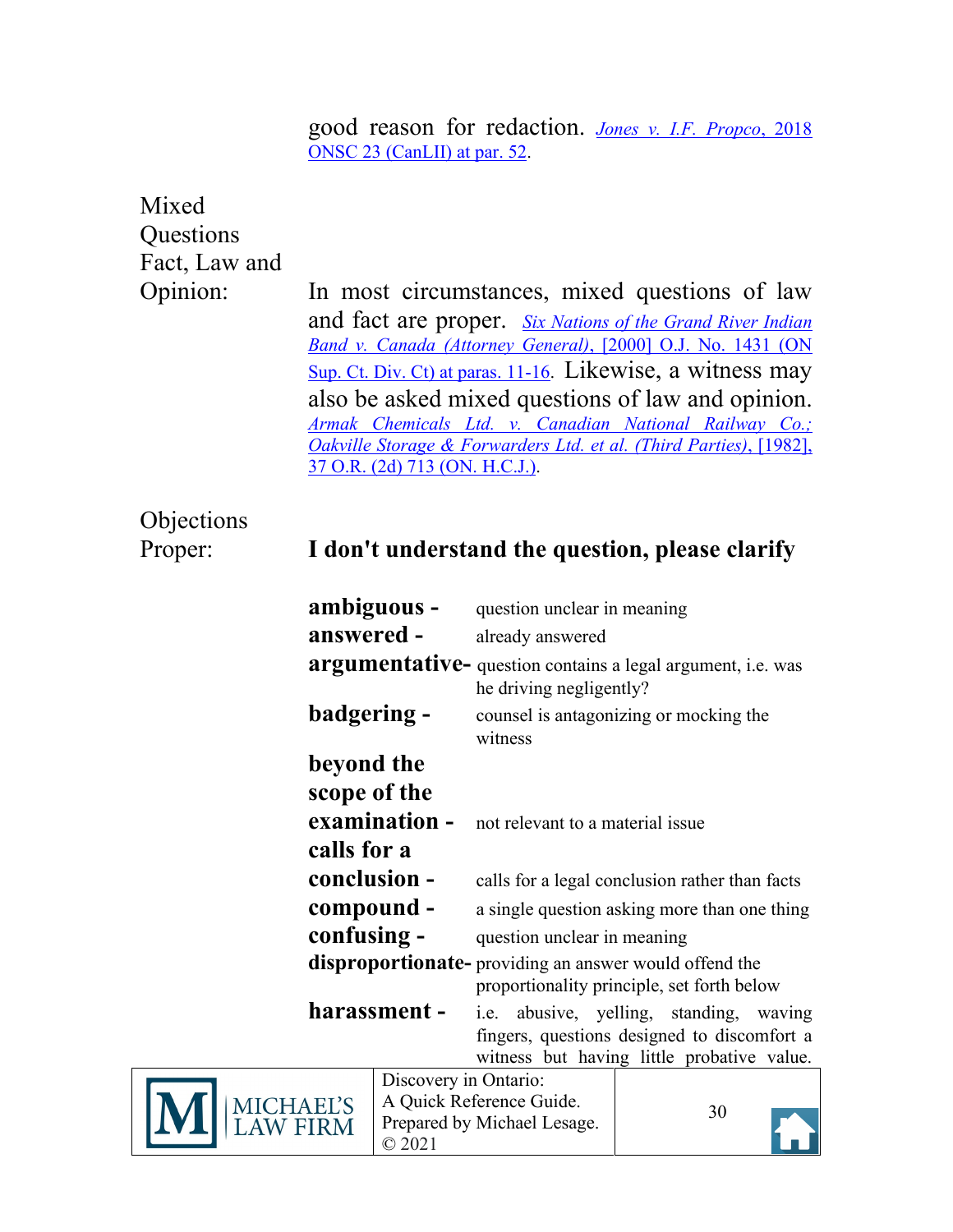*See Aghaei v. Ghods*, 2011 ONSC 4308 (CanLii) (ON. Sup. Ct.) at para. 144.

| immaterial-    | synonymous with irrelelvant, directed to a<br>fact not at issue                                            |
|----------------|------------------------------------------------------------------------------------------------------------|
| Improper       |                                                                                                            |
| question -     | "have you stopped beating your<br>goldfish"                                                                |
| inconsistent - | not consistent with another fact                                                                           |
| irrelevant -   | not tending to prove or disprove a matter at<br>issue                                                      |
| incoherent-    | unclear, confusion or incomprehensible                                                                     |
| misleading -   | calculated to be misunderstood                                                                             |
| misstates      |                                                                                                            |
| evidence -     | improper characterization of the evidence                                                                  |
| oppressive -   | question is unduly burdensome                                                                              |
| overly broad - | not sufficiently restricted to a specific<br>subject or purpose                                            |
| privileged -   | legal, common interest, without prejudice,<br>self-incrimination, lawyer client, litigation,<br>settlement |
|                | <b>unanswerable - fully defined in Refusals - Proper Grounds</b>                                           |
| unclear-       | uncertain, unclear or indefinite                                                                           |
| vague -        | uncertain, unclear or indefinite                                                                           |
| speculative -  | question calls for witness to guess the<br>answer                                                          |

<span id="page-30-0"></span>Objectionable

Questions: *Rule* [34.12\(2\)](https://canlii.ca/t/t8m#sec34.12) permits a party to answer an objectionable question, while requiring a Court ruling before such answer may be used at Hearing. Alternately, a party may refuse to answer an objectionable question, or "**take the matter under advisement**" which pursuant to *Rule* [31.07,](https://canlii.ca/t/t8m#sec31.08) becomes a refusal after 60 days.



Discovery in Ontario: A Quick Reference Guide. Prepared by Michael Lesage. © 2021

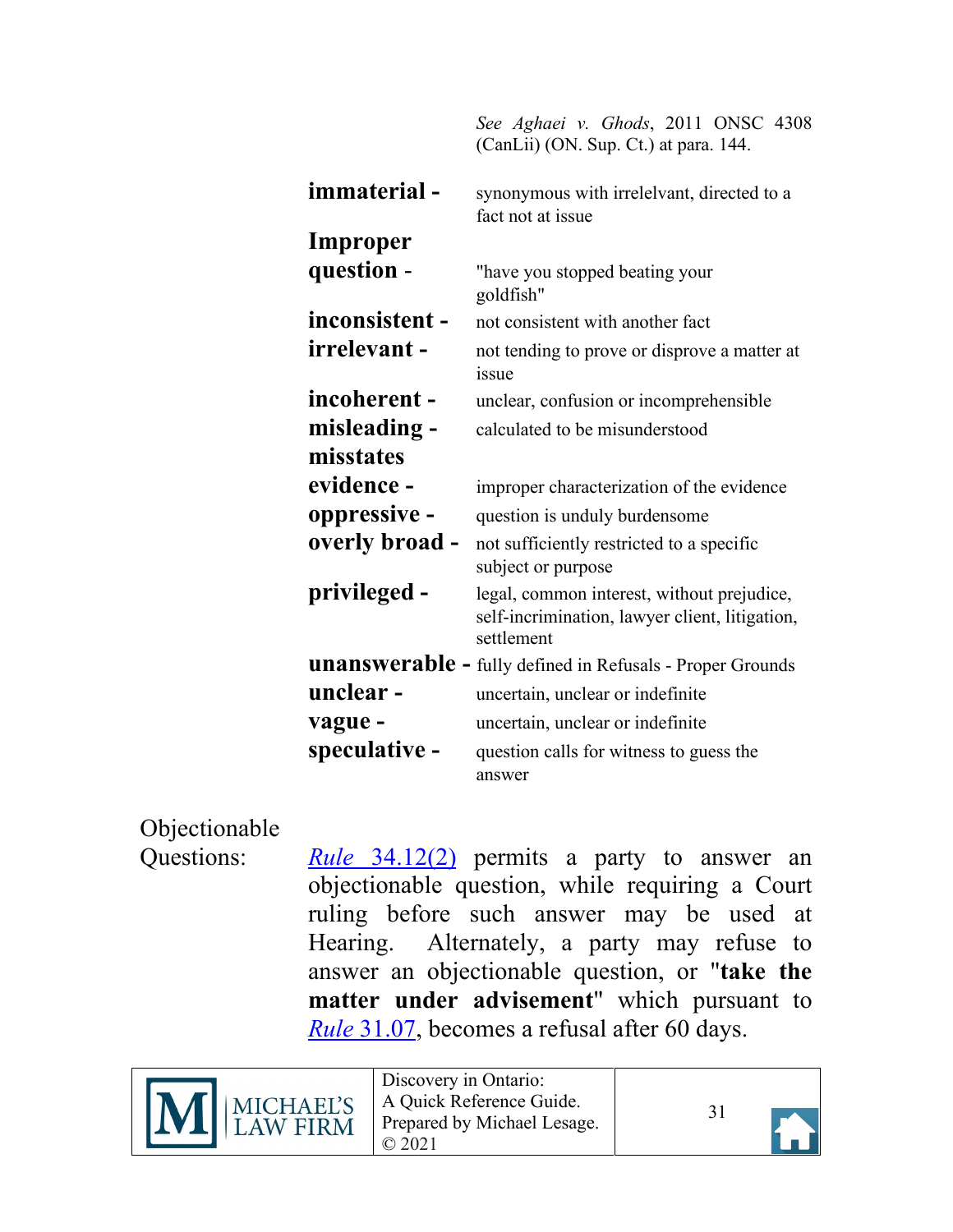#### <span id="page-31-0"></span>OHIP

Summaries: Have been held to be of 'very limited value,' *Gelinas v. Ah Now*, [2007] O.J. No. 3881 (On. Sup. Ct.) at para. 19, but nonetheless should be produced for several years before an accident to the present. Limited to **2** years prior in *Derynck v. Chevalier Estate*, [2002] O.J. No. 641 (On. Sup. Ct.).

<span id="page-31-1"></span>Opinion

Testimony –

Lay Witness: Generally, lay witnesses may not testify as to their opinions. However, where the line between fact and opinion is not clear, "the facts from which a witness received an impression were too evanescent in their nature to be recollected, or too complicated to be separately and distinctly narrated", a witness may state his opinion or impression. *[Stryland \(Litigation Guardian of\) v. Yazadanfar](https://canlii.ca/t/flx8v#par35)*, [\[2011\] O.J. No. 2785 \(ON. Sup. Ct\) at para. 35.](https://canlii.ca/t/flx8v#par35) Likewise, mechanics (not qualified as experts) have been permitted to testify as to the condition of a tractor they repaired. *M & [P Logging Ltd. v. Carrier Lumber Ltd](https://canlii.ca/t/1fn5h#par43)*., [2001 BCCA 125 \(B.C. C.A.\) at paras 43-51.](https://canlii.ca/t/1fn5h#par43)

<span id="page-31-2"></span>Order – Approve

Form Settling an Order is an administrative act that counsel is required to conduct in good faith (i.e. to approve where the form of the proposed Order accurately reflects the ruling, regardless of whether you agree with the ruling itself). The Order is to be drafted simply, recording the





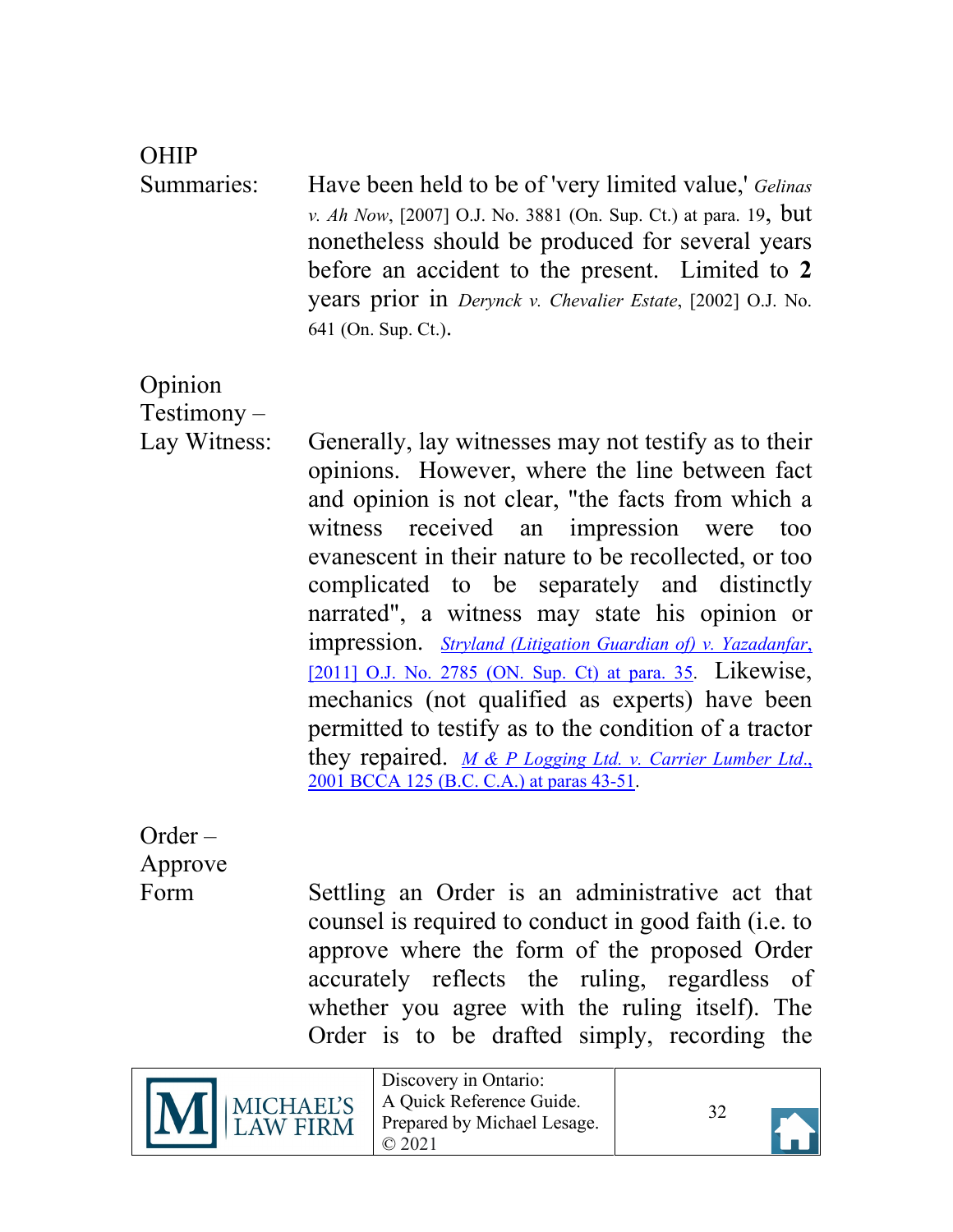operative terms of the tribunal's Endorsement. It is a matter that counsel is to perform regardless of the position or instructions of the client, and one that counsel remains obligated to do even after ceasing to act. *Mayer v. Rubin*[, 2018 ONSC 1826 \(CanLII\),](https://canlii.ca/t/hr1pp#par3) [par. 3,](https://canlii.ca/t/hr1pp#par3) citing *[Chrysler Credit Canada Ltd. v. 734925 Ontario Ltd.](https://canlii.ca/t/g15rk)* [\(Master\), 1991 CanLII 7311 \(ON SC\).](https://canlii.ca/t/g15rk)

#### <span id="page-32-0"></span>Order – Request Reconsideration

Between the time an Order is issued and entered, the Judge retains jurisdiction, and may permit the matter to be reopened and amend the Order. Where counsel moves for reconsideration (as opposed to appealing), counsel needs to show that the integrity of the litigation process is at risk, or that there is some principle of justice at stake that would override the value of finality in litigation, or that some miscarriage of justice would occur if such reconsideration does not take place. *[Schmuck v.](https://canlii.ca/t/1vz2h#par25) Reynolds-Schmuck*[, 2000 CanLII 22323 \(ON SC\), par. 25.](https://canlii.ca/t/1vz2h#par25)

# <span id="page-32-1"></span>Prior

Settlements: Amounts of prior settlements not relevant in a new action. *Anderson v. Cara Operations Ltd. (c.o.b. Montana's Cookhouse)*, [2009] O.J. No. 4463 (On. Sup. Ct.) at paras. 10-23.

# <span id="page-32-2"></span>Prior Statements Consulted (memory

refreshed): "Before coming here today, did you review any statements that you may have made to assist you

|--|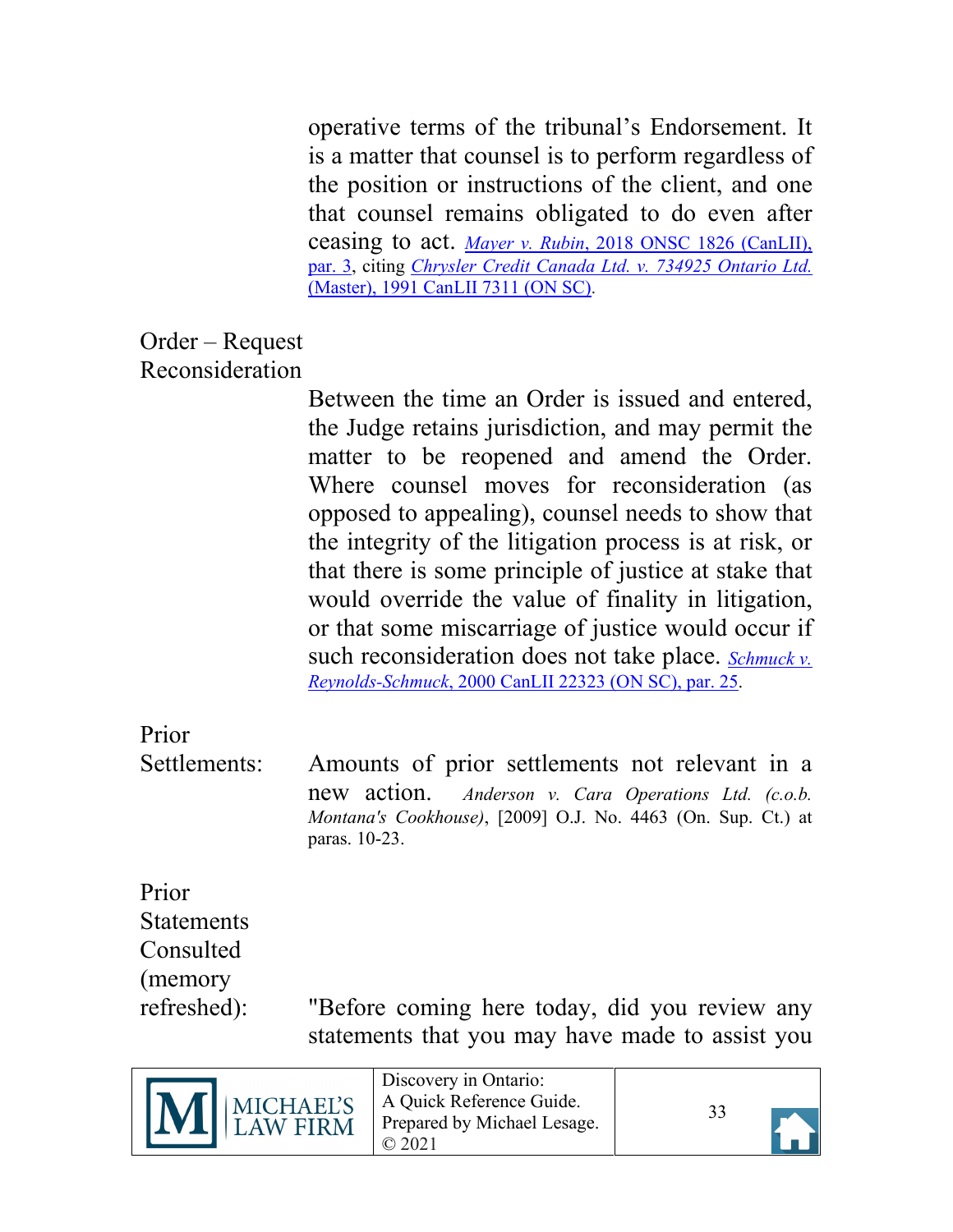in refreshing your memory?" *Heyduk v. Love*, [1993] O.J. No. 4337 (O.C.J.). at paras. 1-6.

<span id="page-33-1"></span>Purposes of

- Discovery: 1) To enable the examining party to know the case he has to meet;
	- 2) To procure admissions that enable one to dispense with formal proof;
	- 3) To procure admissions which may destroy an opponents case;
	- 4) To facilitate settlement; pre-trial procedure and trial;
	- 5) To eliminate or narrow issues;
	- 6) To avoid surprise at trial. *Motaharian (Litigation Guardian of) v. Reid*, [1989] O.J. No. 1947 (On. H.C.J.).
	- 7) To commit the other side to positions;
	- 8) To obtain some insight into the qualities of a key witness of the other side; White, R., The Art of Discovery (Toronto, Canada Law Book, 1990).
	- 9) To obtain the opponent's position as to which documents are relevant to each issue in the preceding. Trial Lawyers Discovery Notebook. Daley, Helen A. Law Society of Upper Canada Department of Continuing Education, Chapter 1, page 3, (1998).

<span id="page-33-0"></span>Questions on

Law: The witness on an examination for discovery may be questioned about the party's position on questions of law. *[Ontario v. Rothmans Inc](https://canlii.ca/t/fl605#par129)*., [2011] O.J. No [1896 \(Ont. Sup. Ct.\) at para. 129.](https://canlii.ca/t/fl605#par129)

|  | M MICHAEL'S | Discovery in Ontario:<br>A Quick Reference Guide.<br>Prepared by Michael Lesage. |  |
|--|-------------|----------------------------------------------------------------------------------|--|
|--|-------------|----------------------------------------------------------------------------------|--|

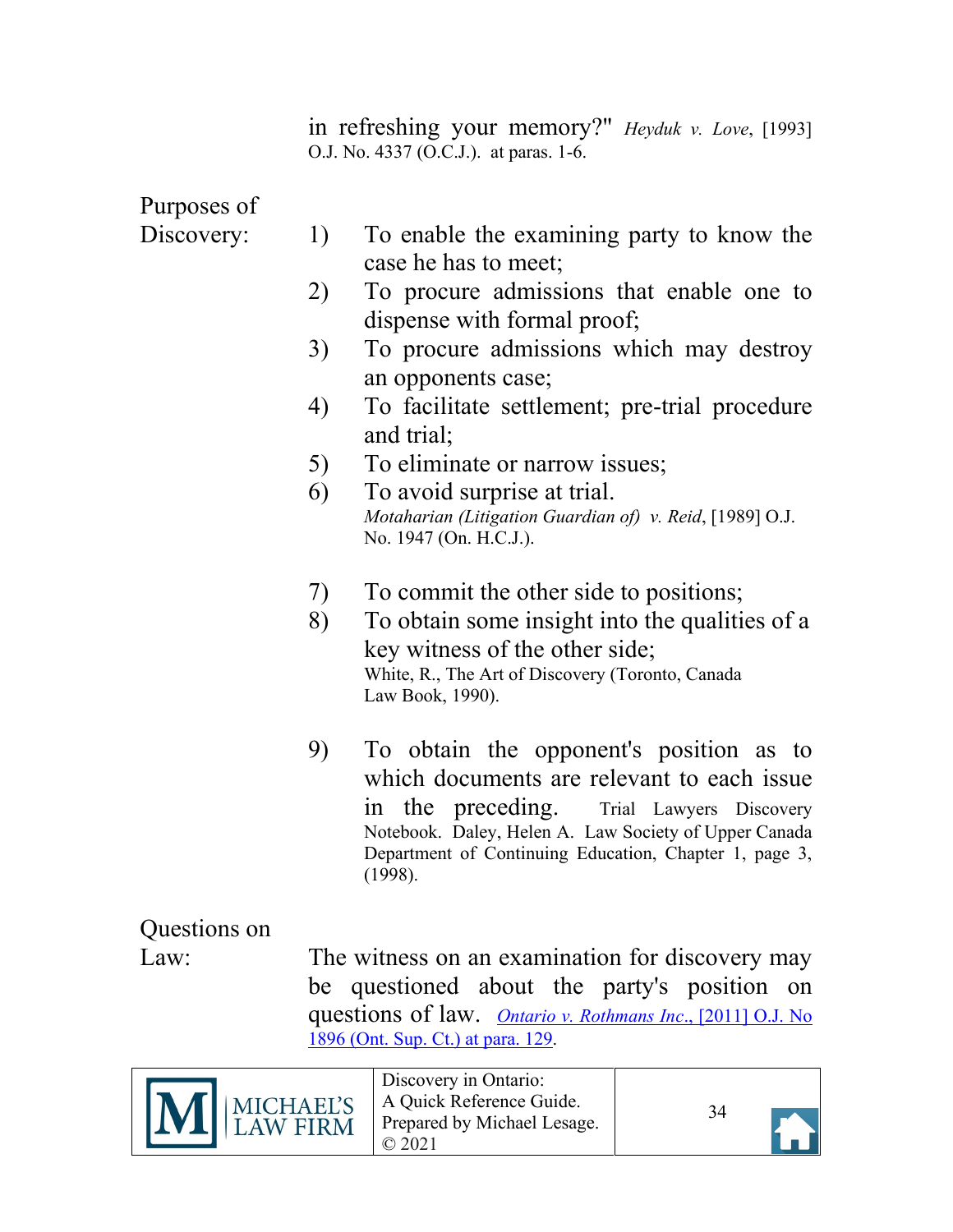<span id="page-34-1"></span>**Ouestions** Taken "Under

Advisement": Where counsel "takes questions under advisement", (as permitted by *Rule* [31.07\)](https://canlii.ca/t/t8m#sec31.08), they have 60 days to provide a response, after which it becomes a failure to answer. It is likely worthwhile to inform counsel that:

> "Counsel, I'm sure you are aware that should I not receive a response within 60 days, that becomes a failure to answer under the Rules. Conversely, were I to receive a response, it would likely necessitate this discovery be continued, to get that question, and any follow up questions, answered on the record. As you are aware, I'm entitled to have answers from the witness, rather than from counsel." (i.e. **you don't have to accept a letter in satisfaction of undertakings**). *See* [S.E. Lyons](https://canlii.ca/t/g1ckh) [and Son Ltd. v. Nawoc Holdings Ltd. et al., \[1978\] 23 OR \(2d\) 727](https://canlii.ca/t/g1ckh)  [\(ON H.C.J.\).](https://canlii.ca/t/g1ckh) Instead, you may insist upon having undertakings answered by the party attending at a follow up examination. *[Marotta v. Ganz](https://canlii.ca/t/g6w4r#par48)*, 2014 ONSC [2988 \(CanLII\) at para. 48.](https://canlii.ca/t/g6w4r#par48)

<span id="page-34-0"></span>Re-Examination: (Rehabilitate

the witness): A party may be re-examined by his own lawyer. *Rule* [34.11.](https://canlii.ca/t/t8m#sec34.12)





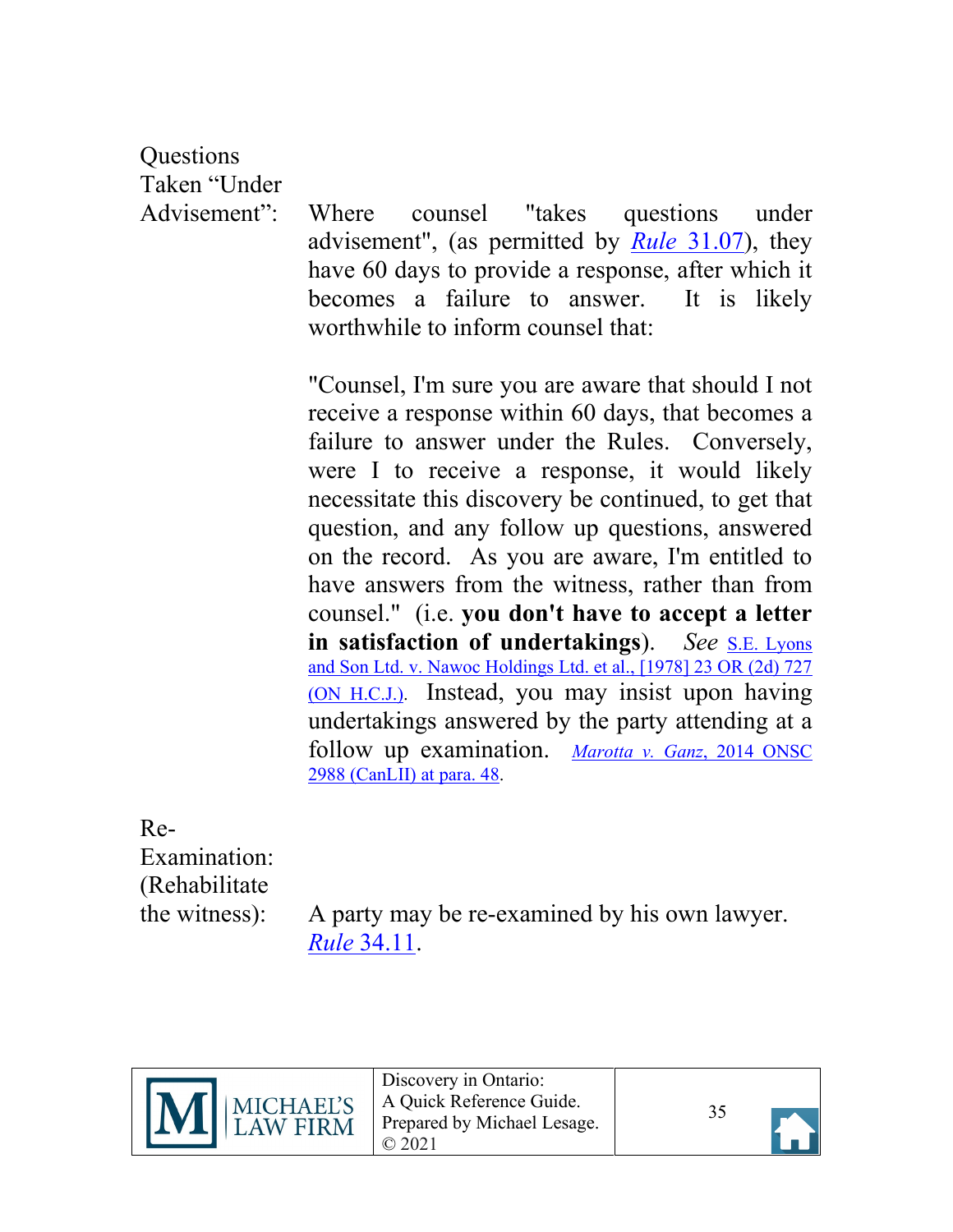<span id="page-35-0"></span>Refusals – Proper Grounds:

(1) **unanswerable** - the question is not capable of being answered, which is to say that the question is vague, unclear, inconsistent, unintelligible, redundant, superfluous, repetitious, overreaching, beyond the scope of the examination, speculative, unfair, oppressive, or a matter of rhetoric or argument;

(2) **immaterial** - the question is not material, which is to say that the question falls outside the parameters of the action and does not address a fact in issue;

(3) **irrelevant** - the question is not relevant, which is to say that the question does not have probative value; it does not adequately contribute to determining the truth or falsity of a material fact;

(4) untimely - the question is not relevant to the **class** period because it concerns events or matters outside of the class period, or more generally, it concerns events temporally unconnected to a cause of action or defence;

(5) idiosyncratic or uncommon - the question is not relevant to the common issues because it concerns an individual inquiry that was not **certified** for the (**class**) common issues trial;



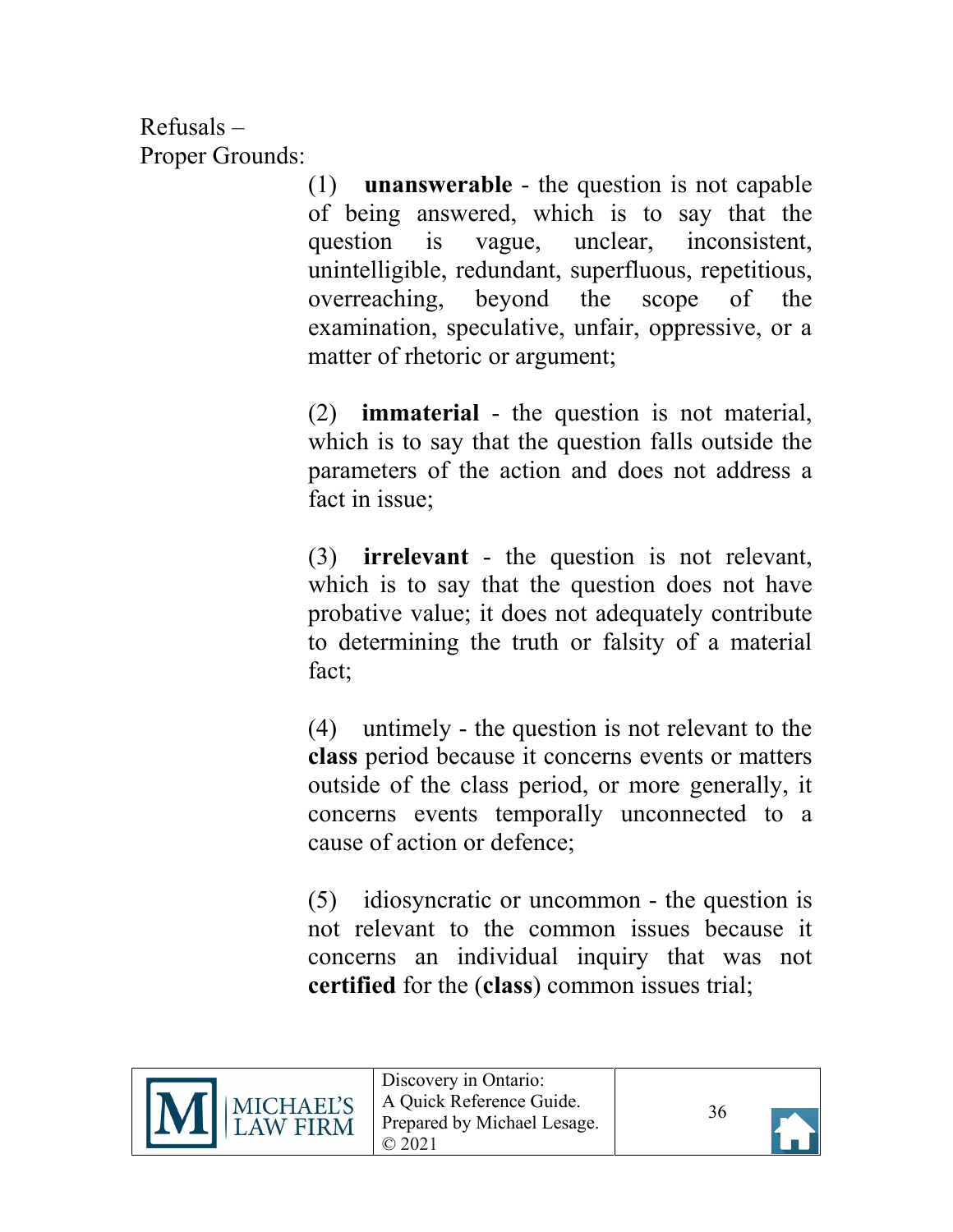(6) **answered** – the question or the documents relevant to the question have already been provided by the party being examined;

(7) **disproportionate** - the question is disproportionate, which is to say that the question may be relevant but providing an answer offends the proportionality principle; and

(8) **privileged** – the answer to the question is subject to a privilege, including lawyer and client privilege, litigation privilege, or the privilege for communications in furtherance of settlement.

*Canadian Imperial Bank of Commerce v. Deloitte and Touche*, 2013 ONSC 917 (CanLII) at para. 81.

<span id="page-36-0"></span>Routine: Questions may be asked about the habit of a person or routine practice of an organization, i.e. state of maintenance of a fleet of motor vehicles before and after an accident. *[Torami v. Horton](https://canlii.ca/t/g15qk)*, 1988 [CanLII 4790.](https://canlii.ca/t/g15qk)

<span id="page-36-1"></span>Scope of

Discovery: *Rule* [31.06.1.](https://canlii.ca/t/t8m#sec31.05) A party shall answer, to the best of his knowledge, information and belief, any proper question "**relevant to any matter at issue",** unless the question is directed solely to the credibility of a witness.

> **"**The following principles apply governing the scope of questioning:



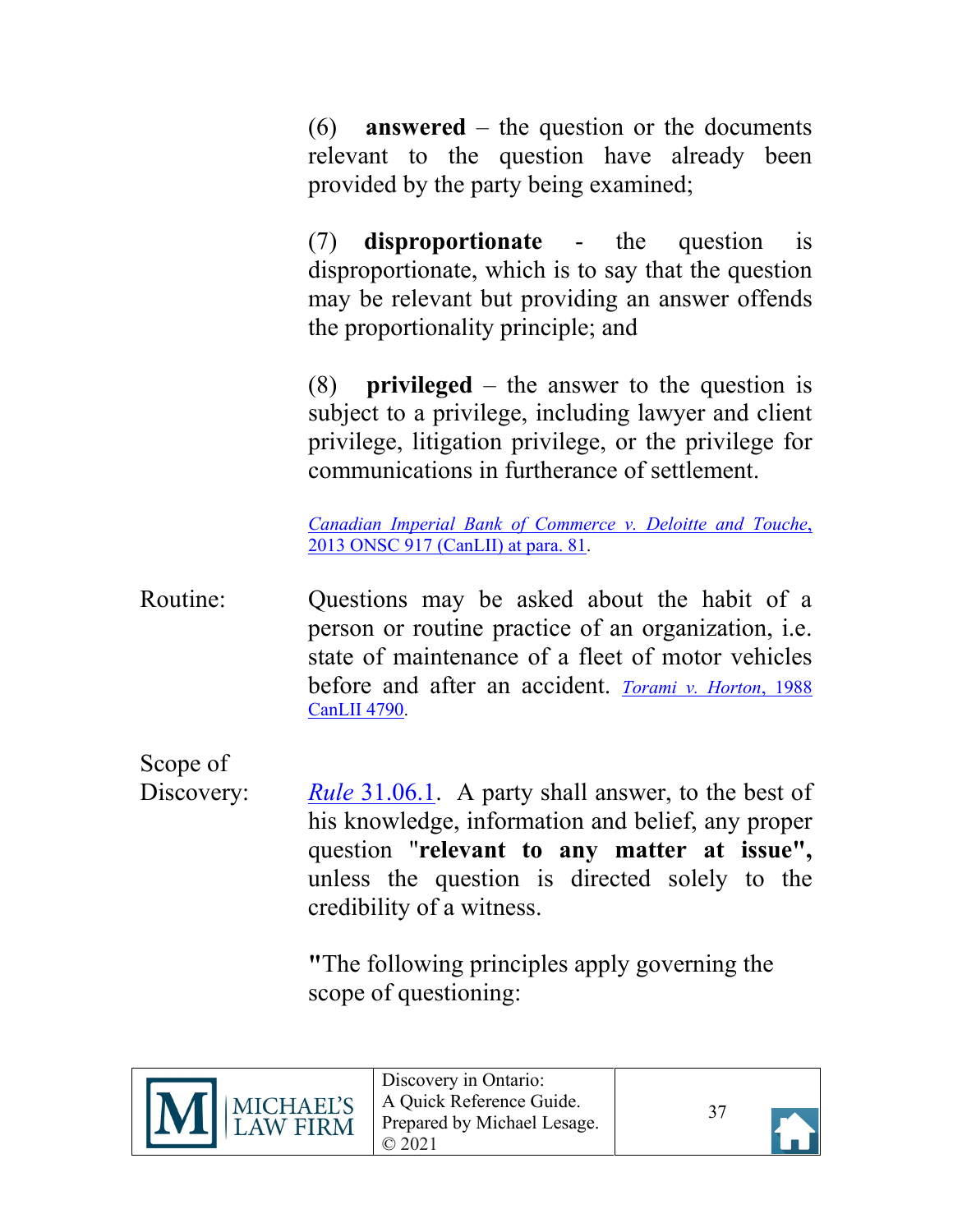The scope of the discovery is defined by the pleadings; discovery questions must be relevant to the issues as defined by the pleadings.

The examining party may not go beyond the pleadings in an effort to find a claim or defence that has not been pleaded. Overbroad or *speculative discovery* is known colloquially as a 'fishing expedition' and it is not permitted.

### <span id="page-37-0"></span>(HEARSAY)

The deponent on an examination for discovery may be questioned for hearsay evidence because an examination for discovery requires the witness to give not only his or her knowledge but his or her information and belief about the matters in issue.

A party offering hearsay evidence during an examination for discovery may properly be asked if they have additional evidence or evidence that contradicts the hearsay evidence, but a party is not obliged to admit hearsay evidence to be true. However, if a party adopts the truth of the hearsay evidence, same may be admissible against them at trial.

However, a party's duty to inform himself or herself does not go so far as to require the party to inform himself about the information from third parties, strangers, or outside sources who might be witnesses in the proceeding.



Discovery in Ontario: A Quick Reference Guide. Prepared by Michael Lesage. © 2021

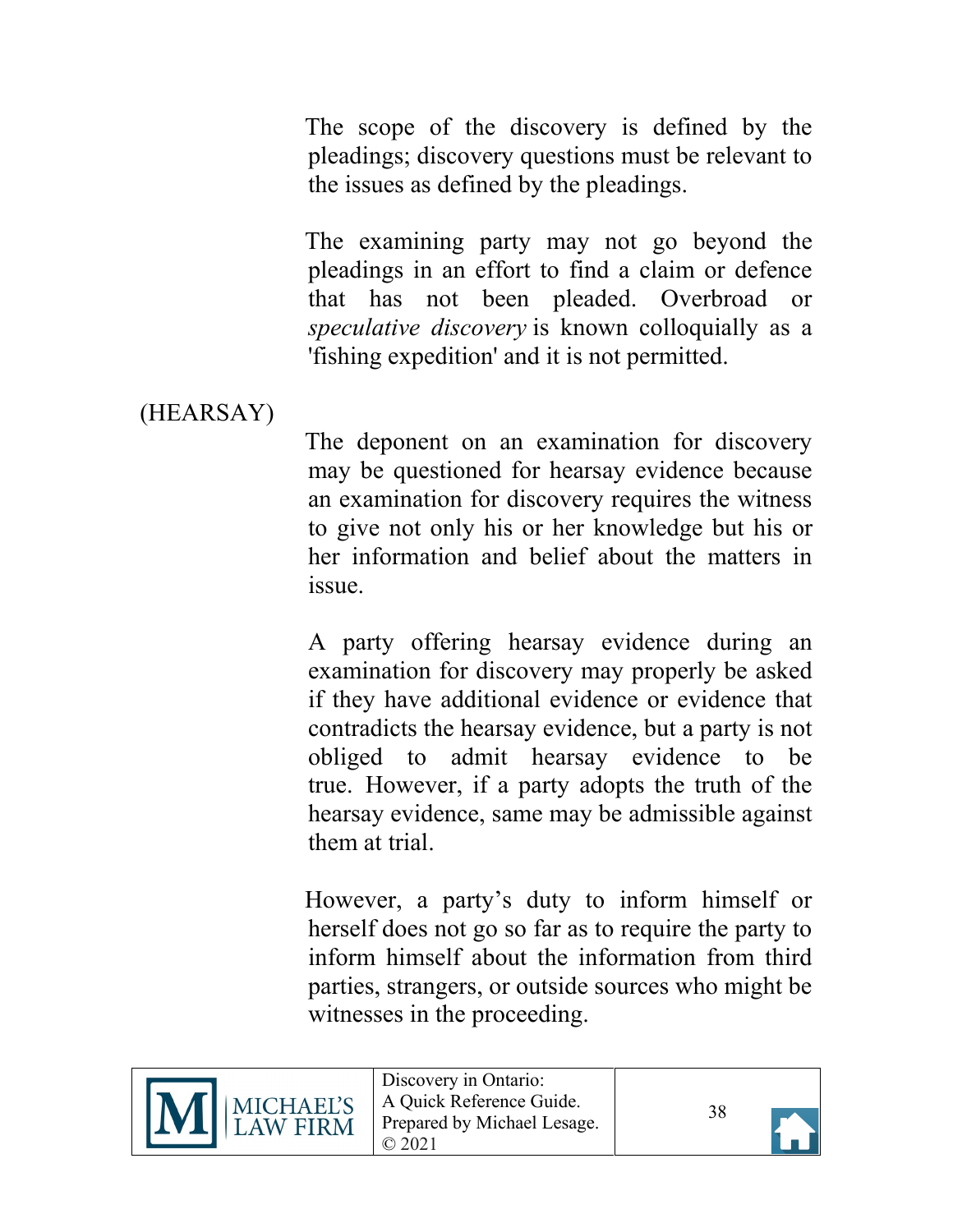What facts are in issue, which is to say, what facts are contested or disputed, is explained by the idea of materiality. Evidence that does not address any issue arising from the pleadings or the indictment (a fact in issue) or the credibility of a witness (perception, memory, narration, or sincerity) is immaterial, and it is inadmissible: For example, a person's mental state may be an issue in a given case. If it is an issue, then evidence that would be relevant to proving that the person was inebriated or angry or depressed would be material. If the person's mental state was not an issue in the case, then the evidence about inebriation, anger, or depression would be immaterial because it would not matter to the outcome of the case.

## <span id="page-38-0"></span>**(RELEVANCE)**

To be relevant, evidence must increase or decrease the probability of the truth of the facts in issue: **Relevance is about the tendency of the evidence to support inferences.**

To be logically relevant, an item of evidence does not have to firmly establish, on any standard, the truth or falsity of a fact in issue. **The evidence must simply tend to "increase or diminish the probability of the existence of the fact in issue."** As a consequence, **there is no minimum probative value required for evidence to be relevant.** 



Discovery in Ontario: A Quick Reference Guide. Prepared by Michael Lesage. © 2021

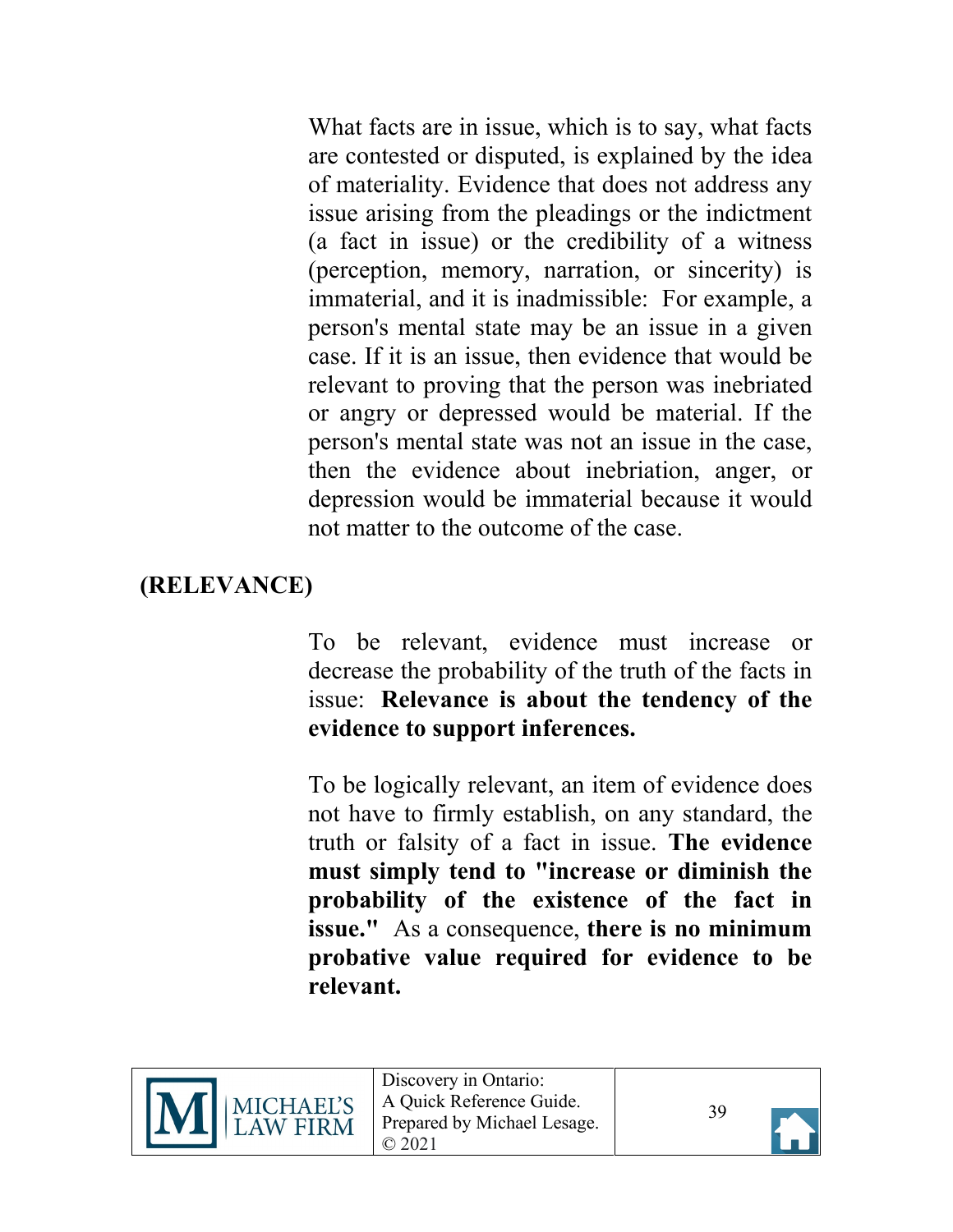Evidence is relevant if, as a matter of common sense and human experience, it makes the existence of a fact in issue more or less likely. **Relevance is assessed by reference to the material issues in a particular case and in the context of the entirety of the evidence and the positions of the parties."** 

*[Canadian Imperial Bank of Commerce v. Deloitte and Touche](https://canlii.ca/t/fw1gn#par65)*, [2013 ONSC 917 \(CanLII\) at paras. 65-80.](https://canlii.ca/t/fw1gn#par65)

A document is relevant for the purpose of a party's discovery obligations if it is logically connected to and tending to prove or disprove a matter in issue as defined by the pleadings.

*Sky Solar (Canada) Ltd. [v. Economical Mutual Insurance](https://canlii.ca/t/gkb1n#par25)  Co.*[, 2015 ONSC 4714 \(CanLII\)](https://canlii.ca/t/gkb1n#par25) at para. 25.

## <span id="page-39-0"></span>(Proportionality

- Principle): The **proportionality principle** set out in *[Rule](https://canlii.ca/t/t8m#sec29.2.02)* [29.2.03](https://canlii.ca/t/t8m#sec29.2.02) applies to limit the scope of examinations for discovery. [29.2.03,](https://canlii.ca/t/t8m#sec29.2.02) states:
	- (1) In making a determination as to whether a party or other person must answer a question or produce a document, the court shall consider whether,
		- (a) the time required for the party or other person to answer the question or produce the document would be unreasonable;
		- (b) the expense associated with answering the question or producing the document would be unjustified;

| M MICHAEL'S | Discovery in Ontario:<br>A Quick Reference Guide.<br>Prepared by Michael Lesage. | 40 |  |
|-------------|----------------------------------------------------------------------------------|----|--|
|-------------|----------------------------------------------------------------------------------|----|--|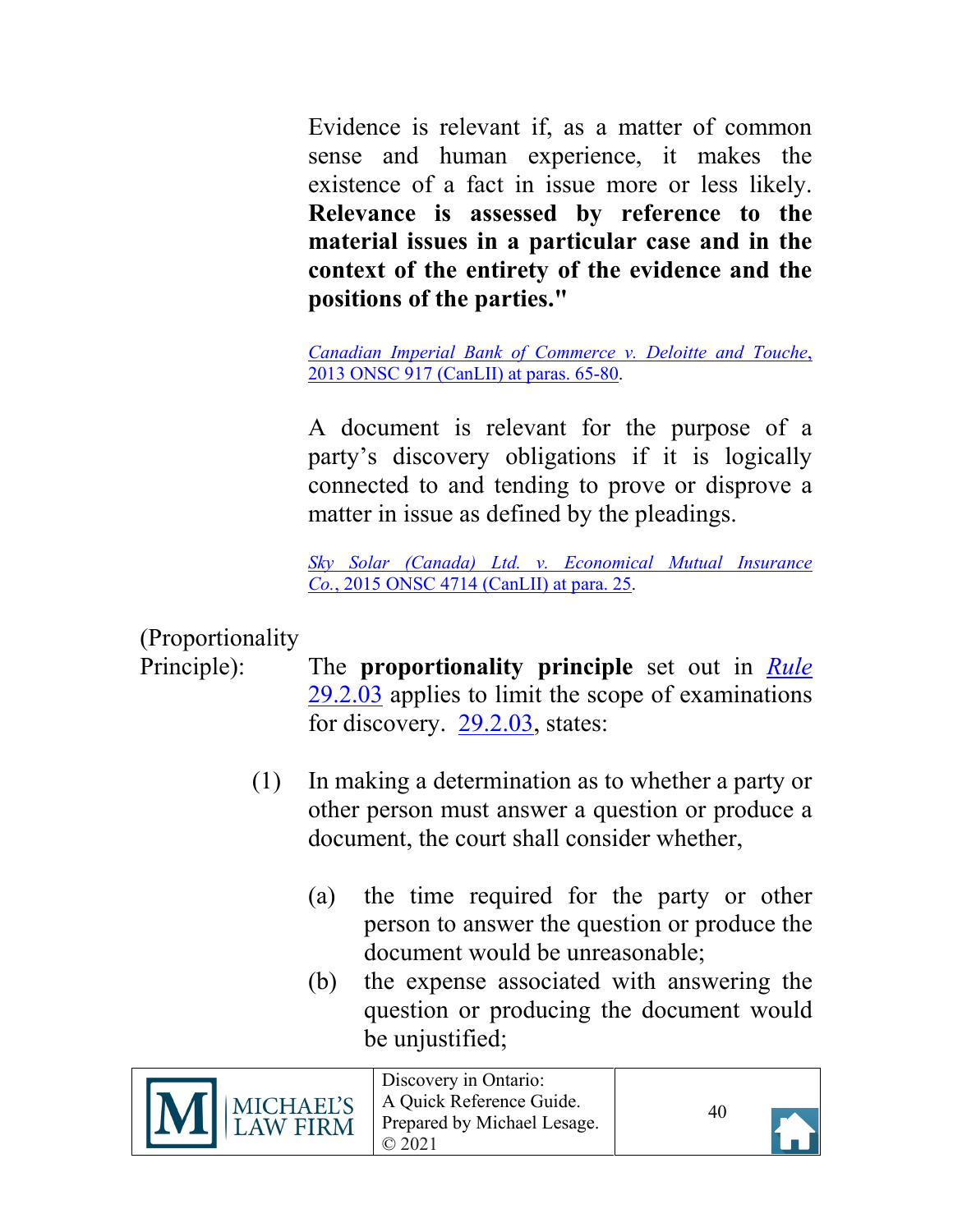- (c) requiring the party or other person to answer the question or produce the document would cause him or her undue prejudice;
- (d) requiring the party or other person to answer the question or produce the document would unduly interfere with the orderly progress of the action; and
- (e) the information or the document is readily available to the party requesting it from another source.

*[Canadian Imperial Bank of Commerce v. Deloitte and Touche](https://canlii.ca/t/fw1gn#par72)*, [2013 ONSC 917 \(CanLII\) at para. 72.](https://canlii.ca/t/fw1gn#par72)

## <span id="page-40-0"></span>Scope of

**Discovery** 

Pre-2010 cases: Wide latitude is allowed on examinations for discovery. Questions are permitted and should be answered so long as they have a "semblance of relevancy." *Brand Name Marketing Inc. v. Rogers Communications Inc*., [2010] OJ No. 978 (Ont. S.C.J.) at para. 55. Where discoveries had commenced prior to January 1, 2010, the "semblance of relevancy test" continued to apply. *Id*. at para. 85*. But see [Midland Resources Holding Limited v. Shtaif](https://canlii.ca/t/2bbgb#par6)*, 2010 ONSC 3772 [\(CanLII\) at para. 6,](https://canlii.ca/t/2bbgb#par6) though some discoveries took place prior to the rule change, this motion was heard after, so the new rules applied.



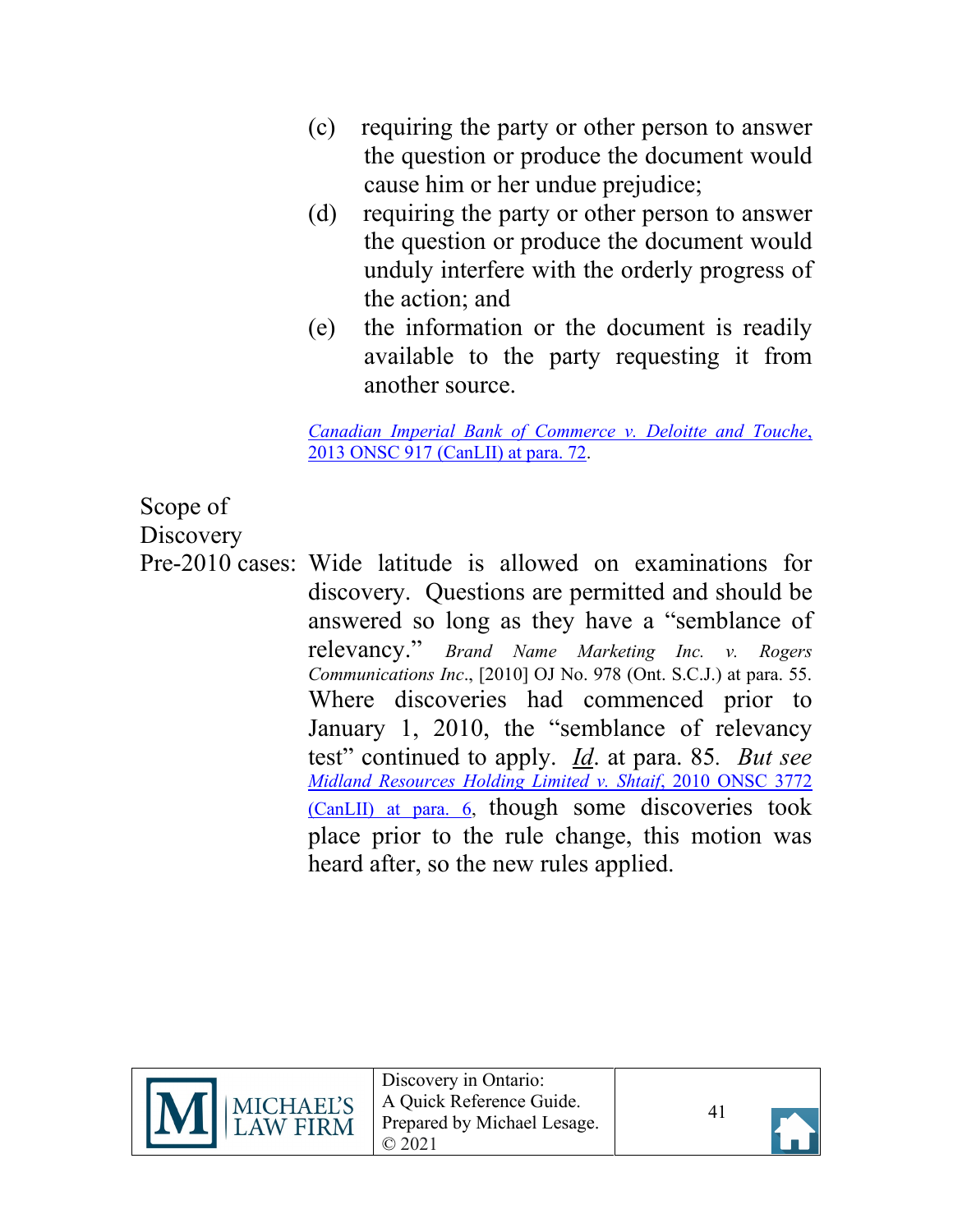<span id="page-41-0"></span>Scope of Examination on Affidavit:

"The scope of a cross-examination of a deponent for an application or motion is narrower than an examination for discovery.

A cross-examination is not a substitute for examinations for discovery or for the production of documents available under the Rules of Civil Procedure.

The examining party may not ask questions on issues that go beyond the scope of the crossexamination for the application or motion.

The questions must be relevant to: (a) the issues on the particular application or motion; (b) the matters raised in the affidavit by the deponent, even if those issues are irrelevant to the application or motion; or (c) the credibility and reliability of the deponent's evidence.

If a matter is raised in, or put in issue by the deponent in his or her affidavit, the opposing party is entitled to cross-examine on the matter even if it is irrelevant and immaterial to the motion before the court.

The proper scope of the cross-examination of a deponent for an application or motion will vary depending upon the nature of the application or motion.



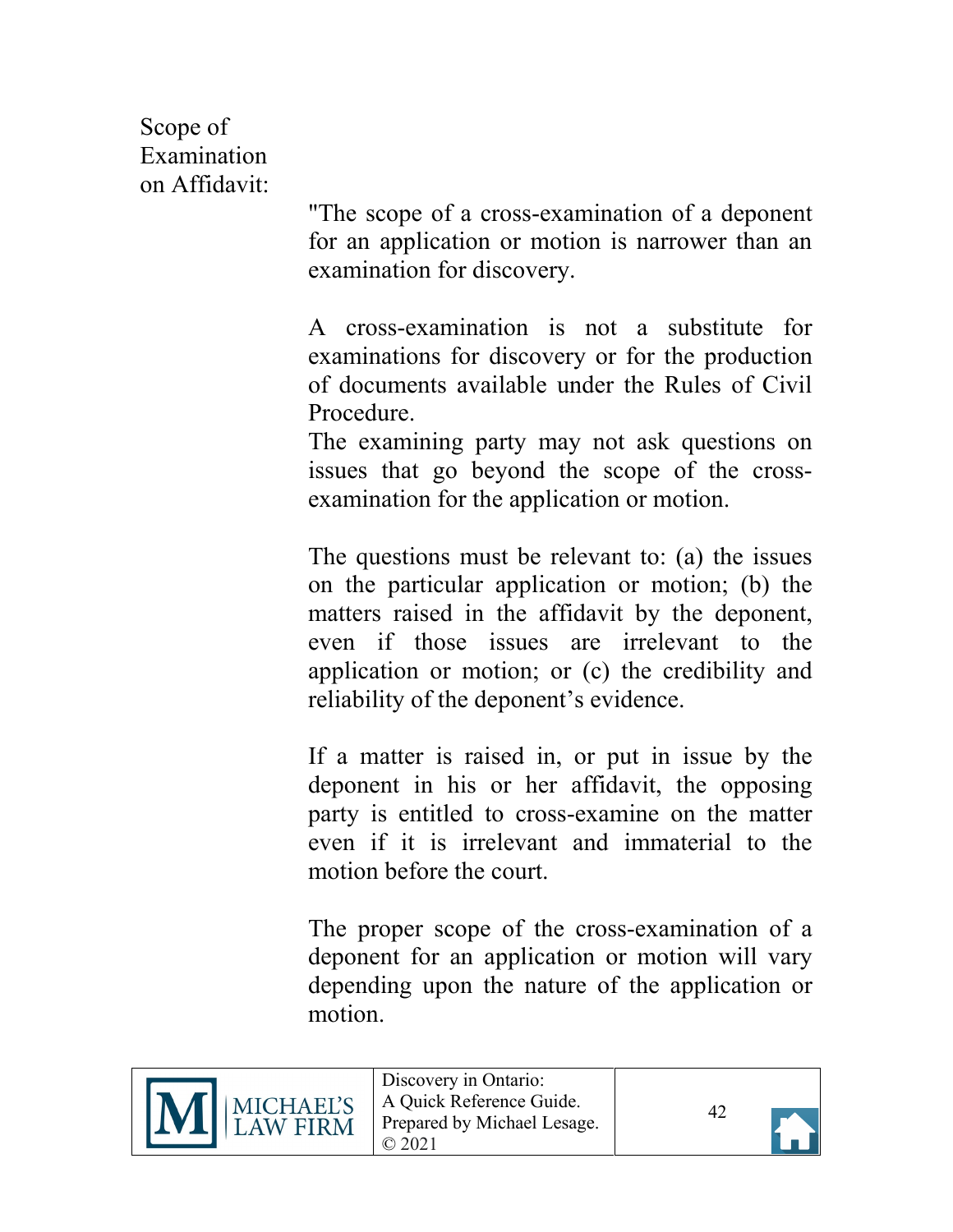A question asked on a cross-examination for an application or motion must be a fair question.

The test for relevancy is whether the question has a semblance of relevancy.

The scope of cross-examination in respect to credibility does not extend to a cross-examination to impeach the character of the deponent.

The deponent for an application or motion may be asked relevant questions that involve an undertaking to obtain information, and the court will compel the question to be answered if the information is readily available or it is not unduly onerous to obtain the information.

The deponent for a motion or application who deposes on information and belief may be compelled to inform himself or herself about the matters deposed." *[Ontario v. Rothmans Inc](https://canlii.ca/t/fl605#par143)*., 2011 ONSC [2504 \(CanLII\) at para. 143.](https://canlii.ca/t/fl605#par143)

However, the scope of cross examination on a motion for **summary judgment**, which may end the litigation and potentially grant a final judgment, has to be wider than motions of a narrower focus. *Aghaei v. Ghods*[, 2011 ONSC 4308 at paras.](https://canlii.ca/t/fmb85#par22) [22-26.](https://canlii.ca/t/fmb85#par22)





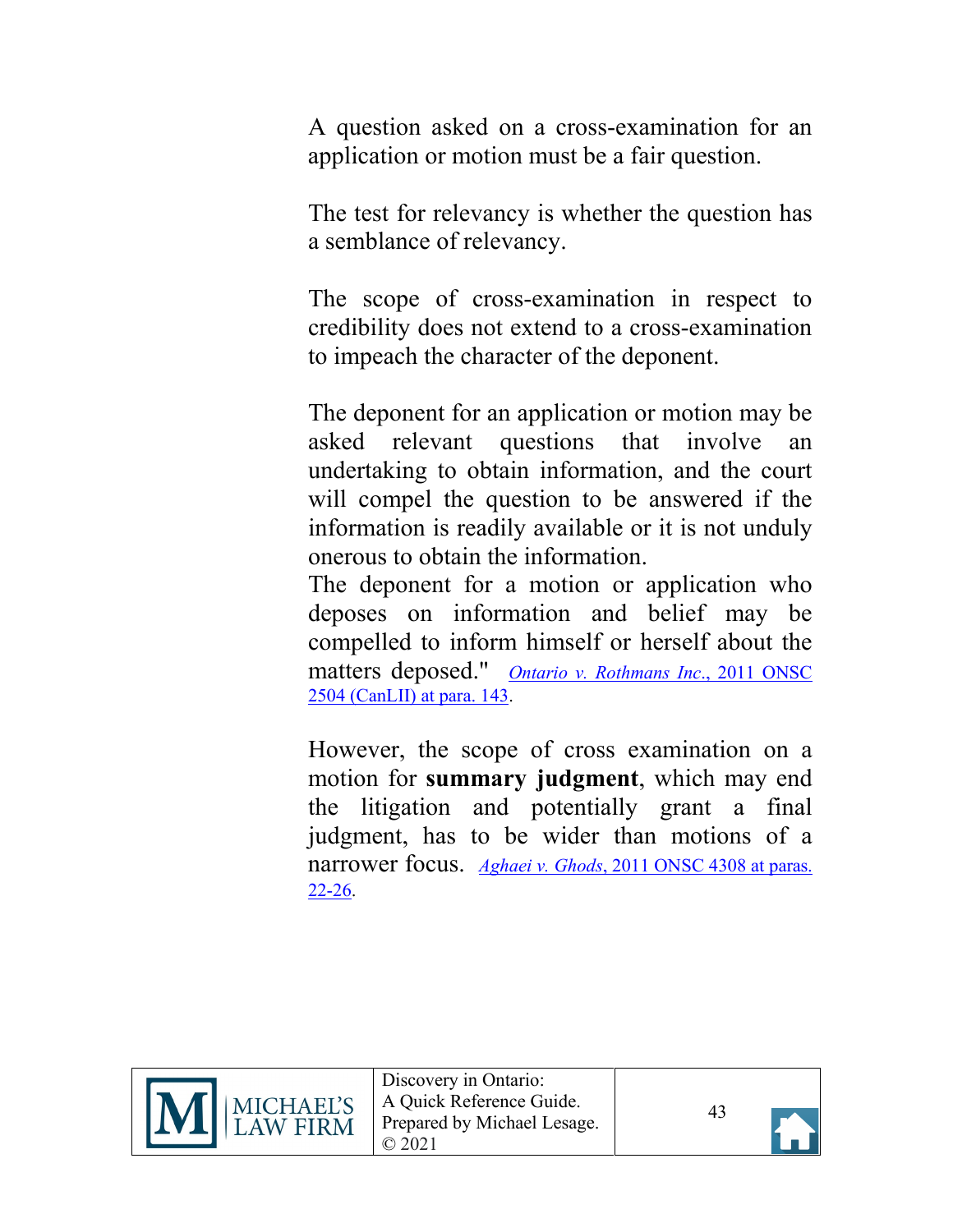### <span id="page-43-1"></span><span id="page-43-0"></span>Similar Facts/

Events/

Occurrences: Evidence of similar claims or problems are relevant, and should be answered. *George Day Contracting v. Coneco Equipment, a Division of Rivtow Equipment Ltd.*, [1991] A.J. No. 783 (Alta. Master), *[Torami v. Horton,](https://canlii.ca/t/g15qk)* [1988] [O.J. No. 2056 \(Ont. Div. Ct.\),](https://canlii.ca/t/g15qk) *Roycroft v. Kyte*, [1999] O.J. No. 296 (Ont.Gen.Div.), *Sandhu v. Ontario*, [1990] O.J. No. 1753 (H.C.J.), *Durrani v. Augier*[, \[2000\] O.J. No. 2960 \(Ont. Sup. Ct\) at](https://canlii.ca/t/1w0x7#par19)  [para. 19,](https://canlii.ca/t/1w0x7#par19) *Hales v. Kerr*, [1908] 2 KB 601. However, such evidence may be refused where deemed a 'fishing expedition.' *[SecurityInChina International Corp. v. Bank of](https://canlii.ca/t/j3w6g#par17) Montreal*[, 2019 ONSC 7183 \(CanLII\) at paras. 17-22.](https://canlii.ca/t/j3w6g#par17)

<span id="page-43-2"></span>Statements

by a Party: Statements by or information from the plaintiff must be produced to the plaintiff (though not notes containing commentary, remarks or observations). *[Panetta v. Retrocom et al](https://canlii.ca/t/fx8jp#par49)*., [2013] O.J. No. [1984 \(Ont. Sup. Ct.\) at paras. 49-52.](https://canlii.ca/t/fx8jp#par49) Same are not subject to litigation privilege. *[Mancao v. Casino](https://canlii.ca/t/g15cf)*, 1977, 17 O.R. [\(2d\) 458 \(H.C.J\).](https://canlii.ca/t/g15cf) *Rule* [30.02.](https://canlii.ca/t/t8m#sec30.01) *Hart [v. Canada \(Attorney](https://canlii.ca/t/frswx#par11)  General)*[, \[2012\] O.J. No. 2851 \(Ont. Sup. Ct.\) at paras. 11-13.](https://canlii.ca/t/frswx#par11) Additionally, a party must disclose any information contained in a statement, where the party cannot recall such information at discovery. *Di Salvo v. Gongelli*, [2015] O.J. No. 3356.

<span id="page-43-3"></span>Subsequent Remedial

Measures: Post-Accident remedial measures may be relevant as to whether an occupier met the standard of care. *[Murphy v. Toronto and Region Conservation](https://canlii.ca/t/j5hf7#par8)  Authority*[, 2020 ONSC 1189 \(CanLII\) at](https://canlii.ca/t/j5hf7#par8) par. 8. Questions may be asked, though answers may not be



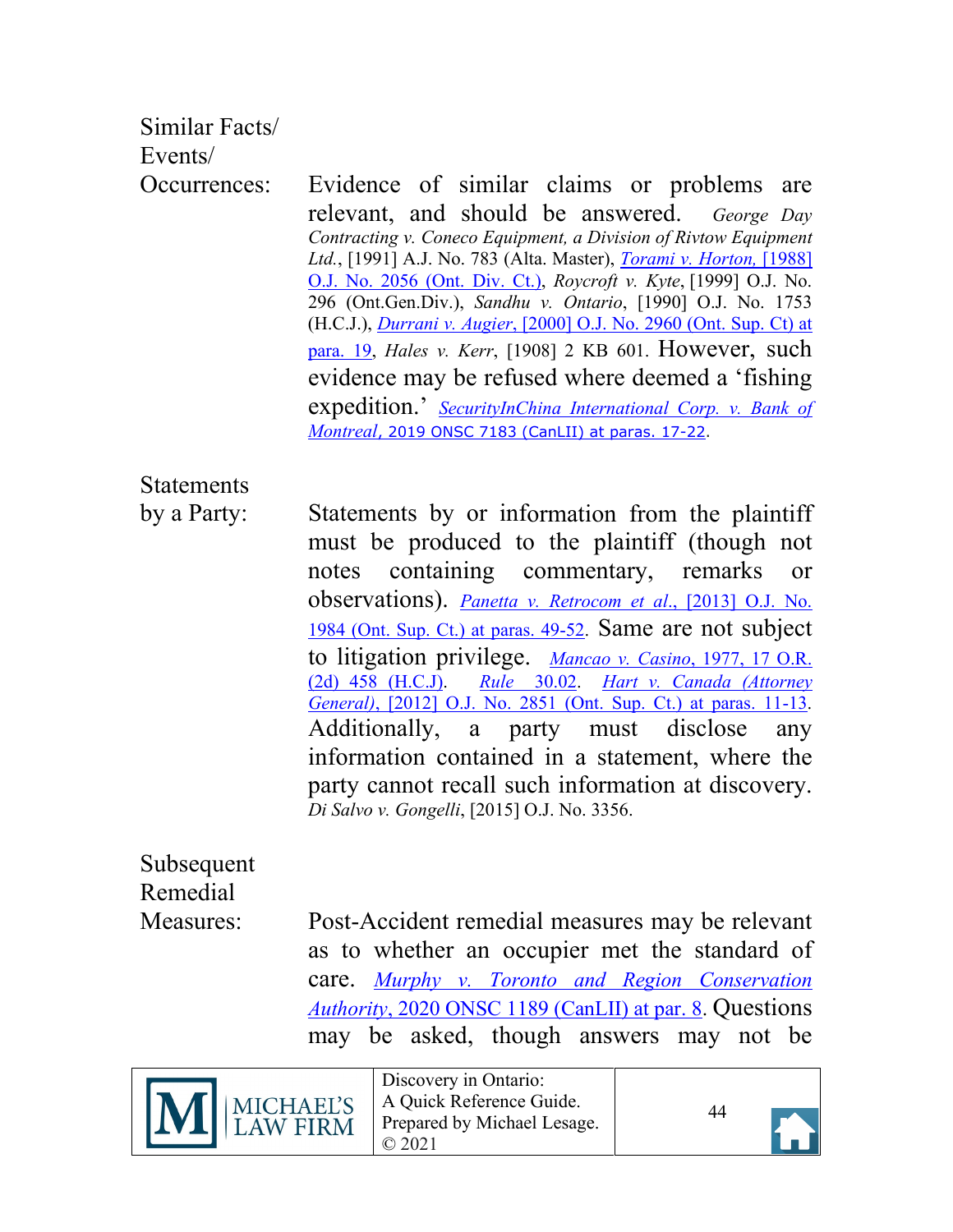admissible at trial. *[Algoma Central Railway](https://canlii.ca/t/g17xz) v. Herb Fraser & Associates Ltd*[., 1988 CanLII 4740 \(H.C.J.\),](https://canlii.ca/t/g17xz) *[Sandu v. Wellington](https://canlii.ca/t/1w9gc#par58)  Place Apartments*[, 2008 ONCA 215, at paras 58-60,](https://canlii.ca/t/1w9gc#par58) *[Sutherland v.](https://canlii.ca/t/gx646#par29)  SAH and Booth*[, 2017 ONSC 736 \(CanLII\) at para. 29.](https://canlii.ca/t/gx646#par29) *Rule* [31.06.](https://canlii.ca/t/t8m#sec31.05)

<span id="page-44-0"></span>Surveillance A party must disclose particulars of surveillance, even if only intended for impeachment. *Walker v. Woodstock*, [2001] O.J. No. 157 (Div. Ct.) at para. 12. Under the Rules, Surveillance constitutes a document, which must be disclosed in the Affidavit of Documents, including the times, dates, locations of surveillance and the names and addresses of persons conducting surveillance, contents of reports, video tapes, photographs etc. *[Iannarella v.](https://canlii.ca/t/ggbk3#par40) Corbett*[, 2015 ONCA 110 at para. 40,](https://canlii.ca/t/ggbk3#par40) *Waxman v. Waxman*, [1990] O.J. No. 871 (H.C.J.) and Mastering Discovery in Personal Injury Cases, Bogoroch, Richard M, Department of Continuing Legal Education, The Law Society of Upper Canada, 1999, Chapter 2, pages 15-16. *Rule* [30.01\(1\)\(a\).](https://canlii.ca/t/t8m#sec30.01)

## <span id="page-44-1"></span>Theory of the

Case: A party need not disclose their theory of the case. *[Kennedy v. Toronto Hydro-Electric System Ltd](https://canlii.ca/t/fr56x#par48)*., 2012 ONSC 2582 [\(CanLii\) at para. 48.](https://canlii.ca/t/fr56x#par48)

### <span id="page-44-2"></span>Time Limits for

Discovery: 7 hours per side, except in simplified procedure. *Rule* [31.05\(1\).](https://canlii.ca/t/t8m#sec31.05) *But see [Osprey Capital Partners v.](https://canlii.ca/t/29fw8#par53) Gennium Pharma Inc*[., \[2010\] O.J. No.1721](https://canlii.ca/t/29fw8#par53) (Ont. Sup. Ct.) [\(Master\), at para. 53](https://canlii.ca/t/29fw8#par53) "there would be unfairness if the defendants collectively have 21 hours of examinations for discovery of [the plaintiff] while [the plaintiff] only has seven hours for all three defendants collectively (slightly more than two hours for each defendant). In a case of significant



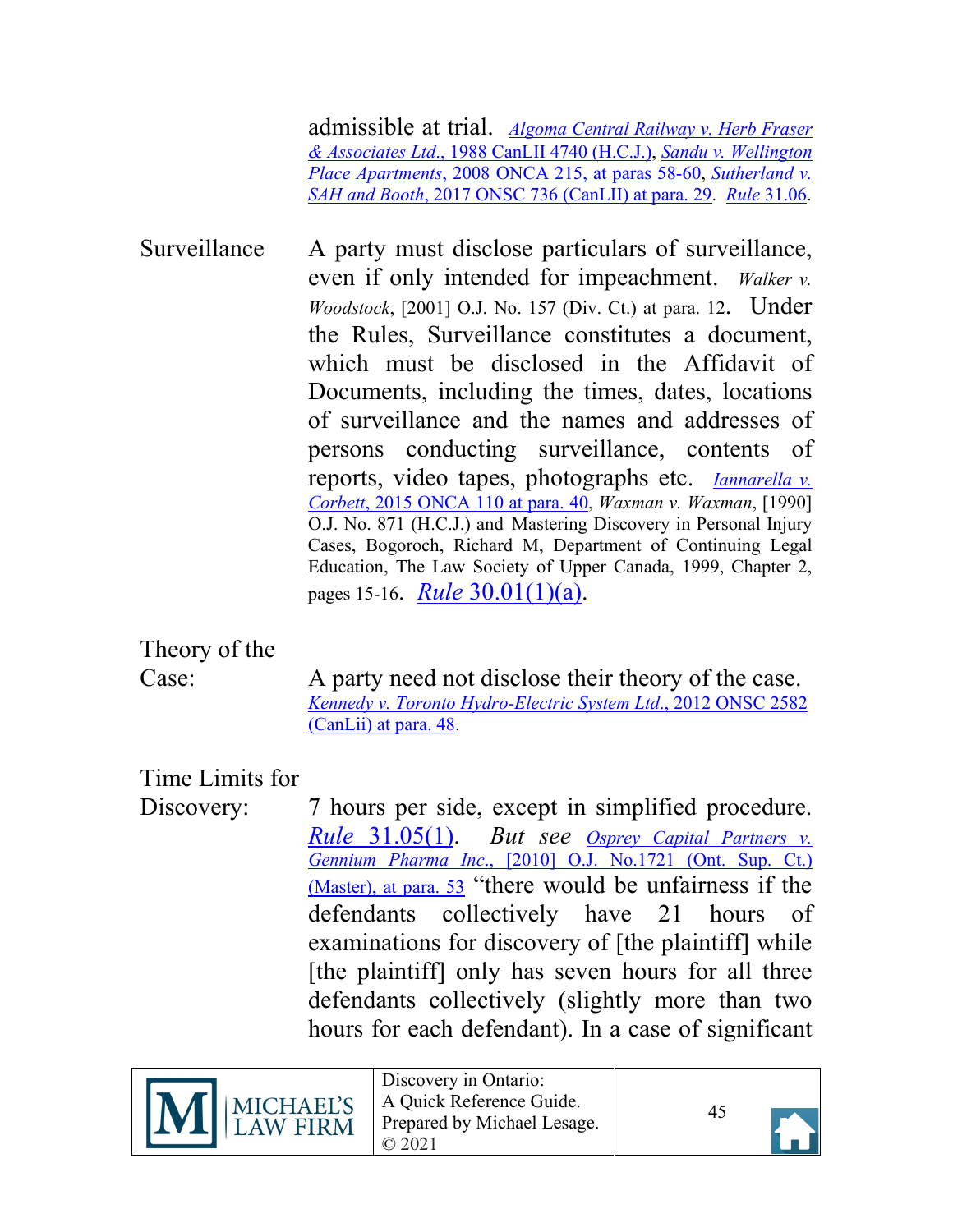value to [the plaintiff], with complex issues of fact and law, [the plaintiff] should not be placed in a situation in which it may be examined for discovery for approximately ten times as long as each defendant." *See also [The Roman Catholic Episcopal](https://canlii.ca/t/gdz7q#par11) [Corporation of the City of Ottawa v. Houlahan](https://canlii.ca/t/gdz7q#par11)*, 2014 ONSC 5942, where the plaintiff was allowed 23 hours to conduct discovery on defendants.

Also, the time limit is for actual discovery, and does not include breaks, adjournments or time consumed by unreasonable interference by opposing counsel. *J & P Leveque Bros. Haulage Ltd. v. Ontario*, [2010] O.J. No. 1585 (Ont. Sup. Ct.) at para. 19.

<span id="page-45-0"></span>Undertakings:

Lacking a basis in the Rules, undertakings have evolved through custom. Essentially, undertakings consist of a private agreement between counsel that while a question is proper, the witness is presently unable to answer same. *Fortunato v. Toronto Sun*[, \[2001\] O.J. No. 3383 \(Ont.](https://canlii.ca/t/1vz4n#par6) Sup. Ct.) (Master) [at para. 6.](https://canlii.ca/t/1vz4n#par6) When given, counsel should agree to write 2 request letters, and not oppose the other side in bringing a motion for relevant records. "The requesting side should pay the costs of any records obtained." *Pollard v. Esses*, [1994] O.J. No. 4163 (O.C.J.) at paras. 2-3. Alternately, you may consider providing an authorization, on condition that you are provided with copies of all information received, though same obviously limits your ability to control the disclosure of certain information as allowed by the Rules.



Discovery in Ontario: A Quick Reference Guide. Prepared by Michael Lesage. © 2021

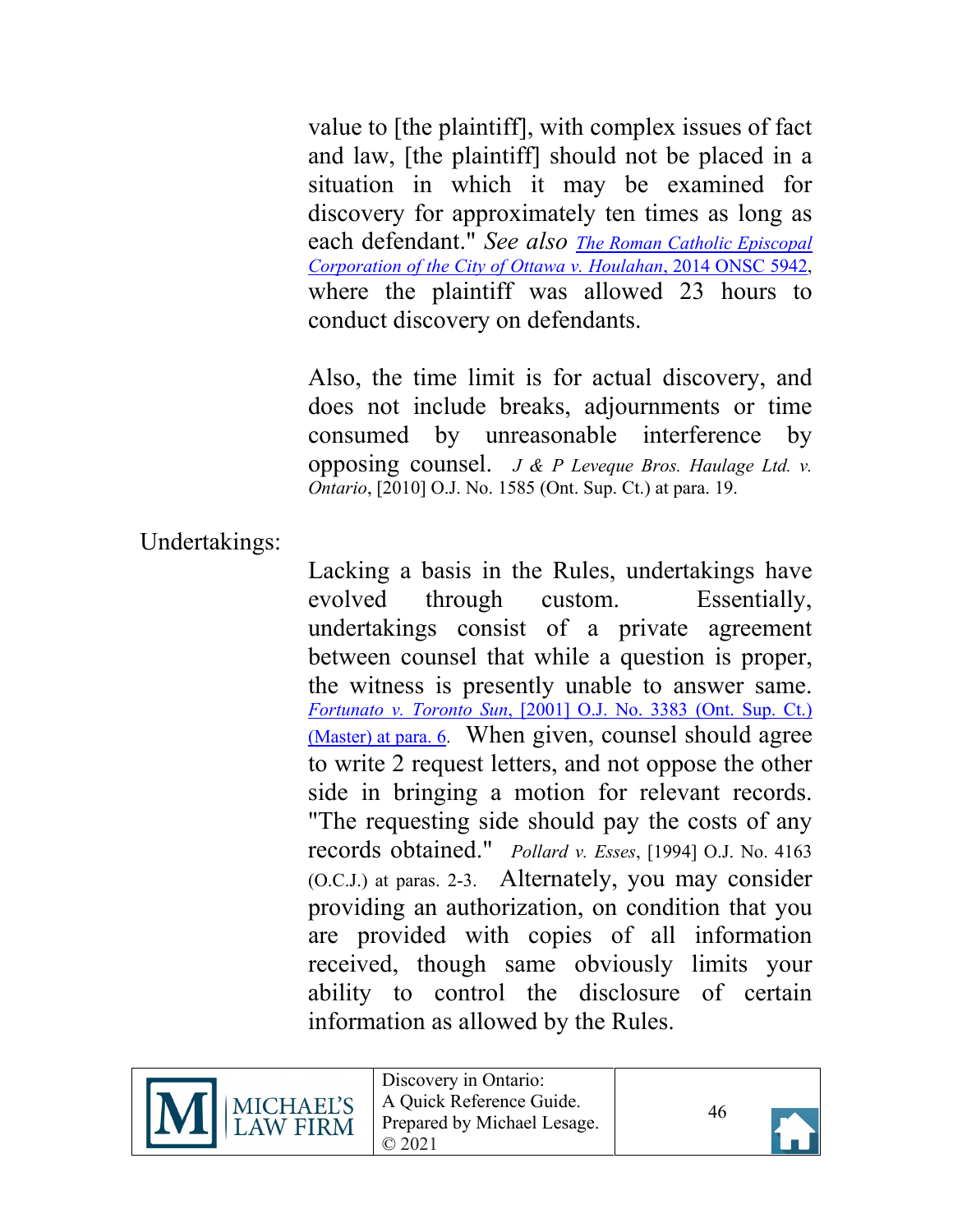Significantly, you do not need to accept a letter from opposing counsel in satisfaction of undertakings. *S.E. Lyons and [Son Ltd. v. Nawoc Holdings Ltd.](https://canlii.ca/t/g1ckh) et al*[., 1978 CanLII 1429 \(ON SC\).](https://canlii.ca/t/g1ckh) Instead, you may insist upon having undertakings answered by the party attending at a follow up examination. *[Marotta v.](https://canlii.ca/t/g6w4r#par47) Ganz*[, 2014 ONSC 2988 \(CanLII\) at para. 48.](https://canlii.ca/t/g6w4r#par47)

Further, the lawyer should give no undertaking that cannot be fulfilled. Additionally, nothing in these rules relieves a party who undertakes to answer a question from the obligation to honor the undertaking. *Rule* [31.07\(4\).](https://canlii.ca/t/t8m#sec31.08)

# <span id="page-46-0"></span>Unprepared

Subject: Lack of preparation constitutes constructive refusal to participate in the discovery process. *[Rule](https://canlii.ca/t/t8m#sec31.02)* [31.03,](https://canlii.ca/t/t8m#sec31.02) *Metropolitan Toronto Condominium Corp. No 979 v. Ellis-Don Construction Ltd.*, [1997] O.J. No. 353 (O.C.J.) (Master) at para. 6.

## <span id="page-46-1"></span>Who May **Conduct**

Examinations: A self represented party may conduct examination pursuant to the *Rules*. However, a lawyer who has sworn an Affidavit in a matter may not conduct examinations in the same matter. *Clay-Jen Holdings Ltd. v. Inner Core Corp.*, [1983] O.J. No. 2154 at para. 11, Rules of Professional Conduct 5.2-1. This accords with the general rule that a lawyer, who is a witness in the proceedings, not appear as counsel. *[Marrocco v.](https://canlii.ca/t/jgn4c#par30) Ferndale Vineyards*[, 2021 ONSC 4646 \(CanLII\) at para. 30.](https://canlii.ca/t/jgn4c#par30)



Discovery in Ontario: A Quick Reference Guide. Prepared by Michael Lesage. © 2021

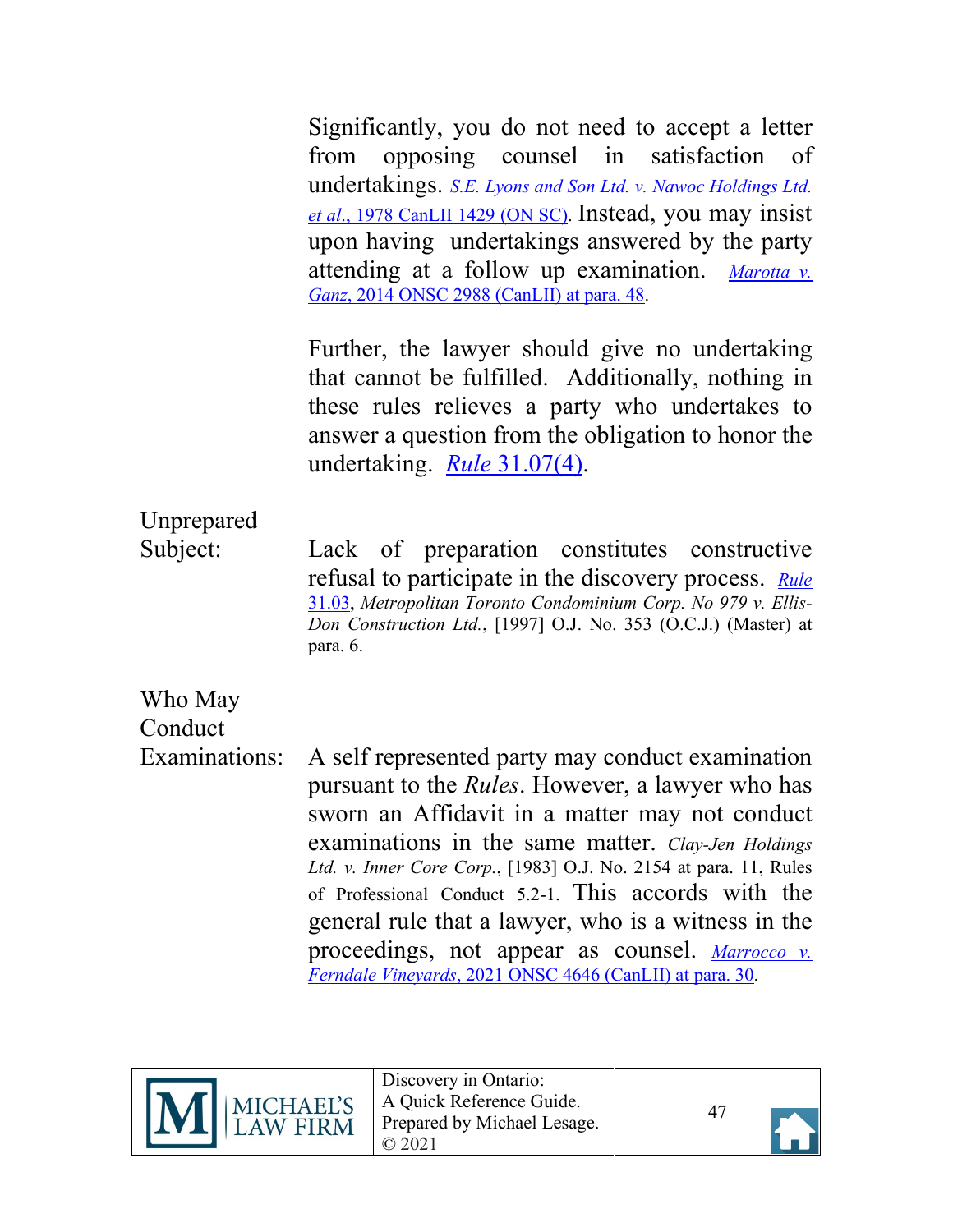# <span id="page-47-1"></span>Who May be

Examined: Generally, examinations are limited to other parties to the action, subject to the exceptions set forth in *Rule* [31.03,](https://canlii.ca/t/t8m#sec31.02) which permit the Plaintiff to select the corporate representative or employee. If leave is sought to depose more than 1 representative of a corporation pursuant to *R.*   $31.03(2)(b)$ , the court will consider a number of factors outlined in *[Bovill v. The York Club](https://canlii.ca/t/j1hqw#par4)*, 2019 ONSC [4335 \(CanLII\)](https://canlii.ca/t/j1hqw#par4) at para. 4. Parties may examine those who are not adverse in interest (i.e. a defendant may examine a fellow defendant event absent a cross-claim), but admissibility will be determined by the Trial Judge. *Aviaco International Leasing Inc. v. Boeing Canada Inc.*, (2000), 2 C.P.C. (5th) 48.

<span id="page-47-0"></span>Who May be Present at

Discovery: A party has a right to attend examinations for discovery. *Lesniowski v. H.B. [Group Insurance Management](https://canlii.ca/t/1g40g#par15) Ltd.*[, \[2003\] O.J. No. 6263 \(Ont. Sup. Ct.\) at para. 15.](https://canlii.ca/t/1g40g#par15) However, co-plaintiffs or co-defendants may be excused to prevent tailoring of evidence (especially where credibility will be a central issue). It's not a high test. *[Lazar v. TD General Insurance](https://canlii.ca/t/h2szx#par48) Company*[, 2017 ONSC 1242](https://canlii.ca/t/h2szx#par48) at para. 48, *[Keedi et al. v. The](https://canlii.ca/t/j5czw)  [Wawanesa Mutual Insurance Company et al](https://canlii.ca/t/j5czw)*, 2020 ONSC 904 [\(CanLII\) at para. 26.](https://canlii.ca/t/j5czw) However, the first party examined may attend the second party's examination, provided they don't communicate prior or during the second examination. *[Solutions with Impact Inc. v.](https://canlii.ca/t/27sxp#par70) Domino's Pizza of Canada Ltd*[., \[2010\] O.J. No. 423 \(Ont. Sup.](https://canlii.ca/t/27sxp#par70)  [Ct.\) at para. 70.](https://canlii.ca/t/27sxp#par70) But see *Besner v. Ontario*, [2011] O.J. No. 5851 (Ont. Sup. Ct.) (Master), where the Court refused to



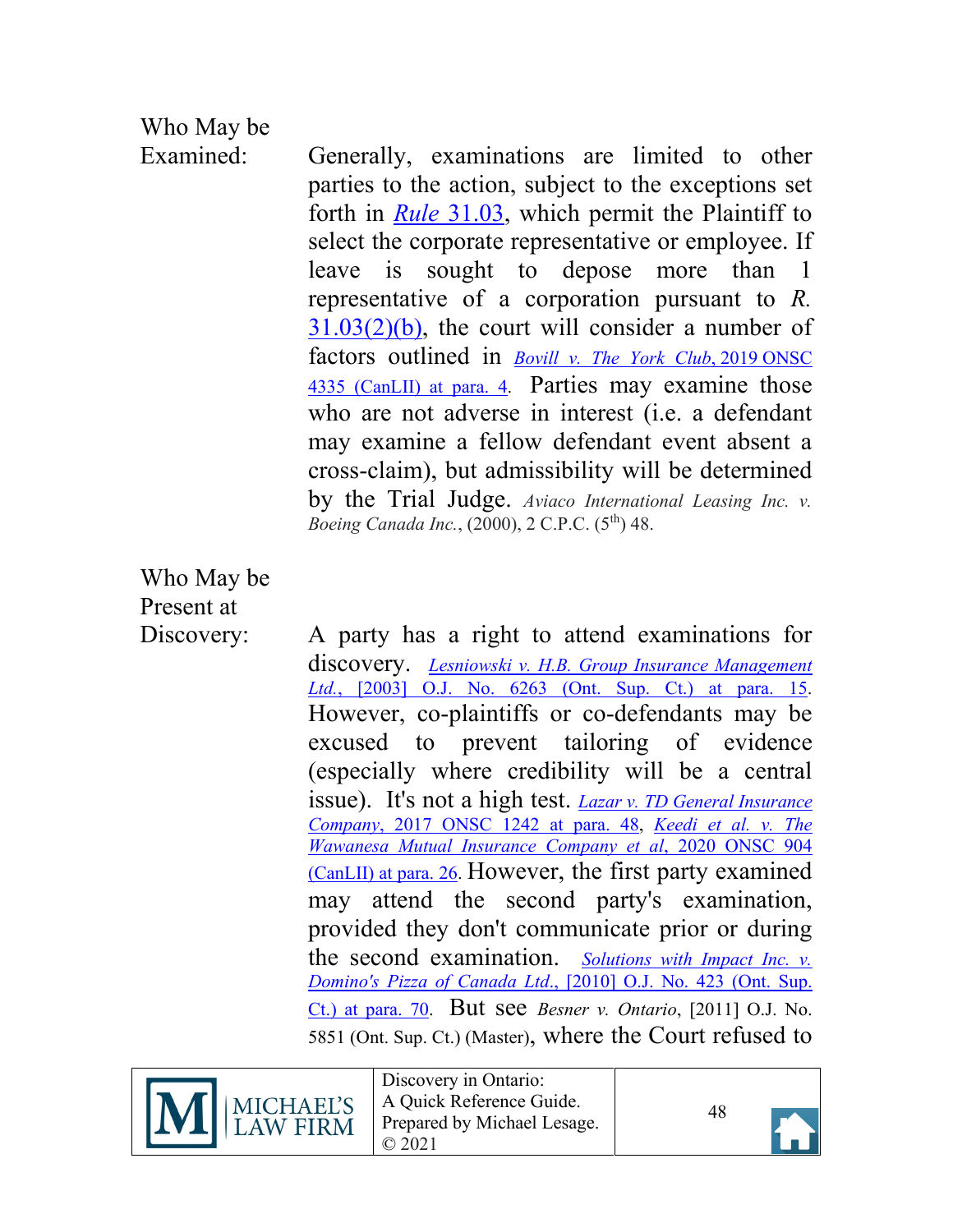excuse the 3 defendant police officers from each other's discoveries.

However, mischief is less likely to occur by witnessing a co-party be cross examined on an affidavit. *[1264237 Ontario Ltd. v. 1264240 Ontario Ltd](https://canlii.ca/t/1t39t#par16)*., 88 [O.R. \(3d\) 139 \(Ont. Sup. Ct.\) \(2007\) at para. 16.](https://canlii.ca/t/1t39t#par16)

Significantly, an examiners office is not a public court, and the examination is not a public hearing. *[Baywood Paper Products Ltd. v. Paymaster Cheque-Writers](https://canlii.ca/t/g192c)  (Can.) Ltd.*[, \[1986\] O.J. No. 2974 \(Dist. Ct.\) at para. 21,](https://canlii.ca/t/g192c) *[Abulnar](https://canlii.ca/t/g15cd#par1)  v. Varity Corp.*[, \[1989\] O.J. No. 1008 \(H.C.J.\).](https://canlii.ca/t/g15cd#par1) Beyond the parties and counsel, others may attend only with the consent of the party being examined or the consent of the Court. *[Abulnar.](https://canlii.ca/t/g15cd#par1)* The Courts have allowed representatives of the Defendant's insurance company to attend, an agent of a party with special knowledge of the case, and experts. *Smith v. Walnut Dairy Ltd*., [1945] O.J. No. 331 (H.C.J.), *International Chemalloy Corp. v. Friedman,* [1983] O.J. No. 2108 (Ont. Sup. Ct.) (Master) at paras. 24-25. Discovery, Law, Practice and Procedure in Ontario, Cass, Fred D. et al. 1993 (Thomson Canada Ltd). at pg. 211. However, an examining party's US counsel had no inherent right to attend. *[Abulnar v. Varity Corp.](https://canlii.ca/t/g15cd)*, [1989 CanLII 4333 \(H.C.J.\).](https://canlii.ca/t/g15cd) Further, based on general trial practice (sequestration), it is likely other witnesses would be excused from the examination room at the request of the examining party.



Discovery in Ontario: A Quick Reference Guide. Prepared by Michael Lesage. © 2021

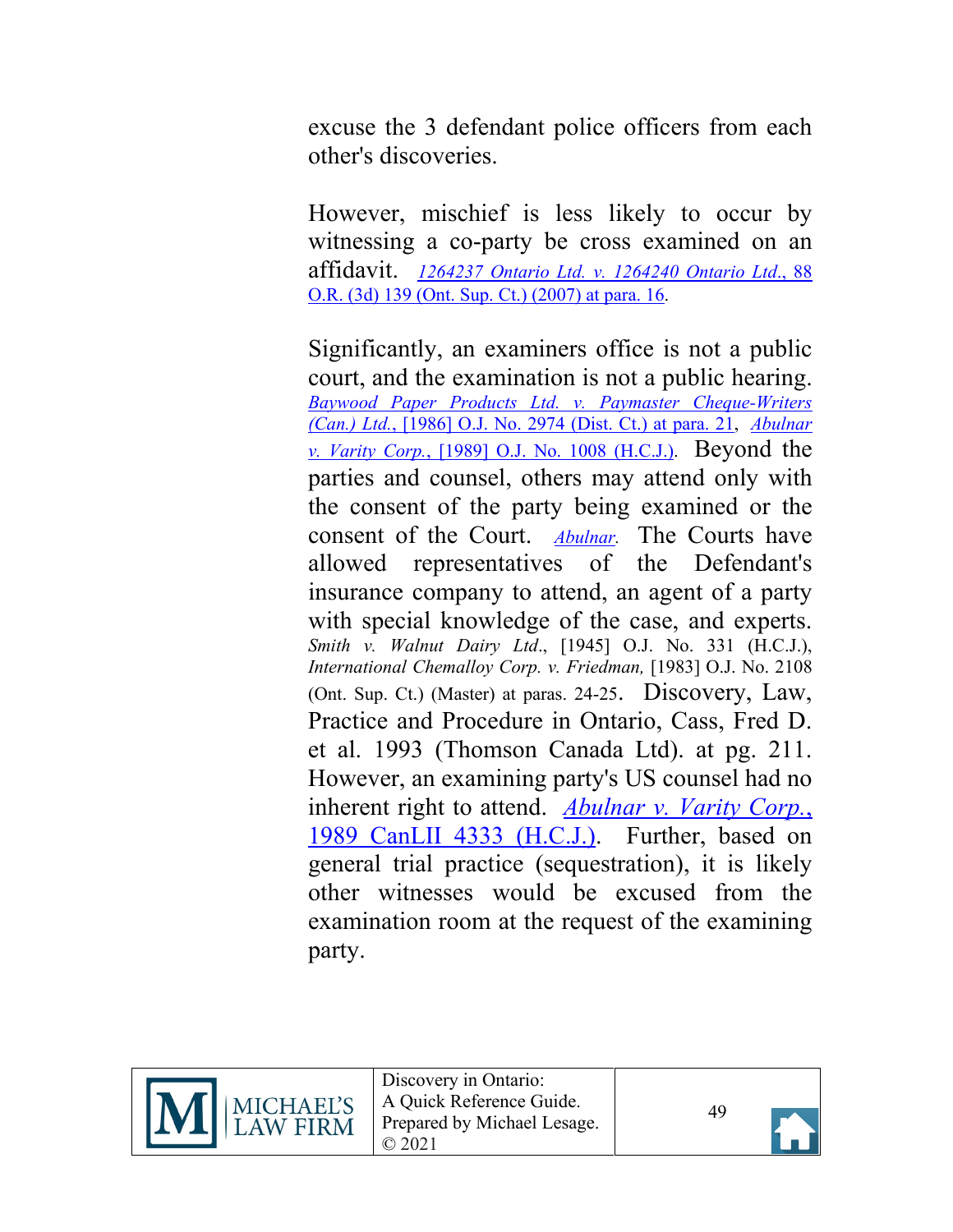### <span id="page-49-0"></span>Stock Response to Improper Refusals:

- Q: ?
- A: Refused
- Q: Counsel, in a non-suggestive manner, please state the reasons for your refusal. R. 34.12(1).
- A: ......

(If Relevance: Counsel, how are you defining relevance?)

- Q: Counsel, in a bid to try to spare the Court from having to hear a refusals or directions motions, would you consider Rule 34.12(2), which permits a party to answer an objectionable question, while maintaining their objection?
- A: Refused
- Q: And counsel, regarding your refusal, am I correct that you are maintaining that refusal despite being informed that I will bring a motion and/or ask the Judge to draw a negative inference from the failure of your client to answer that question?

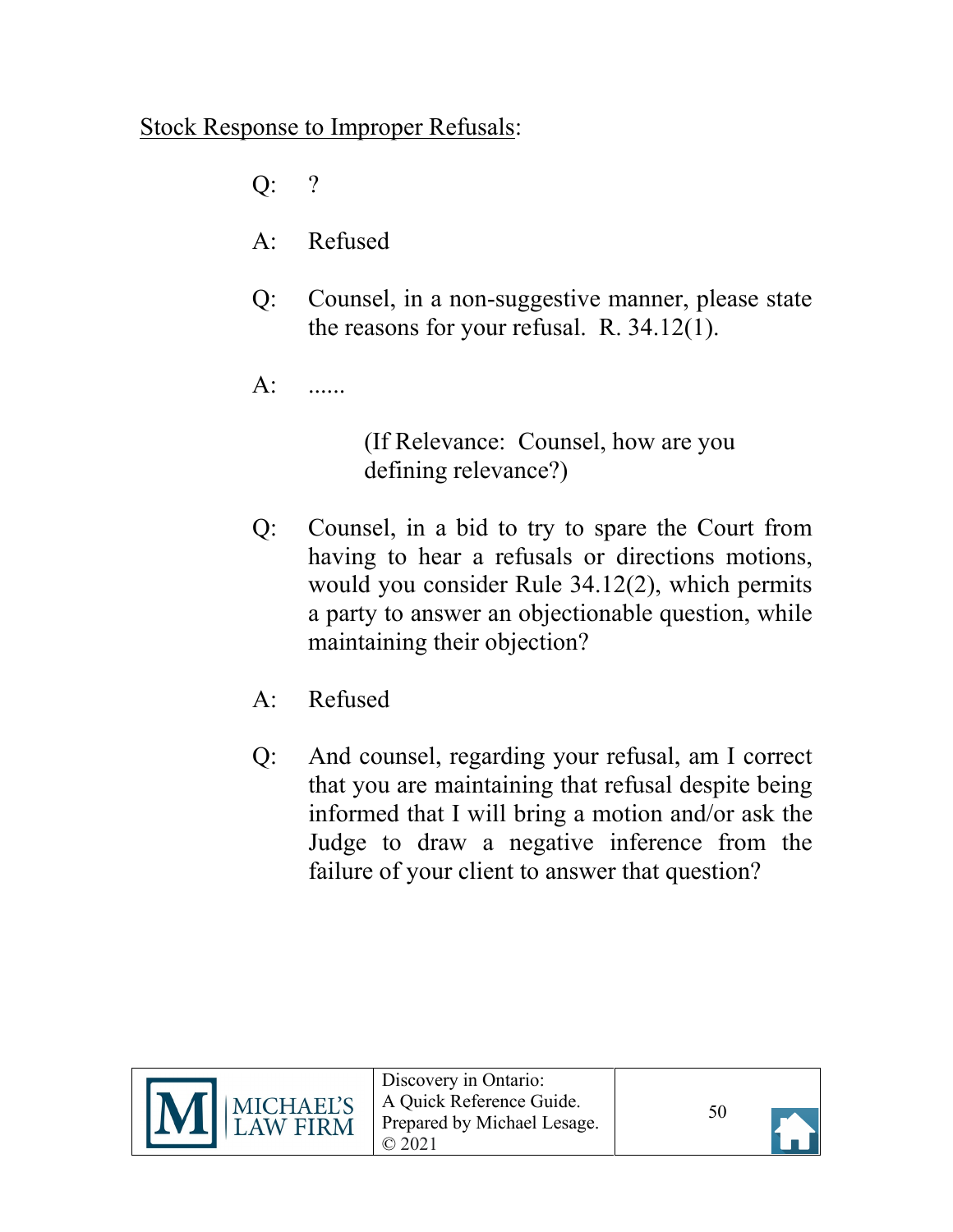<span id="page-50-0"></span>Some Sample Expert Discovery Questions:

- 1. Initially counsel, may I contact the expert directly if I have questions, or is the expert a party under your control?
- 2. I will request a copy of the expert's name, address and CV.
- 3. I will request an undertaking that all field notes, raw data and records made and used by the expert in preparing his report be produced.
- 4. I will request an undertaking for all facts relied upon by the expert in forming his findings, opinions and/or conclusions.
- 5. To the extent your expert postulates any theory, I will request an undertaking that all facts relied upon in support of said theory be provided.
- 6. What factual evidence are you aware is known to the expert, including any facts provided orally by counsel.
- 7. I will request an undertaking to ask the expert about all factual evidence known to the expert in regard to this case.
- 8. Has the expert provided any draft or preliminary findings, opinions or conclusions, and if so, what are they?
- 9. Ask for any observation the expert made. Ask that any draft reports be preserved and brought with the expert to trial.
- 10. I will request an undertaking about the opinions and findings of the expert as a potential trial witness, and if the expert's findings include any articles he has written. Should he rely



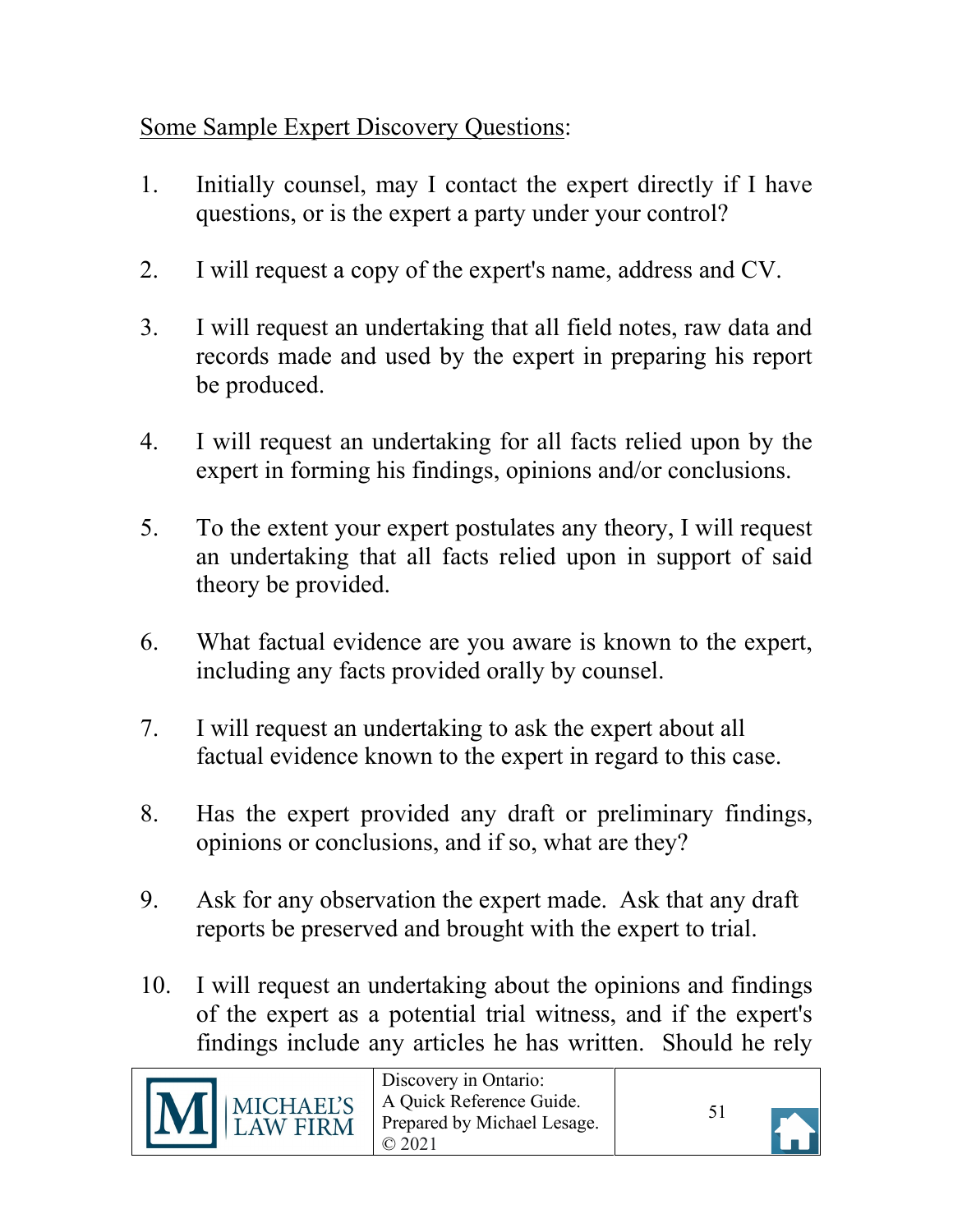upon any of his own articles, I reserve the right to pose appropriate follow up questions.

11. What is the substance of the expert's proposed testimony?

Where the response is "**we will comply with the rules**" I would suggest the following:

### **WHERE AN EXPERT HAS BEEN RETAINED:**

- Q: Counsel, at discovery, your client is required to disclose the findings, opinions and conclusions of their experts, or to give an undertaking not to call the person as a witness. Do you undertake to not call said expert as a witness?
- $A: No.$
- Q: Counsel, I will be forced to treat your response as a refusal, pursuant to the authority of Rule 31.06(3) and *Kennedy v. Toronto Hydro-Electric System Ltd.*, 2012 CarswellOnt. 5217. Do we really need to schedule a refusals motion for this when the law is clear? Once more, will you give me the information today to which I'm entitled?

## **WHERE NO EXPERT HAS YET BEEN RETAINED:**

- Q: Counsel, I understand that as of today's date, no experts have been retained by you, is that correct?
- A: Correct.

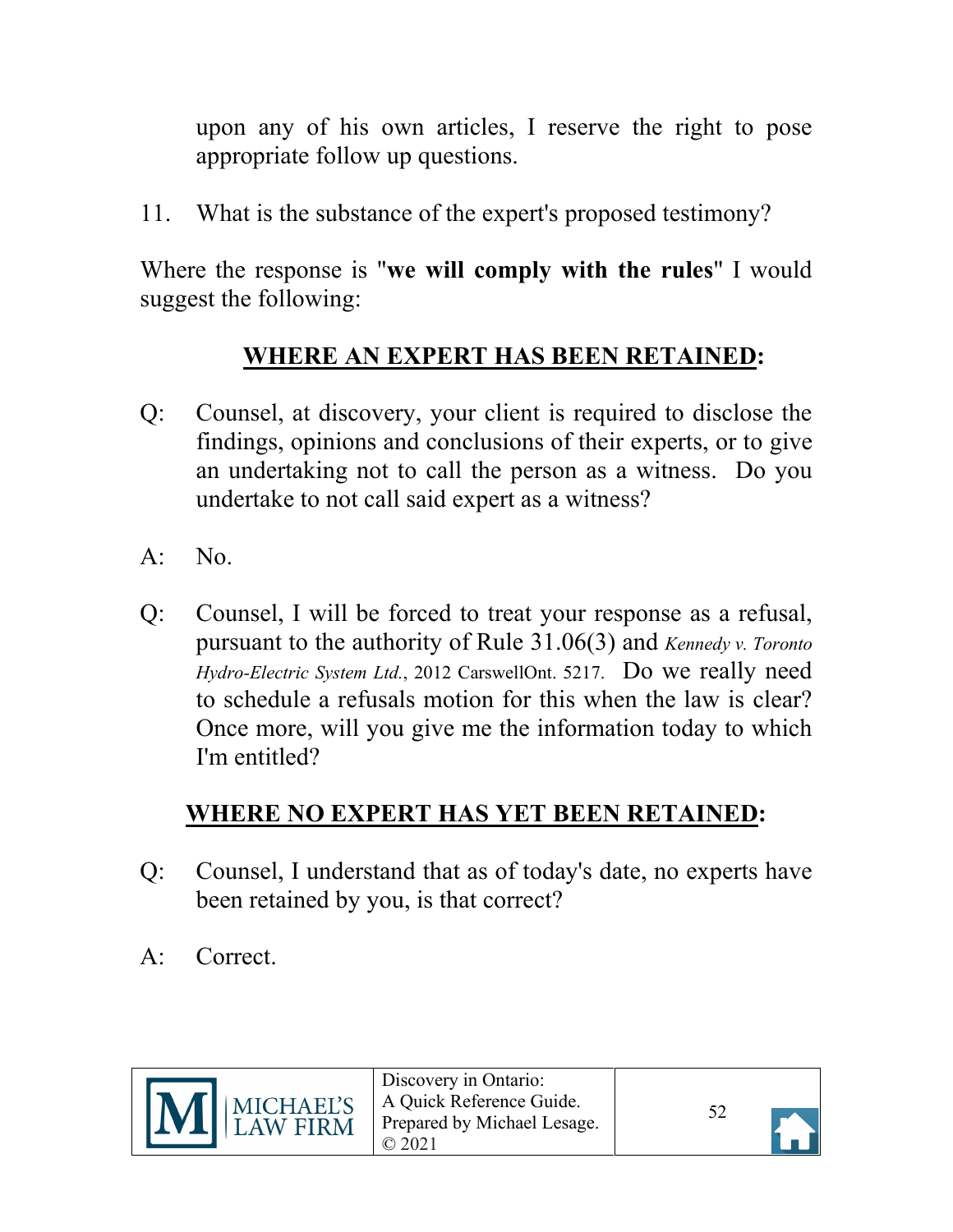- Q: Counsel, when you do retain an expert or experts, may I contact them directly, or will they be a party under your control?
- A: Likely, a version of "no, you may not contact them."
- Q: Counsel, of course, you will provide me with the names and addresses of any experts retained, along with copies of their  $CV's?$
- Q: Counsel, at discovery, your client is required to disclose the findings, opinions and conclusions of their experts, which is obviously not possible today. As such, I will request an undertaking to be provided with the findings, opinions and conclusions of any experts retained once you have them.
- Q: Likewise, I will request an undertaking that all field notes, raw data and records made and used by any experts retained in preparing their reports be produced.
- Q. I will request an undertaking for all facts relied upon by each expert in forming his findings, opinions and/or conclusions.
- Q To the extent each of your experts postulates any theory, I will request an undertaking that all facts relied upon in support of said theory be provided.
- Q I will request an undertaking as to all factual evidence known to any expert retained regarding this case, including any facts provided orally by counsel.